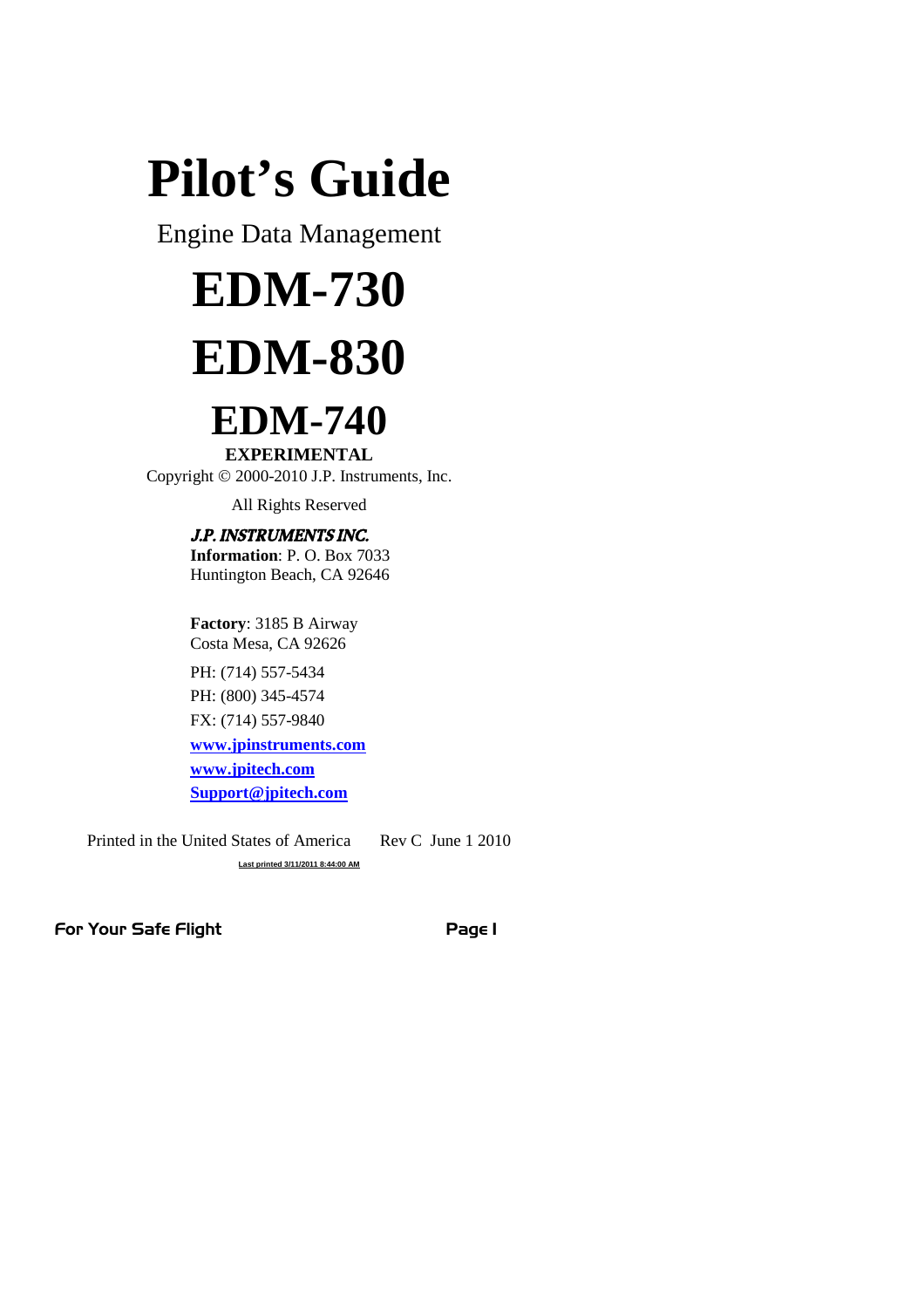# **Table of Contents**

| Section 1 -<br>Introduction                                         | 5  |
|---------------------------------------------------------------------|----|
| <b>Product Features</b>                                             | 5  |
| <b>Engine Data Management</b>                                       | 6  |
| Benefits of Proper Mixture Control                                  | 6  |
| <b>JPI</b> Probes                                                   | 6  |
| Temperature and Mixture                                             | 6  |
| Displays and Controls                                               | 8  |
| Typical EDM-830-6C Cylinder Display                                 | 8  |
| Typical display configurations by model and mounting orientation 12 |    |
| EDM-830 RPM and MAP Display                                         | 13 |
| EDM-730/830 Linear Gauges                                           | 13 |
| EDM-730/830 Basic Scanner® Operation                                | 14 |
| <b>Operating Modes</b>                                              | 15 |
| <b>Button Location and Display Rotation</b>                         | 16 |
| <i>Scanner</i> <sup>®</sup> Information Area                        | 19 |
| Section 2 -<br><b>Operating Procedures</b>                          | 20 |
| Built-in Diagnostics: Startup and During Flight                     | 20 |
| <b>EDM</b> Modes                                                    | 20 |
| Automatic Mode                                                      | 20 |
| <b>Manual Mode</b>                                                  | 21 |
| LeanFind Mode                                                       | 22 |
| LeanFind Procedure—General Explanation                              | 25 |
| <b>Expanded Leaning Procedures</b>                                  | 28 |
| Operation for each Phase of Flight                                  | 29 |
| <b>Shock Cooling</b>                                                | 30 |
| <b>Common Misapplications</b>                                       | 31 |
| Diagnosing Engine Problems<br>Section 3 -                           | 32 |
| <b>Engine Diagnosis Chart</b>                                       | 33 |
| Alarms                                                              | 35 |
| <b>Alarm Priority</b>                                               | 36 |
| Pre-Ignition and Detonation                                         | 36 |
| Section 4 -<br><b>Fuel Flow Option Operation</b>                    | 37 |
| <b>Fuel Management</b>                                              | 37 |
| Start Up Fuel                                                       | 38 |
| Resetting 'USED'                                                    | 42 |
| Accumulate - Trip Totalizer                                         | 42 |
| Fuel Flow Display Select Switch                                     | 42 |
| Parameter Scan-Systems with Fuel Flow Option                        | 42 |
| Section 5 -<br>Long Term Data Memory                                | 44 |
| Downloading from Long Term Memory                                   | 44 |
| Transferring from the USB Flash Drive to a PC                       | 45 |

Page 2 **Engine Data Management**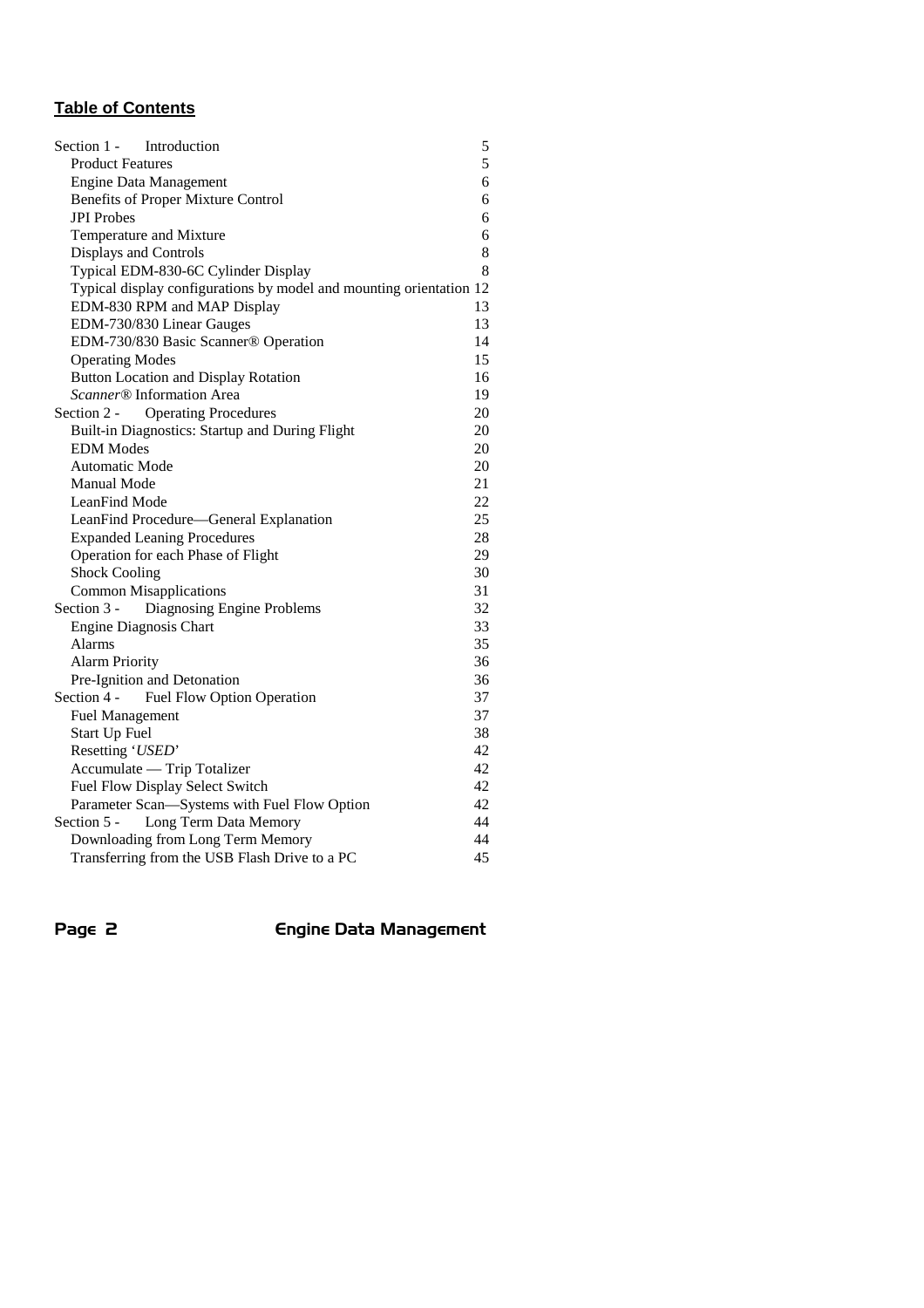| Section 6 -<br>Personalizing                             |                                                |    |  |
|----------------------------------------------------------|------------------------------------------------|----|--|
| <b>Pilot Programming</b>                                 |                                                |    |  |
| Section 7 -                                              | <b>Programming Horsepower Constant</b>         | 47 |  |
| Section 8 -                                              | Programming Manifold Pressure (MAP)            | 47 |  |
| Section 9 -                                              | Programming use of Factory Original TIT Probe  | 48 |  |
| Section 10 -                                             | Programming the Fuel Flow Option               | 49 |  |
| Section $11 -$                                           | Programming Long Term Data Memory              | 51 |  |
| Section 12 -                                             | Factory Limits and GPS                         | 52 |  |
| MAP, Fuel Flow Alarm Limits, Units, Fuel Capacity<br>55  |                                                |    |  |
| Navigation GPS Data Formats<br>57                        |                                                |    |  |
| 57<br>GPS-C Fuel Flow Format for GPS Bi-directional Comm |                                                |    |  |
| 58<br>Navigation Data Ports for GPS Communication        |                                                |    |  |
|                                                          | Section 13 - Options Connector Pin Assignments | 59 |  |
|                                                          | Section 14 - Display Customization             | 60 |  |
| Section 15 - Reference Reading                           |                                                |    |  |
| Section 16 - Technical Support                           |                                                |    |  |
| Section 17 - Limited Warranty                            |                                                |    |  |
| Section 18 - EDM-851 TWIN ENGINE ADDENDUM                |                                                |    |  |
| 64<br>Section 19 -<br>Index                              |                                                |    |  |
| <b>OUICK REFERENCE GUIDE</b><br>68                       |                                                |    |  |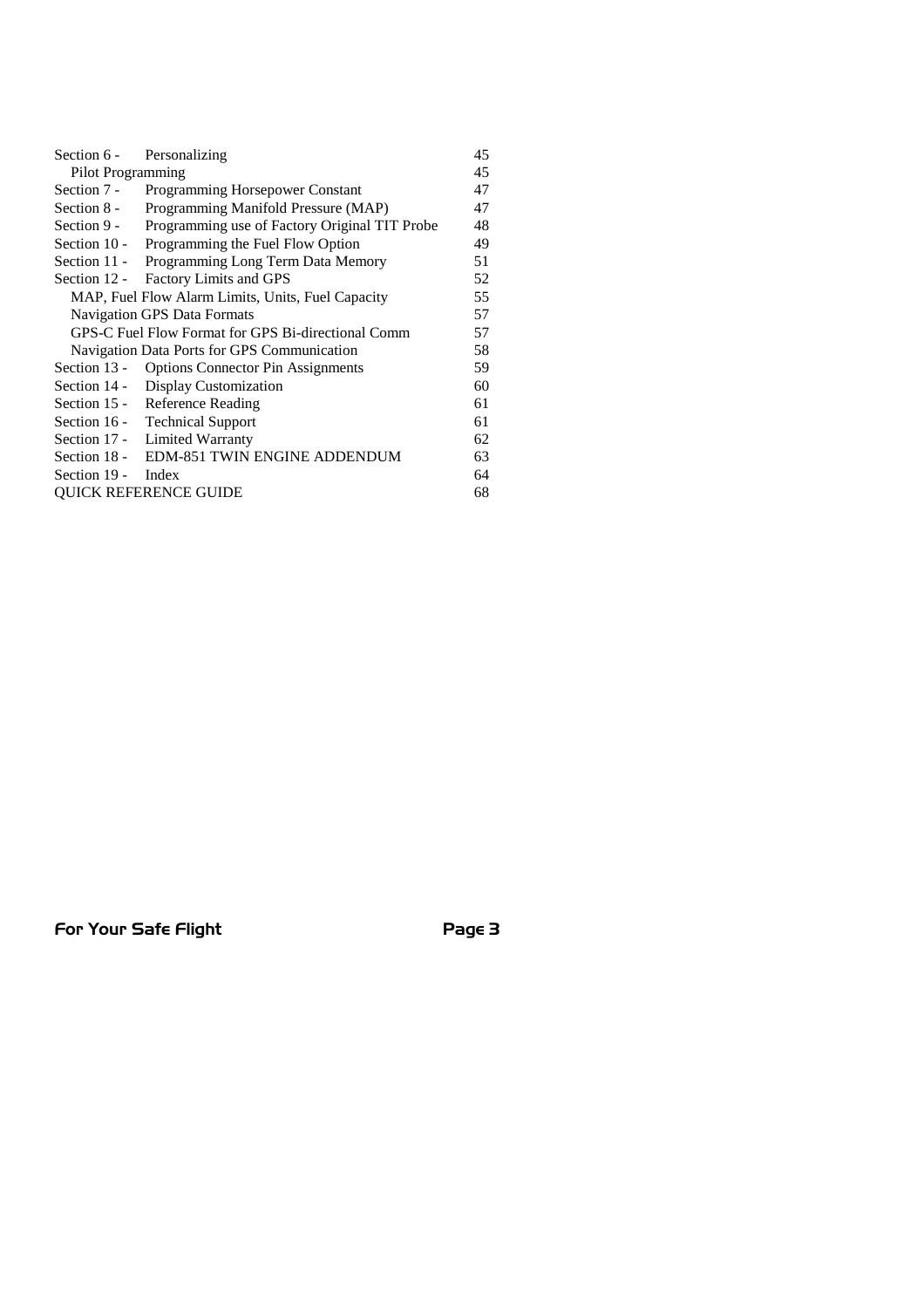

# The following is a quick reference of basic operation

Page 4 **Engine Data Management**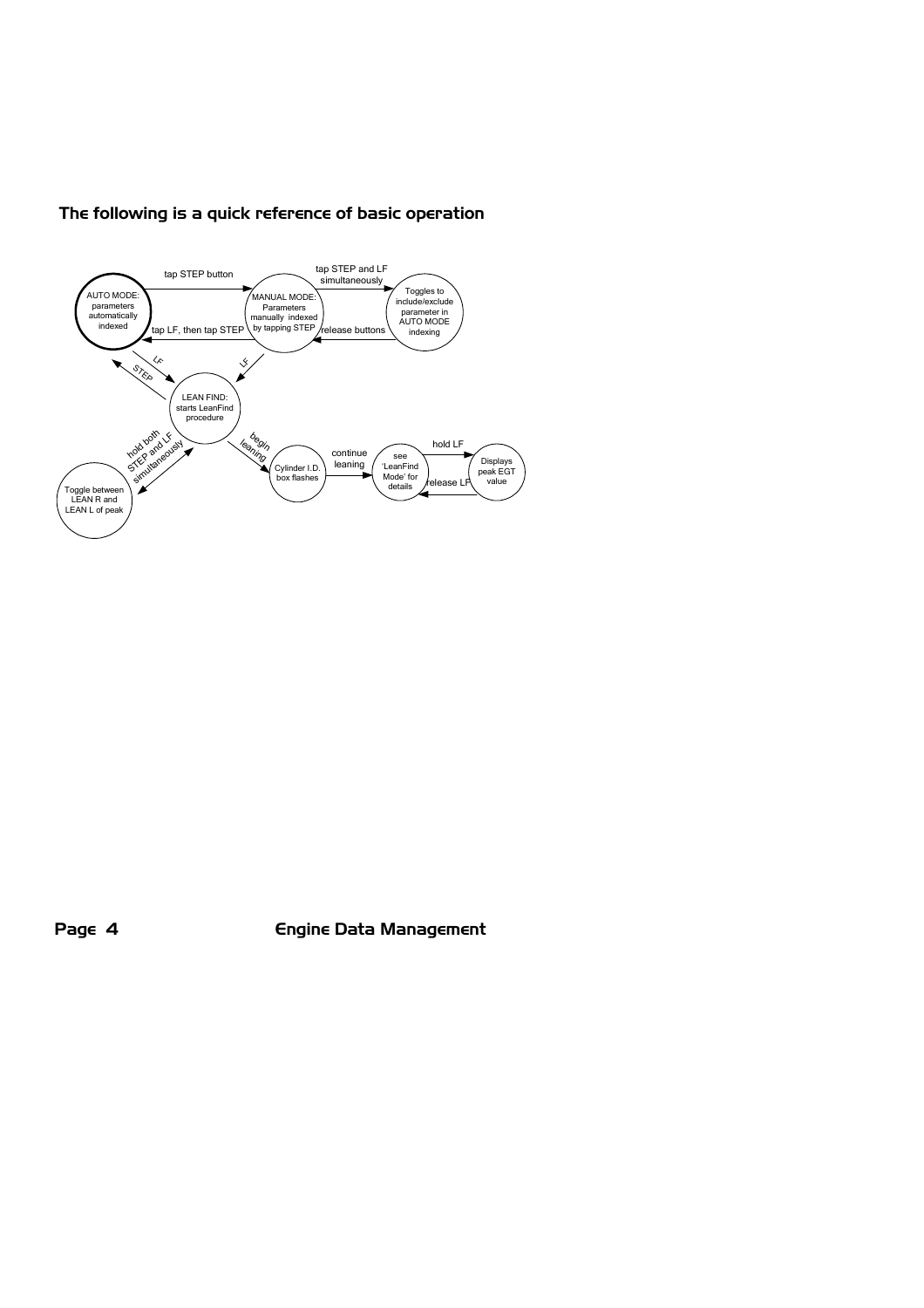# **Section 1 - Introduction**

# **Product Features**

| $\checkmark$ indicates standard feature                  | 730          | 830          |
|----------------------------------------------------------|--------------|--------------|
| Hands-free, automatic scanning                           | ✓            | ✓            |
| All programming done from the Front Panel                | ✓            | ✓            |
| LeanFind™ finds the first and last cylinder to peak with | ✓            | ✓            |
| true peak detect-eliminates a false peaks                |              |              |
| Displays both leaned temperature below peak and peak     | ✓            | ✓            |
| Battery voltage with alarm                               | ✓            | ✓            |
| 24 Programmable alarm limits                             | ✓            |              |
| Normalize view                                           | ✓            | ✓            |
| DIF low to high EGT with alarm                           | ✓            | ✓            |
| EGTs to stable 1°F resolution                            | ✓            | ✓            |
| Shock cooling monitored on every cylinder                | ✓            | ✓            |
| User selectable index rate                               | ✓            | ✓            |
| Fast response probes                                     | ✓            | ✓            |
| Non-volatile long term memory                            | ✓            | ✓            |
| Records and stores data up to 30 hours                   | $\checkmark$ | ✓            |
| Post-flight data retrieval                               | ✓            | ✓            |
| Data retrieval software                                  | ✓            | ✓            |
| Alarm and warning light outputs                          | ✓            | ✓            |
| Oil temperature                                          | opt          | opt          |
| Oil pressure                                             | opt          | opt          |
| Turbine inlet temperature                                | opt          | opt          |
| Outside air temperature                                  | opt          |              |
| Compressor discharge temperature                         | opt          | opt          |
| Intercooler temperature                                  | opt          | opt          |
| Carburetor temperature                                   | opt          | opt          |
| Manifold Pressure (MAP)                                  |              | ✓            |
| <b>Fuel Flow</b>                                         | FF opt       | ✓            |
| Solid-state rotor fuel flow transducer                   | FF opt       | ✓            |
| Fuel quantity in gallons, kilograms, liters, or pounds   | FF opt       | ✓            |
| Low fuel quantity alarm                                  | FF opt       | ✓            |
| Low fuel time alarm                                      | FF opt       | ✓            |
| GPS interface                                            | FF opt       | ✓            |
| Instantaneous fuel flow rate                             | FF opt       | ✓            |
| Total amount of fuel consumed                            | FF opt       | ✓            |
| Total fuel remaining                                     | FF opt       | ✓            |
| Time to empty at the current fuel flow rate              | FF opt       | ✓            |
| Displays % horsepower and RPM                            | RPM opt      | $\checkmark$ |
| Automatically calculates percent horsepower              |              |              |
| Requires FF, OAT, RPM, and MAP.                          |              |              |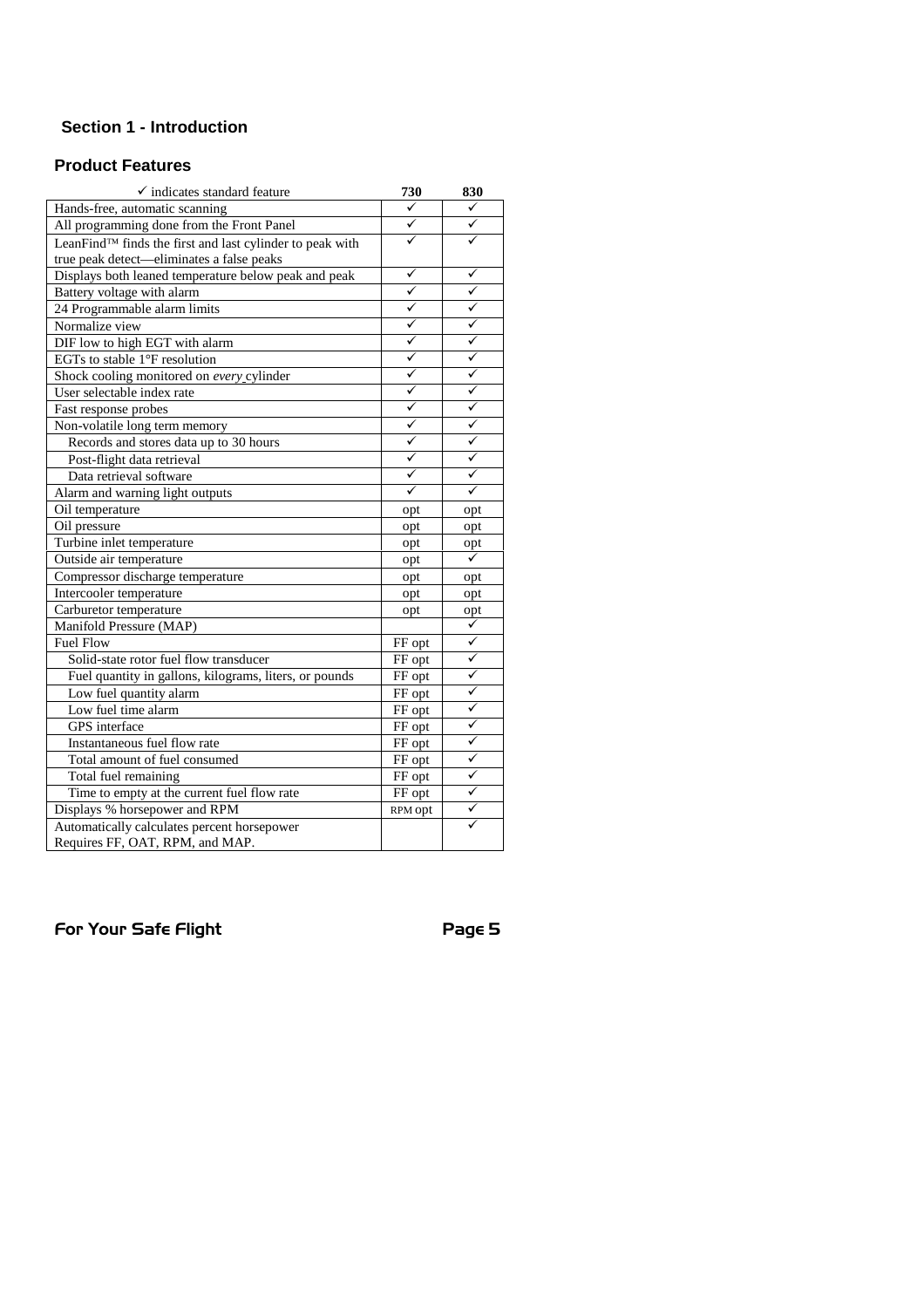# **Engine Data Management**

The EDM Engine Data Management system is the most advanced and accurate piston engine-monitoring instrument on the market. Using the latest microprocessor technology, the EDM will monitor up to twentyfour critical parameters in your engine, four times a second, **with a linearized thermocouple accuracy of better than 0.1 percent or 2 F°.**

As your built-in flight engineer, the EDM is constantly "red line" checking: all critical parameters are automatically checked four times a second, regardless of the current display status. Leaning is accomplished quickly and automatically using the LeanFind<sup> $m$ </sup> procedure. With the EDM, it is now possible to have substantially more diagnostic information available to you in a timely and usable manner.

## **Benefits of Proper Mixture Control**

- 
- 
- 
- 

## **JPI Probes**

Temperature information processed by the EDM is captured by **fast response** grounded JPI temperature probes that accurately measure small temperature changes—as small as 1°F—that routinely occur during mixture adjustment.

## **Temperature and Mixture**

In a piston engine only a small portion of the energy from combustion produces movement of the piston during the power stroke. The majority of energy passes into the exhaust pipe as hot gasses. By monitoring the temperature of these exhaust gasses you will have an indication of the quality of the combustion process. Low compression, non-uniform fuel distribution, faulty ignition, and clogged injectors diminish the efficiency of the combustion process that generates power. From the cockpit you can adjust the fuel/air ratio by a process called *leaning*. Retarding the mixture control changes the fuel/air ratio and hence affects the Exhaust Gas Temperature (EGT).

Page 6 **Engine Data Management** 

- Improved engine efficiency Reduced maintenance costs
- Greater fuel economy Reduced operating costs
- Smoother engine operation Proper engine temperatures
- Longer spark plug life Reduced engine vibration

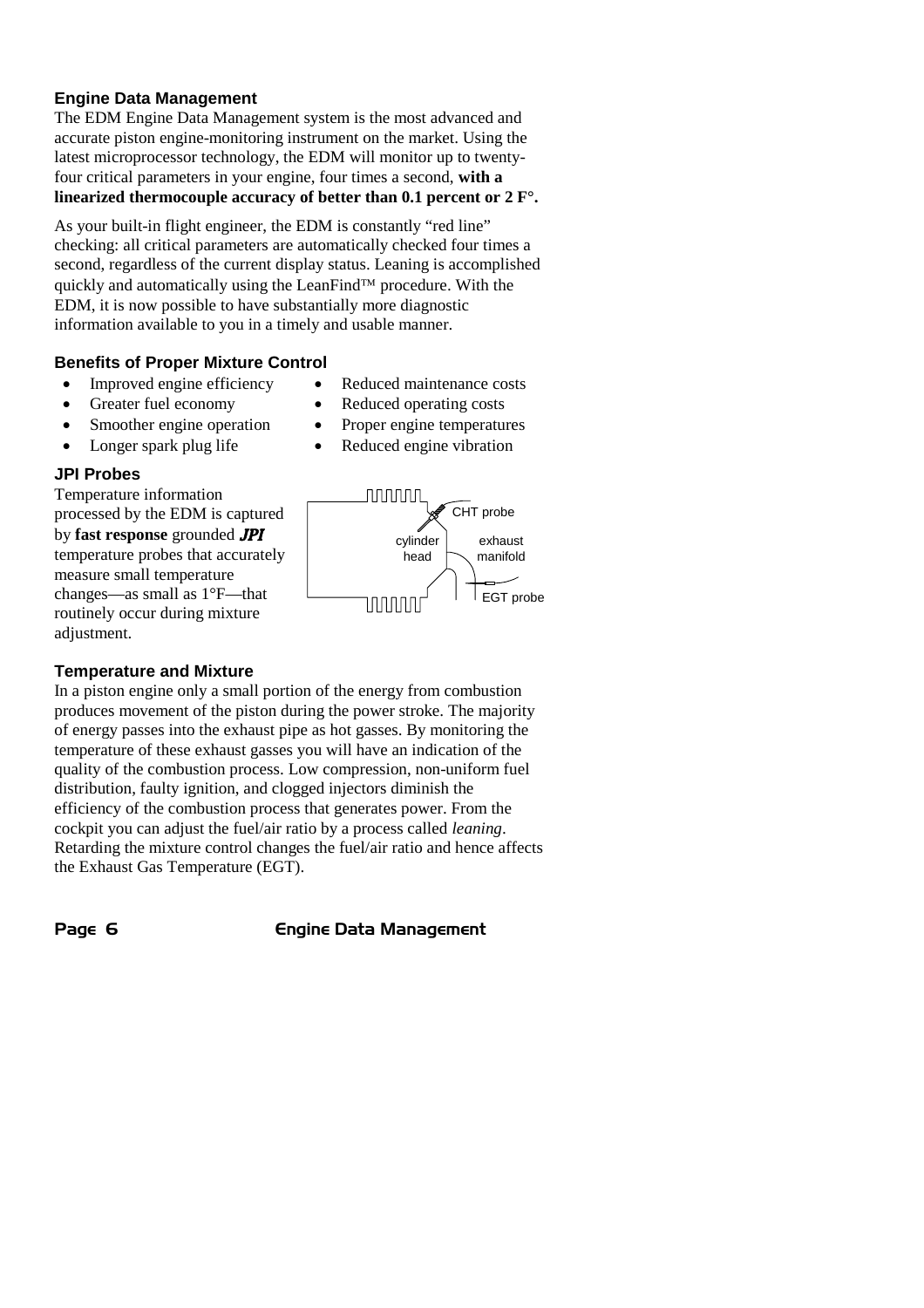The following depicts the power, mixture and temperature relationships.



As the mixture is leaned, EGT rises to a peak temperature, and then drops as the mixture is further leaned. Peak *power* occurs at a mixture using more fuel than at peak EGT. Best *economy* occurs at peak EGT. Accurate leaning yields optimal engine temperatures. By being able to precisely adjust the mixture, your engine can produce either the best fuel economy or maximum power, whichever you choose.

A single EGT gauge merely gives you an average of a few cylinder's temperature: some cylinders can be too rich, while others too lean. Variations produced by differences in fuel distribution, ignition, and compression will cause each cylinder to peak at a different temperature. In some cases the coldest cylinder will peak first. TIT will run up to 100 degrees hotter than the hottest EGT.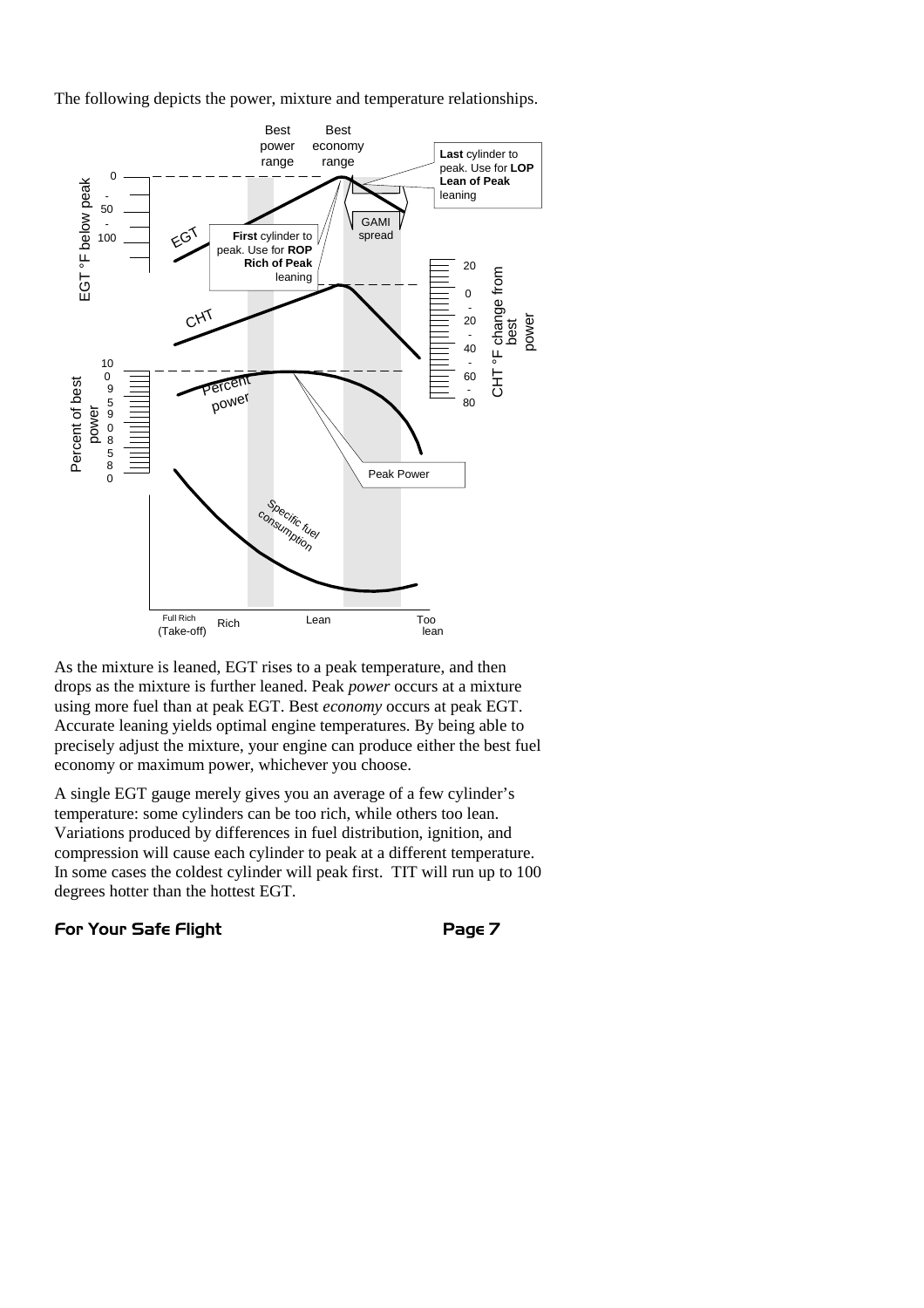# **Displays and Controls**

The EDM monitors engine temperatures and voltages, assists in adjusting the fuel/air mixture, and helps diagnose engine malfunctions. There are three components of the user interface:

- Analog display including cylinder number and cylinder I.D. box
- Digital display for numeric readouts and messages
- Two front panel operating buttons for simple operation.

## **Typical EDM-830-6C Cylinder Display**



#### **Display Dimming**

The display features automatic dimming. Allow ten seconds for the display to adjust to ambient lighting conditions. The dimming baseline can be user adjusted in Pilot Programming Mode.

Page 8 **Engine Data Management**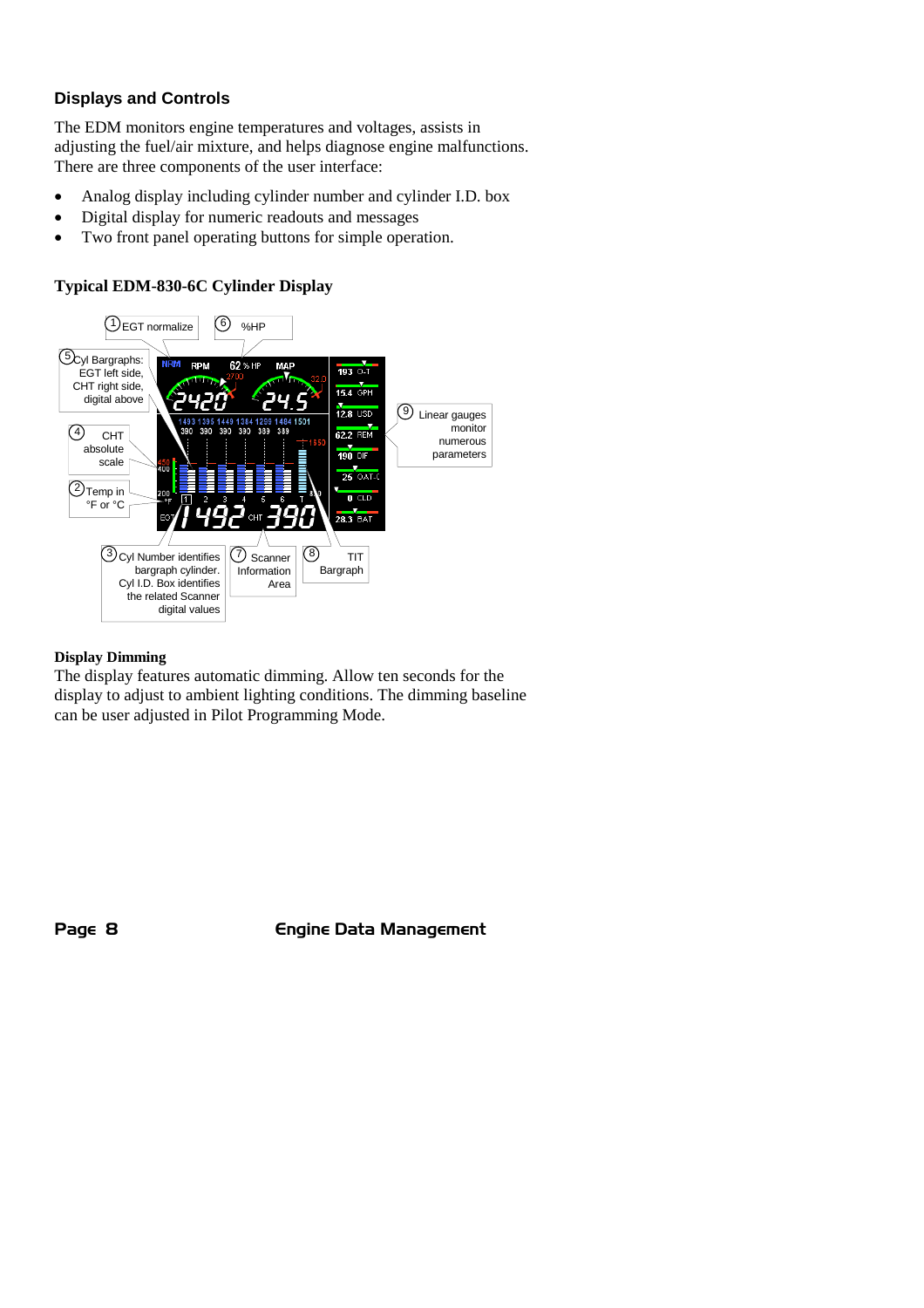The following is a description of various display areas. Numbers in circles refer to features in the above diagram.

# <sup>1</sup> **Normalize View and Percentage View**

- **Percentage View**: when the EGT normalize indicator '**NRM**' **is not lit**, the columns indicate percent of EGT red line. Each column is composed of a stack of segments. A maximum height column (all segments lit) depicts 100 %, or more, of red line and a one segment-high column depicts 50 % of red line. For example, if the red line is 1650°F, a maximum height column represents 1650°F and a one segment-high column represents half that value, or 825°F. The Percentage View permits comparison of EGTs *across all* cylinders. Hotter cylinders display higher columns than cooler cylinders.
- **Normalize View**: when the EGT normalize indicator '**NRM**' **is lit**, the EGT columns are displayed normalized. When you activate Normalize View, all column peaks are set to the same half-height level for trend analysis. Any changes are shown as an increase or decrease in column height. **A one-segment change in column height represents a 10°F change**. The Normalize view permits rapid visualization of EGT *trends*, rather than a percentage of red line. You should use normalize in level cruise and run-up.

#### **To toggle between Percentage View and Normalize View, hold the LF button until the 'NRM' indicator either comes on or goes off.**

Selecting the Normalize view does not affect the digital display nor alter the parameter sequence. The CHT display—described later—is not affected by either Normalize or Percentage view.

You may select the Normalize view in either the Manual or Automatic modes, but not during Lean Find mode. Normalize view is most helpful for engine trend monitoring of each cylinder's operation. For example using the Normalize view during engine run-up, a fouled spark plug will appear as a higher column.

**TIP:** A common misapplication is to be in the Normalize view and then change your power setting. This can cause all columns to go off scale, high or low, giving you the impression there is a problem. Turn off '**NRM**' (return to Percentage view) before adding or reducing power and when beginning your descent.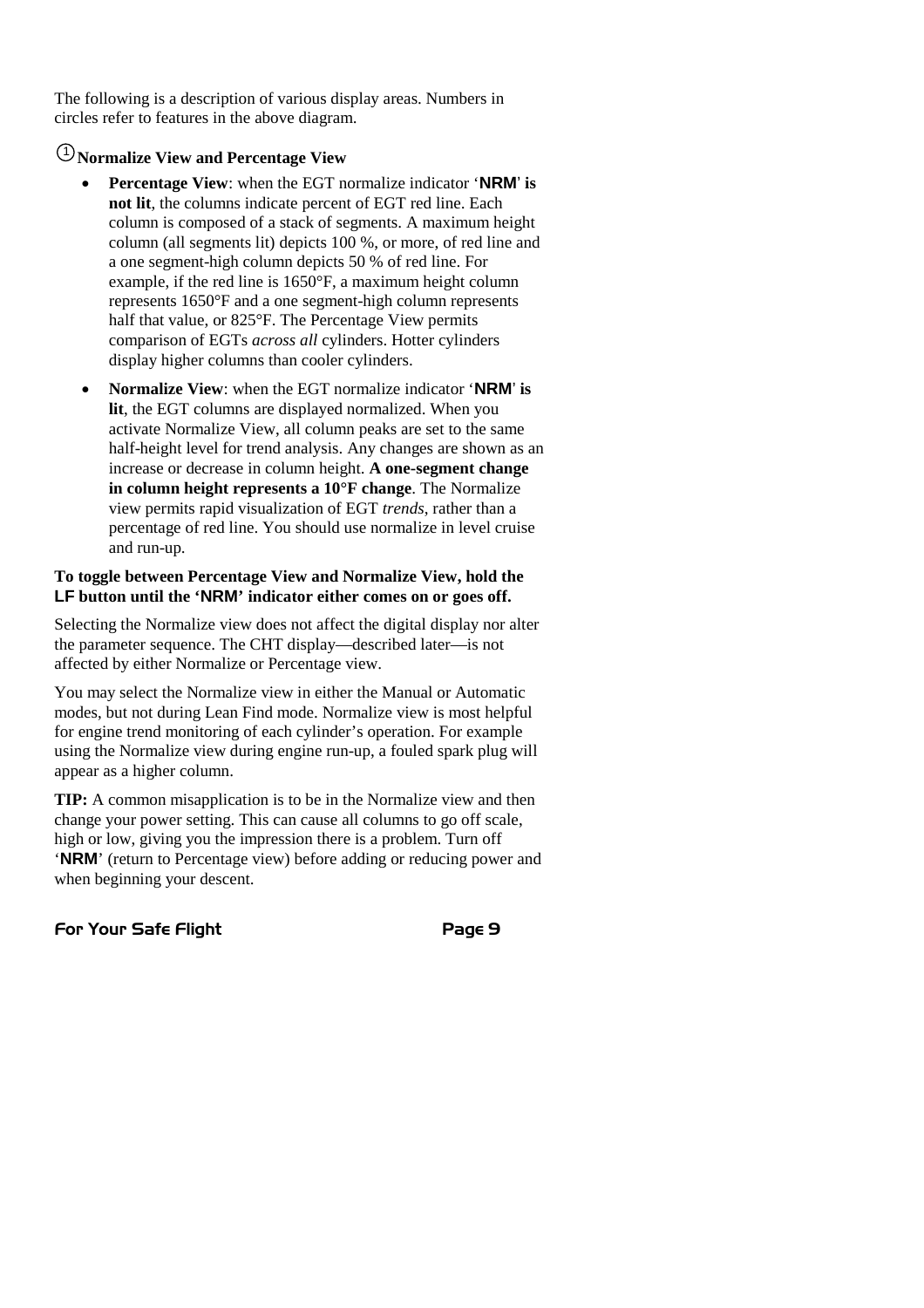# <sup>2</sup> **Temperature Units (°F or °C)**

The EDM series engine temps can be set for either degrees Fahrenheit **°F** or degrees Celsius **°C. Note:** OAT units can be set independently of the engine temps. **To change the display of engine temperatures see "Changing the Alarm Limits" on page 52.**

# <sup>3</sup> **Cylinder Numbers and the Cylinder I.D. box**

The row of numbers 1 through 6 (cylinder I.D numbers) and the letter 'T' (optional turbine inlet temp) are the column labels for the analog display bargraphs. A square box (cylinder I.D. box), surrounding one or more of the labels, specifies that those particular cylinders relate to the values currently shown in the *Scanner®* information area.

# $\bigcirc$  CHT absolute scale

The 'CHT absolute scale' allows you to quickly determine the absolute temperature of any CHT by comparing the bargraph height to the scale. This is a quick and useful way to visually determine your CHT temperatures relative to redline**.**

# <sup>5</sup> **Bar Graph EGT and CHT**

A cylinder 'bargraph set' is composed of a dotted line leading from the cylinder I.D. number vertically to its EGT/CHT digital values. The EGT column is located to the left of the line and the CHT column to the right. Columns are composed of a stack of segments. The maximum height for a column is the top of the dotted line. The CHT redline value is depicted by a horizontal red line approximately half way up and to the right of the dotted line. When any CHT column reaches redline, its column will turn red and an alarm message will commence. The CHT display is not affected by mode or view. The EGT column has three different viewing modes: Percent View, Normalize View and Lean Find.

# <sup>6</sup> **Percent HP (EDM-830 only)**

Displays %HP (if FF, RPM, OAT, MAP functional).

# 7 *Scanner® Information Area*

The *Scanner®* Information Area provides expanded information for the various monitored parameters. The *Scanner®* operates automatically or manually.

Page 10 **Engine Data Management**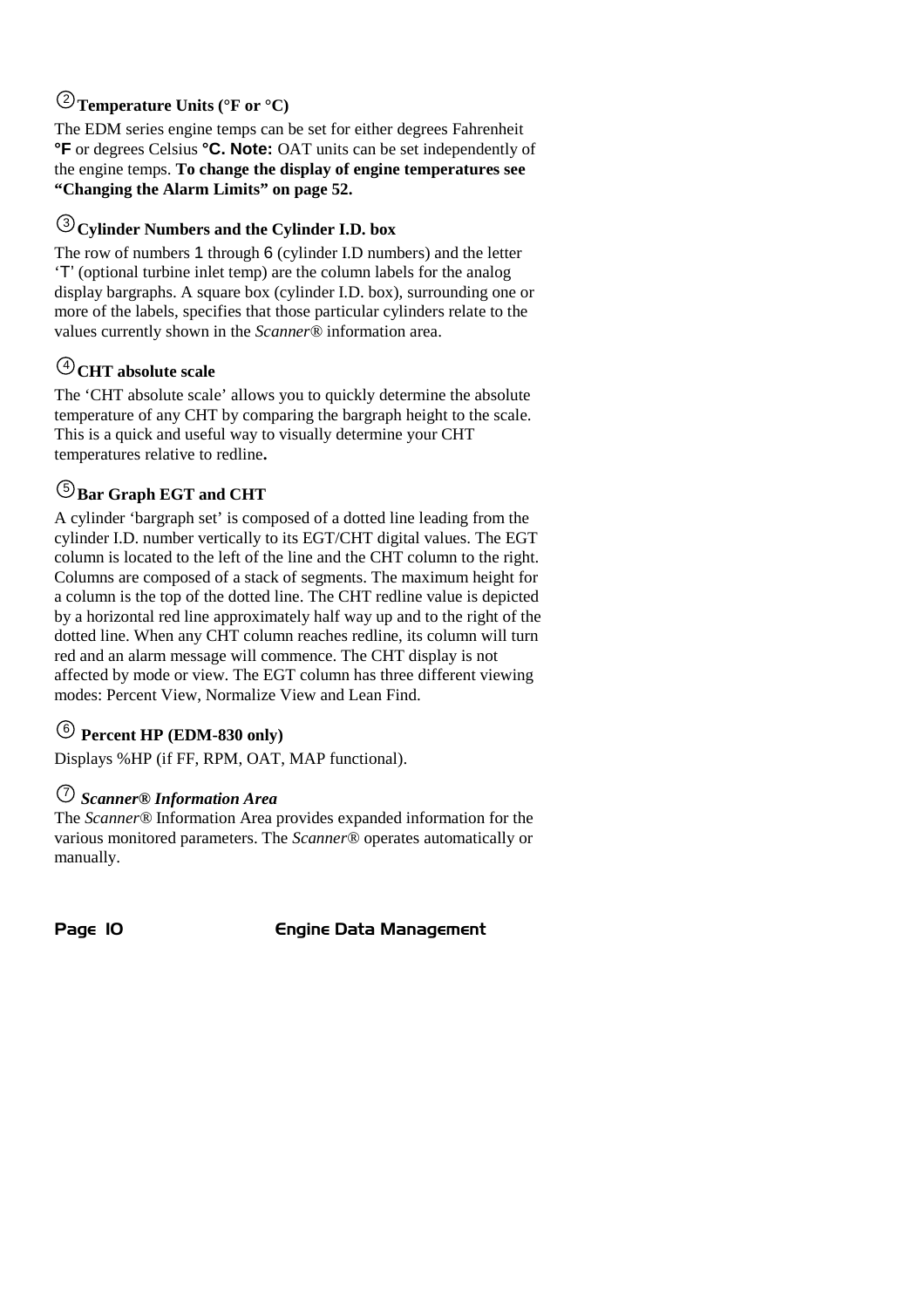# 8 *TIT Bargraph*

The EDM provides a bargraph display of the hottest TIT and continuously checks for exceedance of the redline temp. Once redline is reached, the bargraph will change to red and an alert will flash in the *Scanner®* Information Area.

# 9 *Linear Gauges*

The Linear gauges provide both digital and analog indications for various parameters. The sliding pointer and color range marks give you a quick indication of where you are relative to the operating limits while the digital value provides precise information. See Section 14 - Display Customization for ways you can customize this area. Note: parameters monitored vary by model and options present.

# **EGT and CHT operation in Scanner® Information** *Area*

When the Cylinder I.D. Box highlights a cylinder number (1 through 6), the *Scanner®* Information Area will show the EGT value on the left (four digits) and the CHT value on the right (three digits). Other parameters are displayed in the digital display as described in the subsection "*Scanner®* Information Area" on page 19.

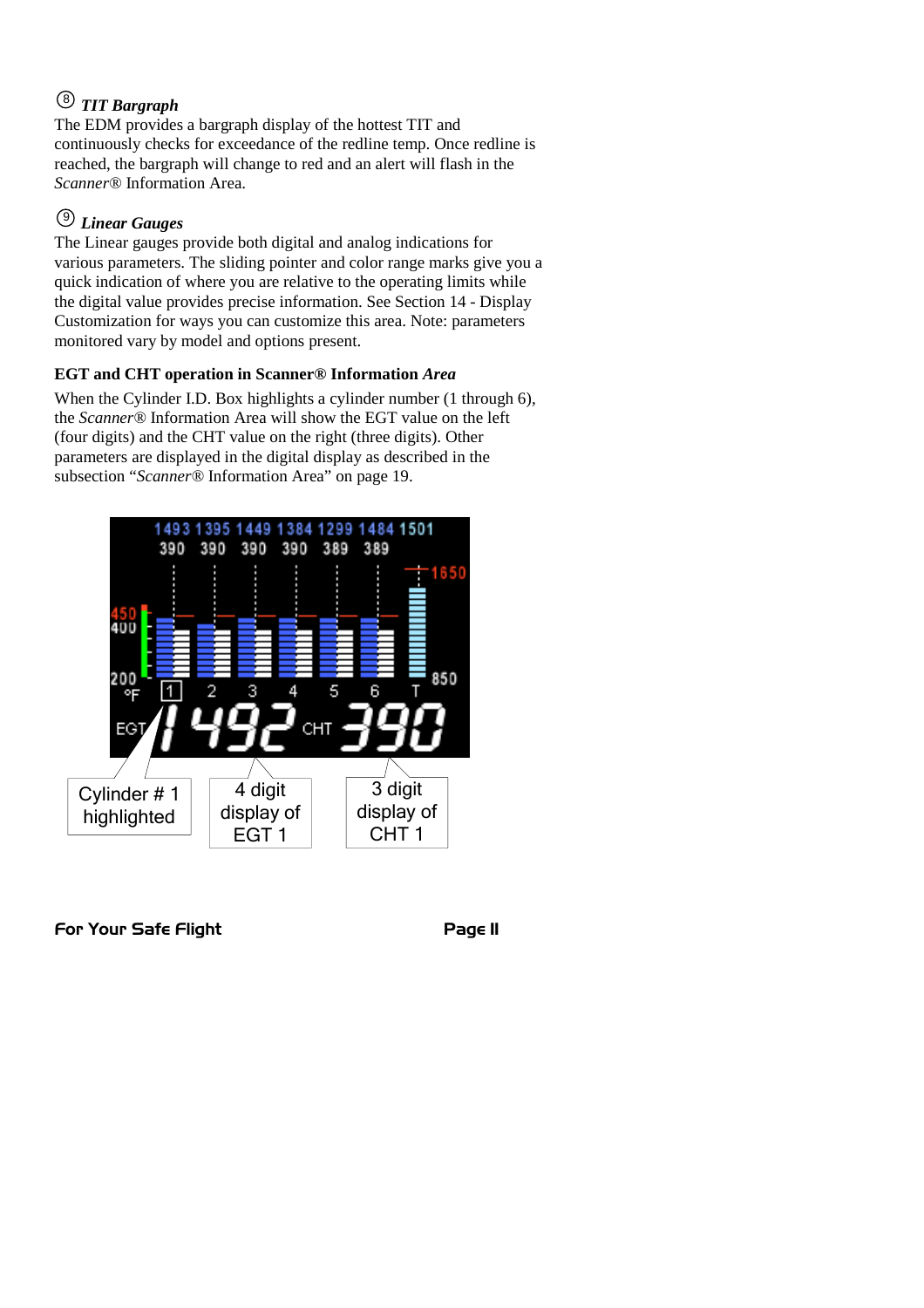#### **Typical display configurations by model and mounting orientation**

The EDM-730/830 series features the ability to be mounted either in landscape or portrait orientation. Display layouts will differ as a result of configuration differences. You may examples of the EDM-830 and EDM-730 are shown below:





(landscape orientation)



EDM-730 6 Cylinder (landscape orientation)



**(portrait orientation)**

Page 12 **Engine Data Management**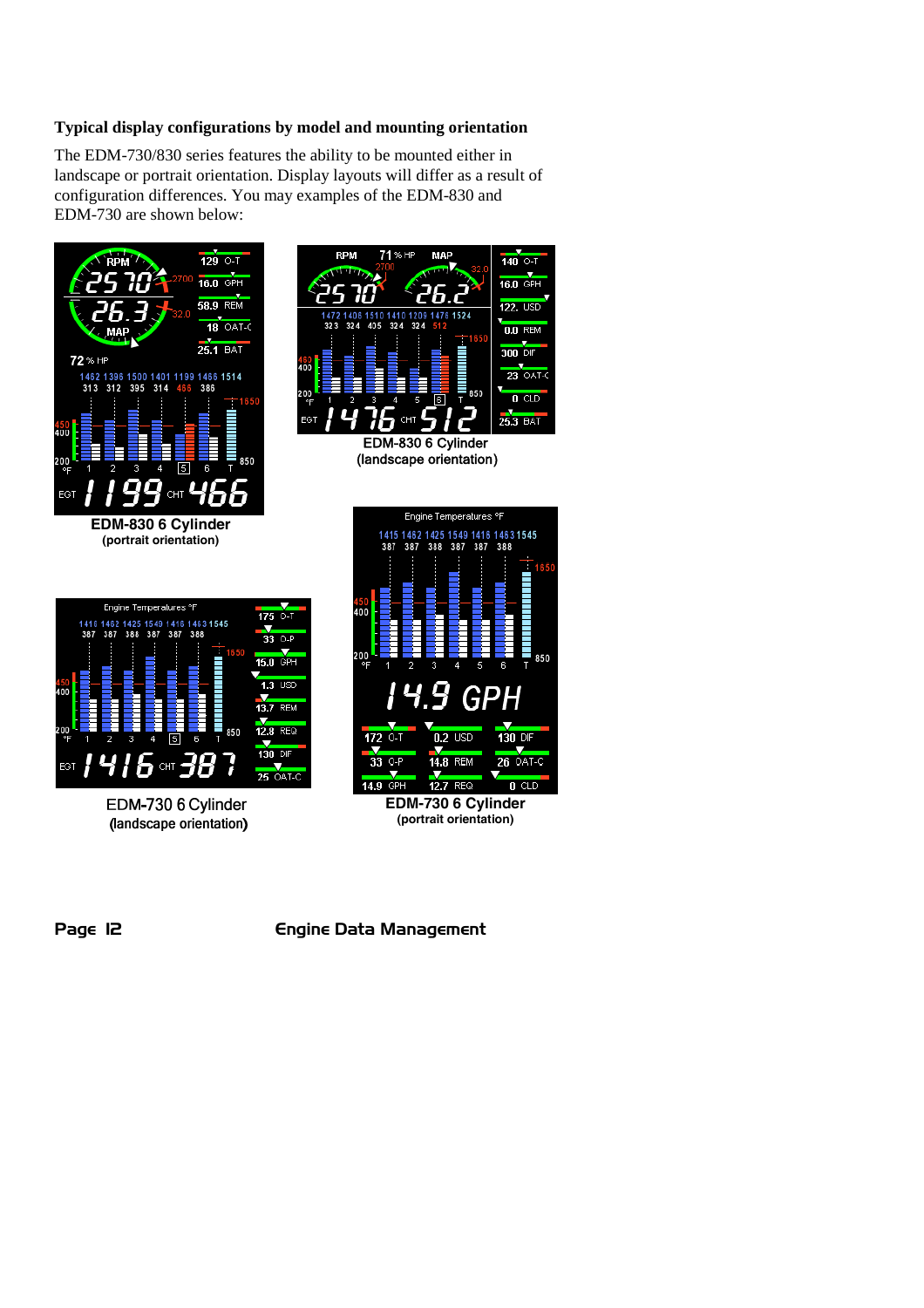#### **EDM-830 RPM and MAP Display**

The EDM-830 depicts both RPM and Manifold Pressure graphically and digitally. Examples are shown for both landscape and portrait orientation. When a power setting exceeds redline, the digital value changes to red and a blinking message appears in the *Scanner®* Information Area. Percent horsepower is located in this display area also.





**EDM-830 RPM & MAP (landscape orientation)**

**EDM-830 RPM & MAP (portrait orientation)**

# **EDM-730/830 Linear Gauges**

This area contains linear bar graphs with digital displays. When a value exceeds red line, it is displayed in RED. You can customize what appears in each position. Examples of available displays are:

- Voltage (BAT)
- EGT Span (DIF)
- Shock Cooling (CLD)
- Oil temperature (O-T)
- Oil pressure (O-P)
- Outside Air Temperature (OAT)
- Fuel flow, units per hour (GPH)
- Fuel Used (USD)
- Fuel Remaining (REM)
- Fuel Required to waypoint or destination (REQ)

| $15.0$ GPH           |                 |
|----------------------|-----------------|
| $\frac{1}{10.9}$ usd |                 |
| $64.1$ Rem           |                 |
| 12.8 REQ             |                 |
| $107$ O-T            |                 |
| 120 DIF              |                 |
|                      | <b>51 OAT-C</b> |
| n                    | - CL            |
|                      | EDM-830         |

Linear Gauge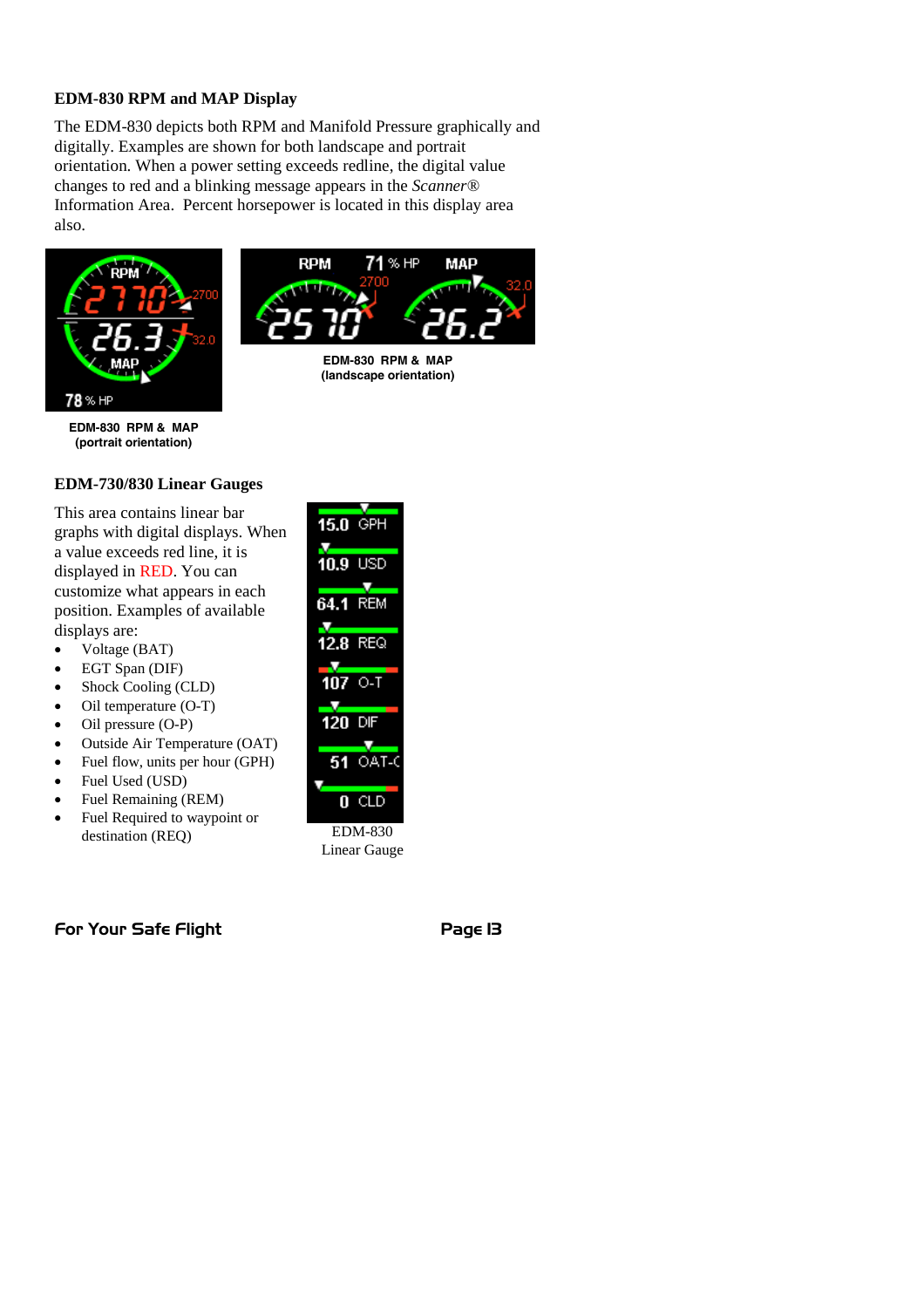#### **EDM-730/830 Basic Scanner® Operation**

The EDM-730/830 Scanner section contains graphic representation of EGT, CHT and TIT values as well as containing a general purpose text message area. It will go into Automatic scan mode a few minutes after power up. You don't have to touch any buttons.



#### **EGT: Exhaust Gas Temperatures**

**Blue** segments represent temperature magnitude and are located to the left of the vertical dotted line present in each cylinder bar graph. Cylinder I.D. numbers are located just below the dotted line (one for each cylinder on the engine). A white square around a cylinder I.D. number identifies which cylinder the *Scanner®* digital value relates to (cylinder 3 in the above example). The digital value is always present above the dotted line and is Blue.

#### **CHT: Cylinder Head Temperatures**

**White** segments represent temperature magnitude and are located to the right of the vertical dotted line present in each cylinder bar graph. Cylinder I.D. numbers are located just below the dotted line (one for each cylinder on the engine). A white square around a cylinder I.D. number identifies which cylinder the *Scanner®* digital value relates to (cylinder 3 in the above example). The digital value is always present above the dotted line and is White. CHT redline is depicted by red horizontal lines half way up the bar graph scale.

Page 14 **Engine Data Management**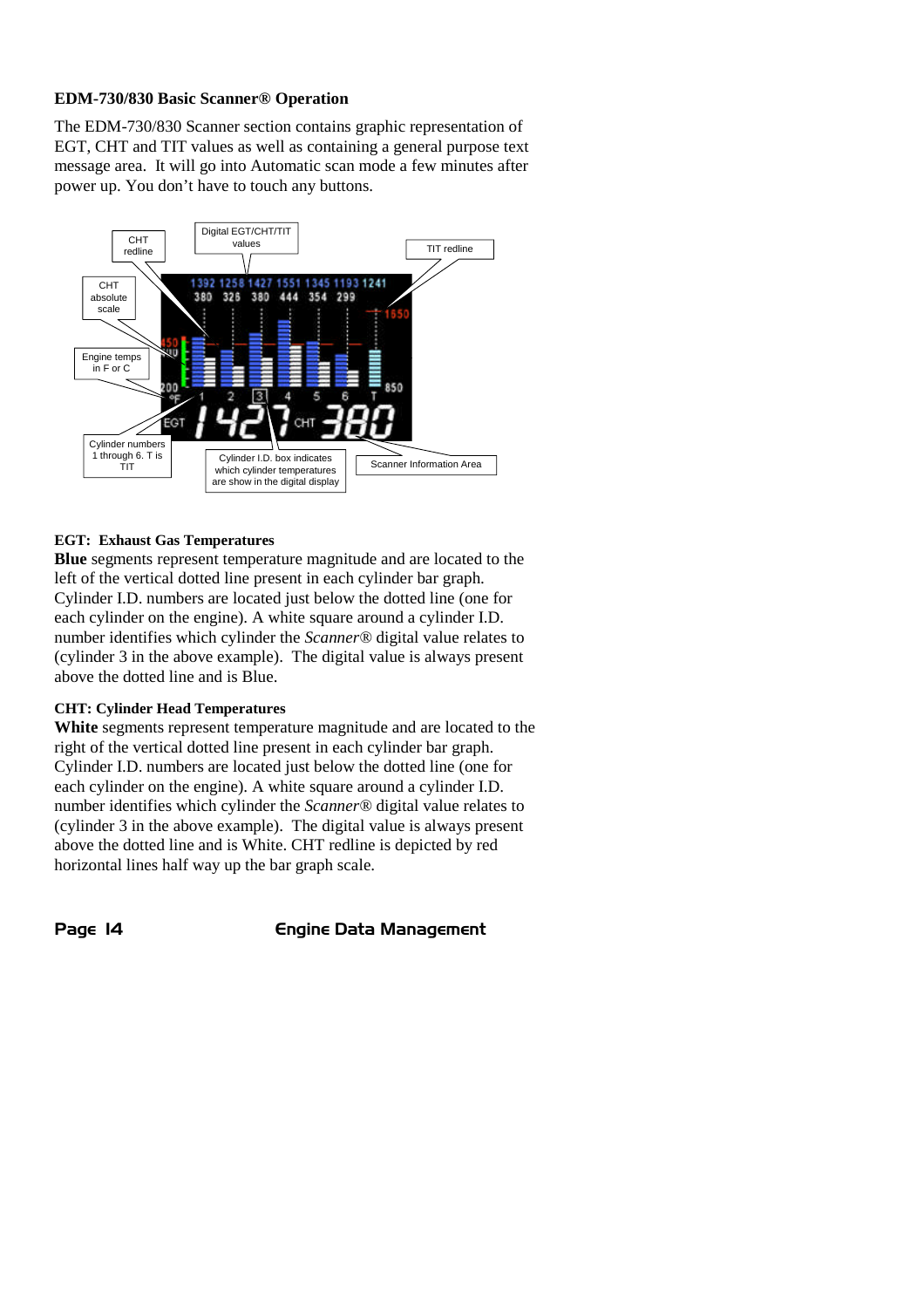#### **TIT: Turbine Inlet Temperature**

**Light Blue** segments represent temperature magnitude (at the same scale as EGT) and are located to the right of the last cylinder bar graph set. A 'T' just below the dotted line identifies this as TIT. When a white square surrounds the 'T', this signifies that the scanner digital values relate to TIT. The digital value is always present above the dotted line and is Light Blue. TIT redline is depicted by a red horizontal line above the majority of the TIT bar graph area.

There are two views: Normalize view levels the EGT columns and increases the sensitivity of the Scanner® bar graph columns. To enter the Normalize view, hold the LeanFind button for three seconds. The NRM icon will be displayed above the Scanner® section and the bars will be blue. Hold the LeanFind button for three seconds to return to the Standard view. See page 9 for a more detailed description.

#### **Operating Modes**

There are three standard operating modes of the EDM: *Automatic, Manual,* and *LeanFind*. These modes will be described in more detail beginning on page 20. When you first turn on the power the EDM starts in the Manual mode, but will enter the Automatic mode after two minutes (most of the time you will operate the EDM in the Automatic mode). The three modes primarily affect the *Scanner®* Information Area.

#### **Automatic Mode**

**Just tap the LF button, then tap the STEP button.** No user intervention is required to use this mode. Each cylinder and each parameter value is automatically sequenced and shown in the digital display for a few seconds.

#### **Manual Mode**

**Just tap the STEP button.** This stops Automatic Mode. Each indexed parameter is frozen in the digital display until you manually index to the next parameter by tapping the STEP button.

#### **LeanFind Mode**

**Simply pre-lean, tap the LF button and begin leaning.** The EDM will assist you in finding the correct cylinder to peak to set your mixture to.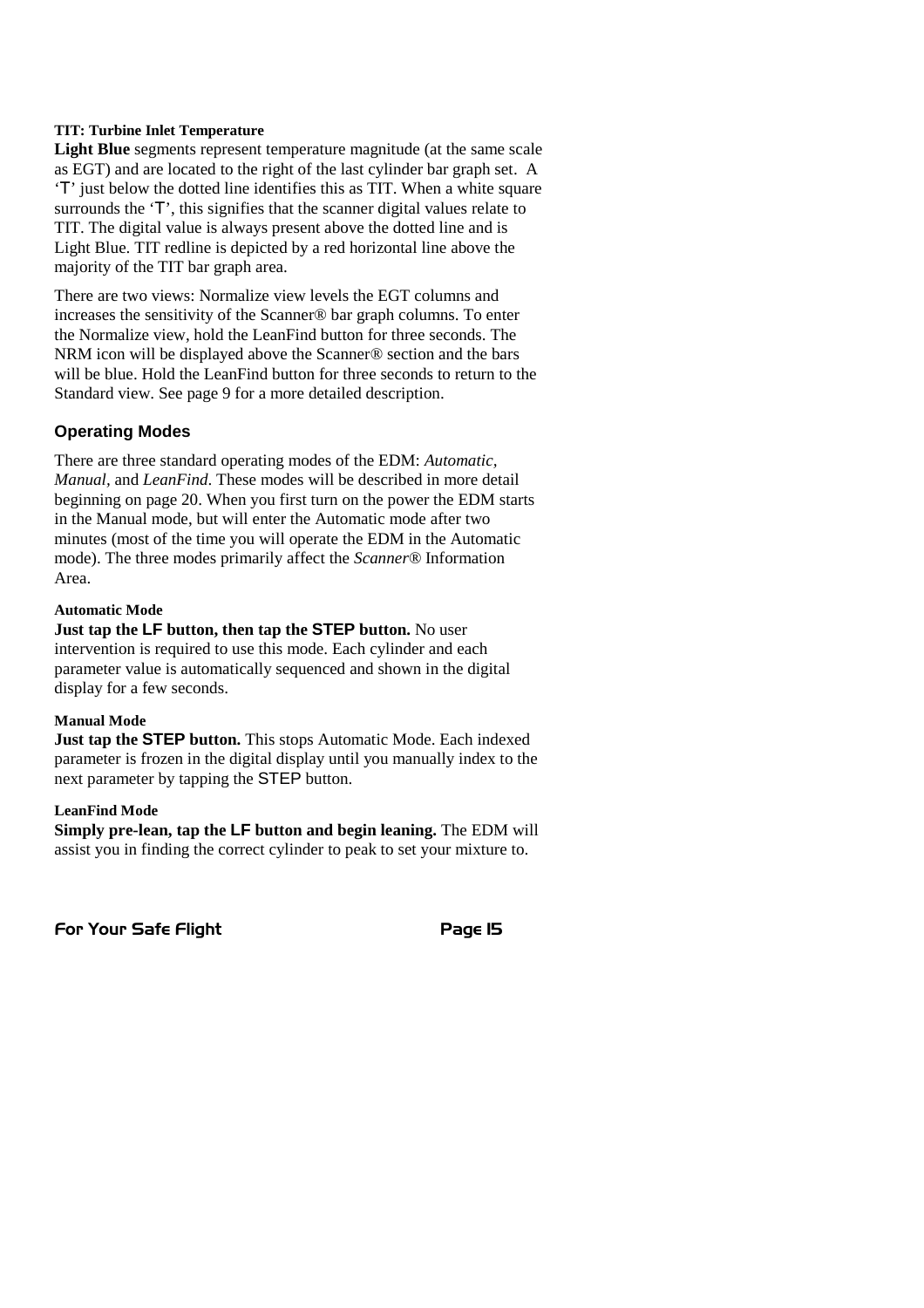#### **Button Location and Display Rotation**

The EDM can be mounted in four different positions. After mounting, you may need to remove and relocate the white button to the 'STEP' location. You may also need to rotate the EDM display. Clear any alarms and hold STEP (about 6 seconds) until you see the overlayed arrow. This arrow indicates where the top of the display will be. Tap LF until the arrow points to 12 o'clock. Now tap STEP. Your display should now be upright. The button functions are depicted in the four possible orientations as shown below:



Page 16 **Engine Data Management**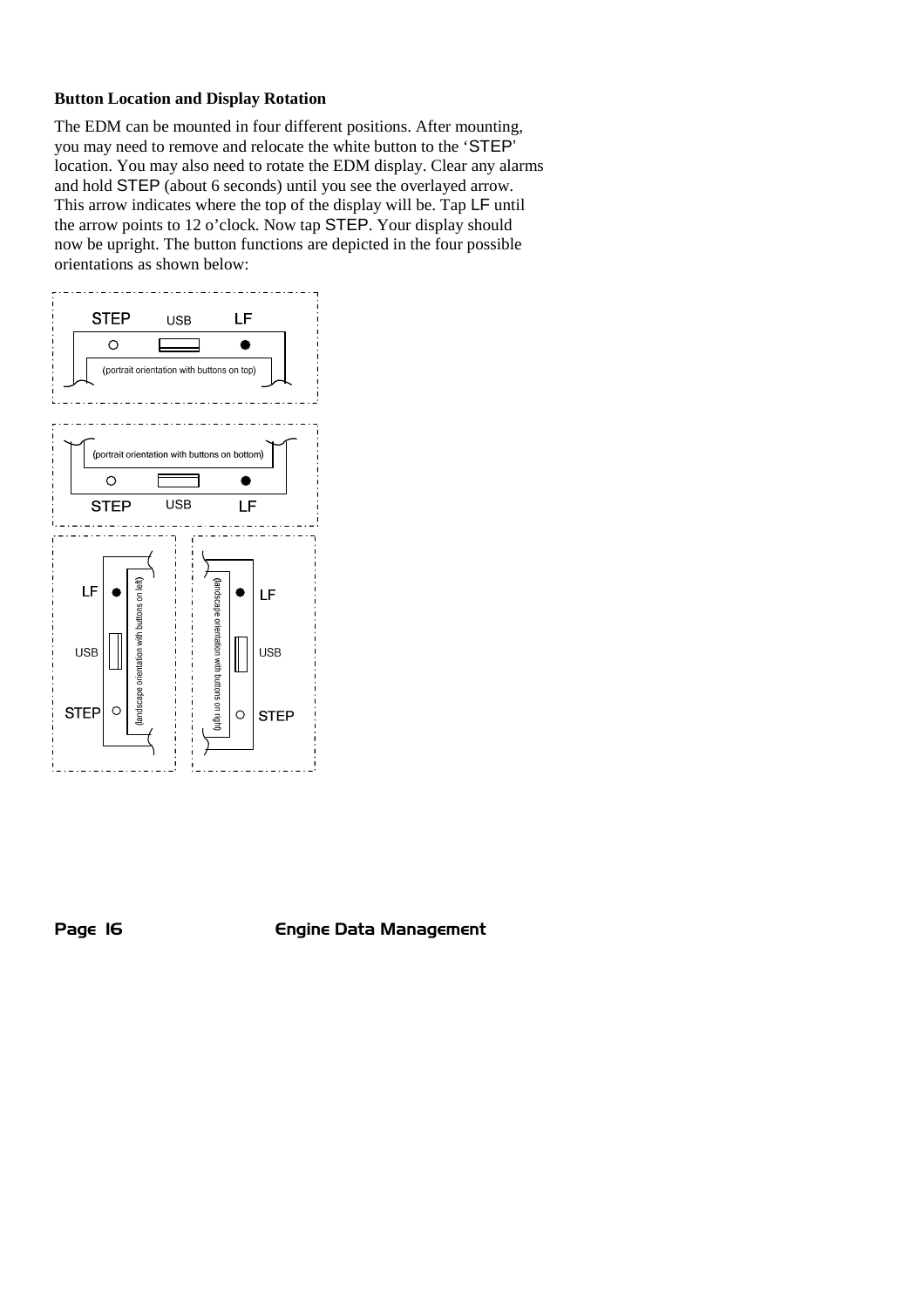The STEP and LF buttons control all functions of the EDM. The term *tap* denotes pressing a button momentarily. The term *hold* denotes pressing and holding a button for five seconds or longer.

#### **STEP Button - Primary functions**

- In the Automatic mode, *tapping* the **STEP** button will change to the Manual mode. Subsequent *taps* of the STEP button will display the next parameters in the sequence.
- In the LeanFind mode *tapping* the STEP button will terminate the LeanFind mode and change to the Automatic mode.

## **STEP Button - Secondary functions**

- In the Manual mode, *holding* the STEP button will display the previous parameters in the sequence (rapidly backwards).
- In the Pilot Program Mode, *tapping* the **STEP** button will generally advance to the next item in the list.
- When an alarm is displayed, *tapping* the STEP button will prevent that alarm from appearing for the next ten minutes.
- When an alarm is displayed, *holding* the STEP button until the word OFF appears, prevents that alarm from appearing for the remainder of the flight.

## **LF Button - Primary functions**

- In Automatic or Manual modes, *tapping* the LF button will change to the LeanFind mode.
- In the LeanFind mode, *holding* the LF button after peak EGT is found will display peak EGT.
- In Automatic or Manual modes, *holding* the LF button for three seconds will toggle between Percentage and Normalize views.

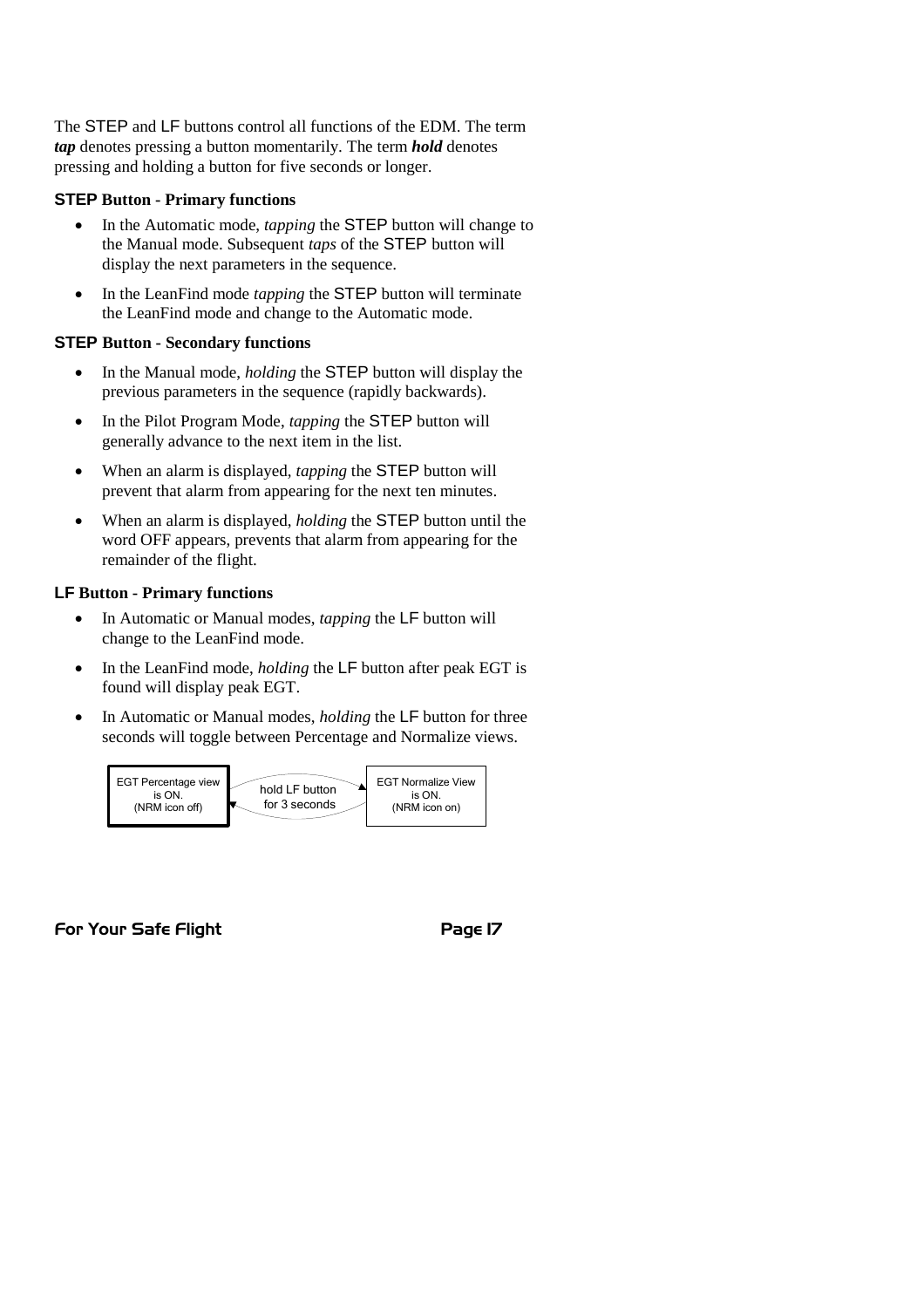#### **LF Button - Secondary functions**

 In the pilot programming procedure, *holding* or *tapping* the LF button is used to increment or decrement parameter values and toggle between Yes and No answers to questions.

## **STEP and LF buttons together**

- *Holding* both the **STEP** and LF buttons simultaneously, for several seconds, changes to the Pilot Programming Mode.
- *Holding* both the **STEP** and LF buttons simultaneously for several seconds when in a unit programming mode and 'END? Y' is displayed will take you to the next programming mode (if one exists).
- *Holding* both the **STEP** and LF buttons simultaneously for several seconds after entering LeanFind mode but before beginning to lean will toggle between leaning 'Rich Of Peak' and 'Lean Of Peak'.
- *Tapping* both the STEP and LF buttons simultaneously in Manual mode toggles to include or exclude the displayed parameter from the Automatic mode. It has no affect on the displayed parameters in the Manual mode.

Page 18 **Engine Data Management**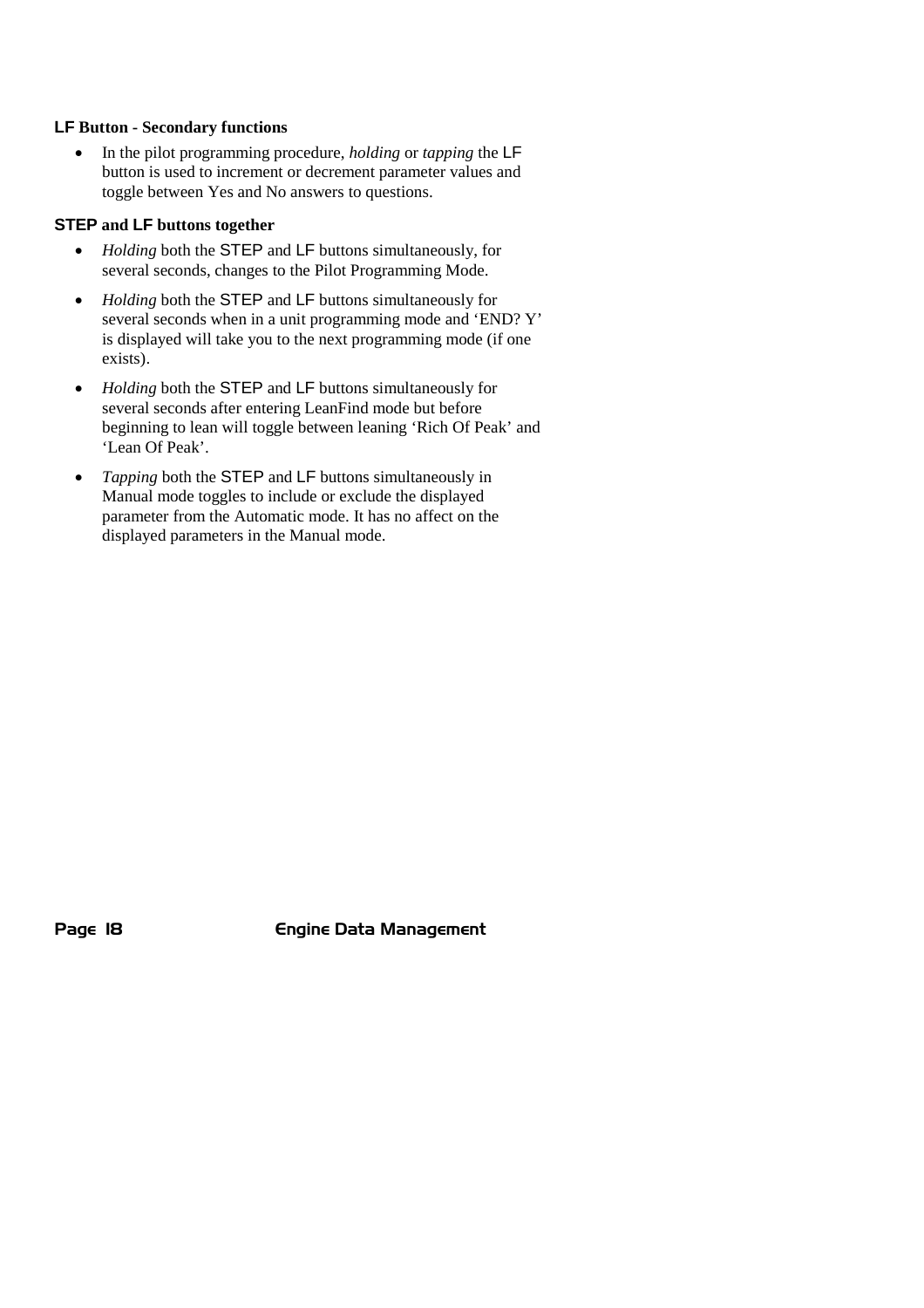## *Scanner®* **Information Area**

The Scanner® Information Area provides expanded information in the form of alpha-numeric messages, parameters and calculations. In Auto-Scan, parameters will 'scan by' once every 4 seconds (default). This rate can be changed in Pilot Programming Mode. Tap the STEP button for 'Manual' selection of any parameter. Parameters for the installed options will be displayed - uninstalled parameters will not appear.

| <b>DISPLAY</b>          | <b>PARAMETER</b>                  | <b>DESCRIPTION</b>                                                               |
|-------------------------|-----------------------------------|----------------------------------------------------------------------------------|
| EGT 1436 CHT 382        | EGT/CHT                           | Shows successive pairs of<br>EGT & CHT per STEP tap.                             |
| דוד 1580                | TIT <sub>1</sub>                  | Turbine Inlet Temp #1                                                            |
| 1490 T <sub>12</sub>    | TIT <sub>2</sub>                  | Turbine Inlet Temp #2                                                            |
| 204 OIL-T               | <b>OIL TEMP</b>                   | Oil temperature                                                                  |
| 64 OIL-P                | <b>OIL PRES</b>                   | Oil pressure                                                                     |
| <b>75 CLD</b>           | <b>SHOCK COOL</b>                 | CHT cooling rate (deg/min)                                                       |
| 13.9 ват                | <b>BATTERY</b>                    | Battery/Bus voltage                                                              |
| 23 оат                  | <b>OAT</b>                        | Outside air temperature                                                          |
| 40 DIF                  | DIF                               | Hottest minus coldest EGT                                                        |
| 56 CRB                  | <b>CRB</b>                        | Carburetor Air Temp (only<br>allowed if IAT not present)                         |
| 145 CDT                 | <b>CDT</b>                        | Compressor Discharge Temp<br>(only allowed if CRB not<br>present)                |
| 105 IAT                 | <b>IAT</b>                        | Intercooler Air Temp                                                             |
| $-40c-1$                | CDT-IAT                           | Intercooler cooling                                                              |
| RPM 2460 MAP 23.6       | <b>POWER</b>                      | RPM & MAP values                                                                 |
| Calculated<br>68.0 REM  | <b>REM</b>                        | Calculated fuel remaining                                                        |
| $12.7$ RFQ              | <b>FUEL</b><br><b>REQUIRED</b>    | Calculated fuel required to<br>reach waypoint (GPS interface<br>must be correct) |
| Calculated<br>55.2 RES  | <b>FUEL</b><br><b>RESERVE</b>     | Calculated fuel reserve at<br>waypoint (GPS interface must<br>be correct)        |
| $9.8$ MPG               | <b>MILES PER</b><br><b>GALLON</b> | Calculated fuel miles per units<br>(GPS interface must be<br>correct)            |
| Calculated<br>04:32 н:м | <b>ENDURANCE</b>                  | Calculated time remaining to<br>fuel exhaustion                                  |
| 15.0 GPH                | <b>FUEL FLOW</b><br><b>RATE</b>   | Calculated fuel flow rate in<br>units per hour                                   |
| $7.2$ $USD$             | <b>FUEL USED</b>                  | Calculated fuel used                                                             |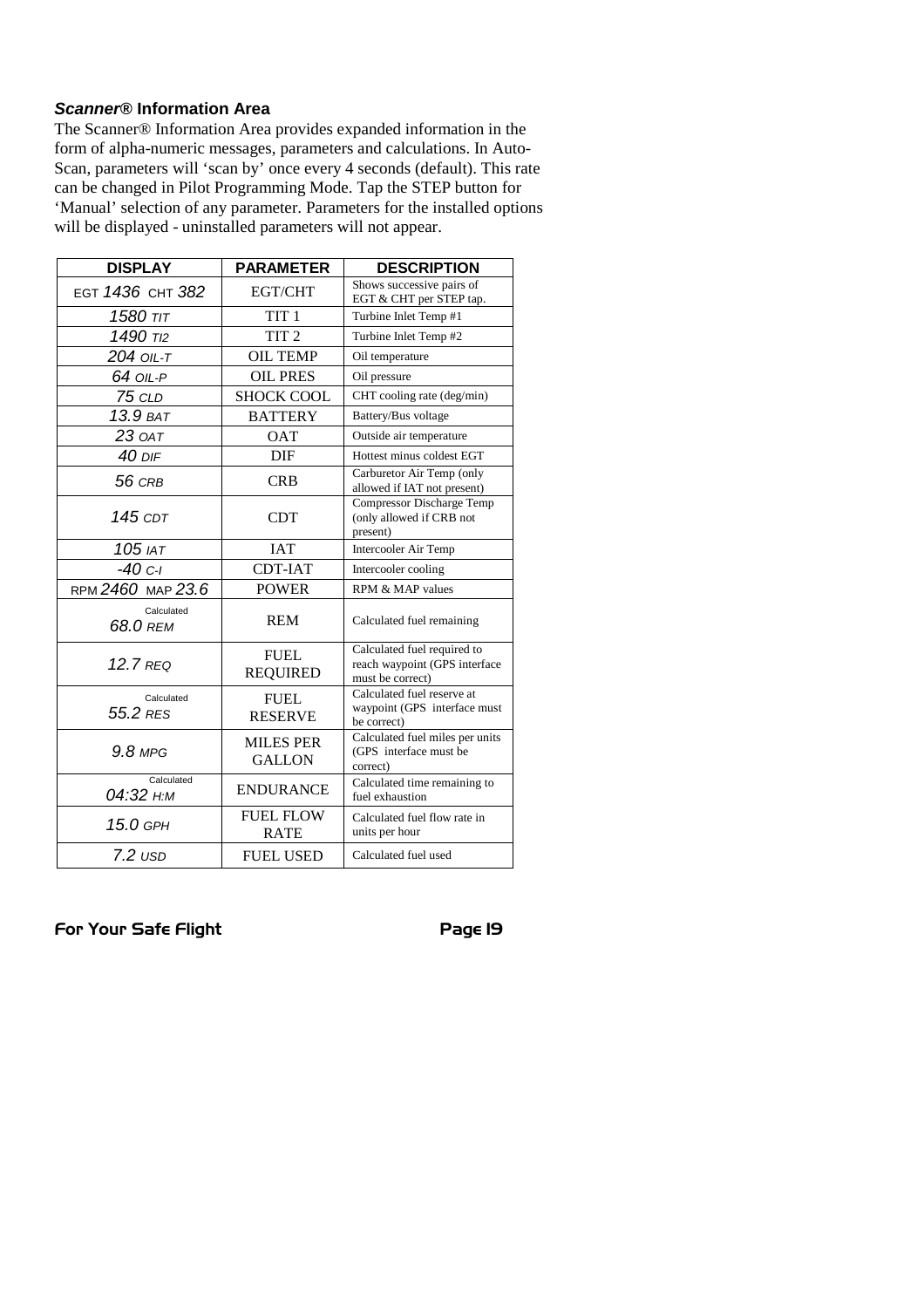## **Section 2 - Operating Procedures**

# **Built-in Diagnostics: Startup and During Flight**

When your EDM is first turned on, the screen begins by showing the unit model number and TSO category. Next, several display patterns are presented allowing you to check for proper screen operation. During this time, the EDM is conducting built-in-tests of certain components, calibration and probes. Any newly installed options are found and logged in at this time. If a probe problem is found, diagnostic indications will be presented on the display. These vary depending on the parameter. For CHT, EGT and TIT, a message appears in the *Scanner®* Information Area. For example, if EGT#2 were open circuit, the message would read '*OPEN EGT 2*'. For an inoperative horizontal linear gauge function, a red '**X**' is drawn through it and its digital value is dashed out. Probes determined to be faulty during the power up checks are disabled from the *Scanner®* automatic sequence. During flight, probes are periodically checked for inconsistent or intermittent signals and are disabled if deemed unusable in which case an appropriate message will appear.

# **EDM Modes**

The EDM has three different operating modes: *Automatic*, *Manual* and *LeanFind*. When you first turn on the power the EDM starts in the Manual mode, but will enter the Automatic mode after a few minutes. The Automatic mode provides you with engine monitoring information for the majority of flight conditions. To adjust the mixture, use the LeanFind mode. To display specific parameters, use the Manual mode. In either Automatic or Manual modes, the cylinder bar graphs show a graphic representation of EGT and CHT for each cylinder and TIT (if present).

# **Automatic Mode**

**Just tap the LF button, then tap the STEP button.** No other user intervention is required to use this mode. The EDM will begin displaying the parameter sequence at the programmed 'RATE' (see "Personalizing" on page 45).

Page 20 **Engine Data Management**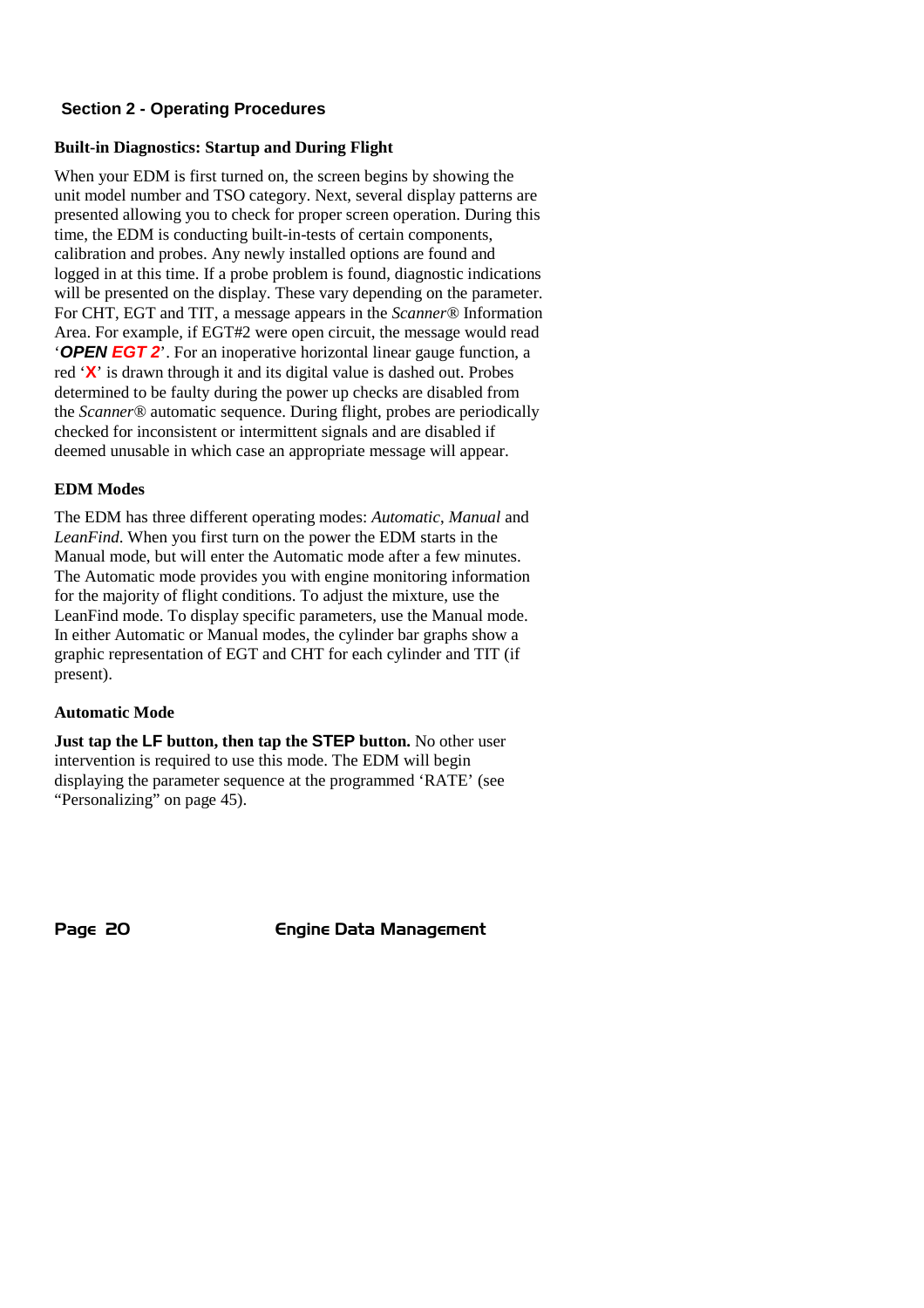Individual parameters can be excluded from the Automatic mode: tap STEP to enter the Manual mode. Tap STEP to select the parameter you want to *exclude*. Now tap both STEP and LF buttons simultaneously. Note that tapping the STEP and LF buttons again, toggles back to *include* status.

An excluded parameter displays a decimal point before the parameter name.

For example:

'included'.

'Excluded' marker

Included: **14.6 BAT** Excluded: **14.6 BAT** 

Every time you turn on the EDM, all parameters are set to

- *All* installed parameters are always displayed in the Manual mode. Exclusion only applies to the Automatic mode.
- All parameters are checked periodically for alarm conditions regardless of their included or excluded status.
- OIL temperature, EGT, CHT and TIT values cannot be excluded.

## **Manual Mode**

**Just tap the STEP button.** Use the Manual mode when you want to monitor one specific parameter such as shock cooling during descent, or a particular cylinder temperature during climbs. To change to the Manual mode, tap the STEP button once. Subsequent taps will index the digital display through the parameter sequence (see "Scanner® Information Area" on page 19). To exit the Manual mode and return to the Automatic mode, tap the LF button and then tap the STEP button. You may disable the Automatic mode by setting scan rate to '0'.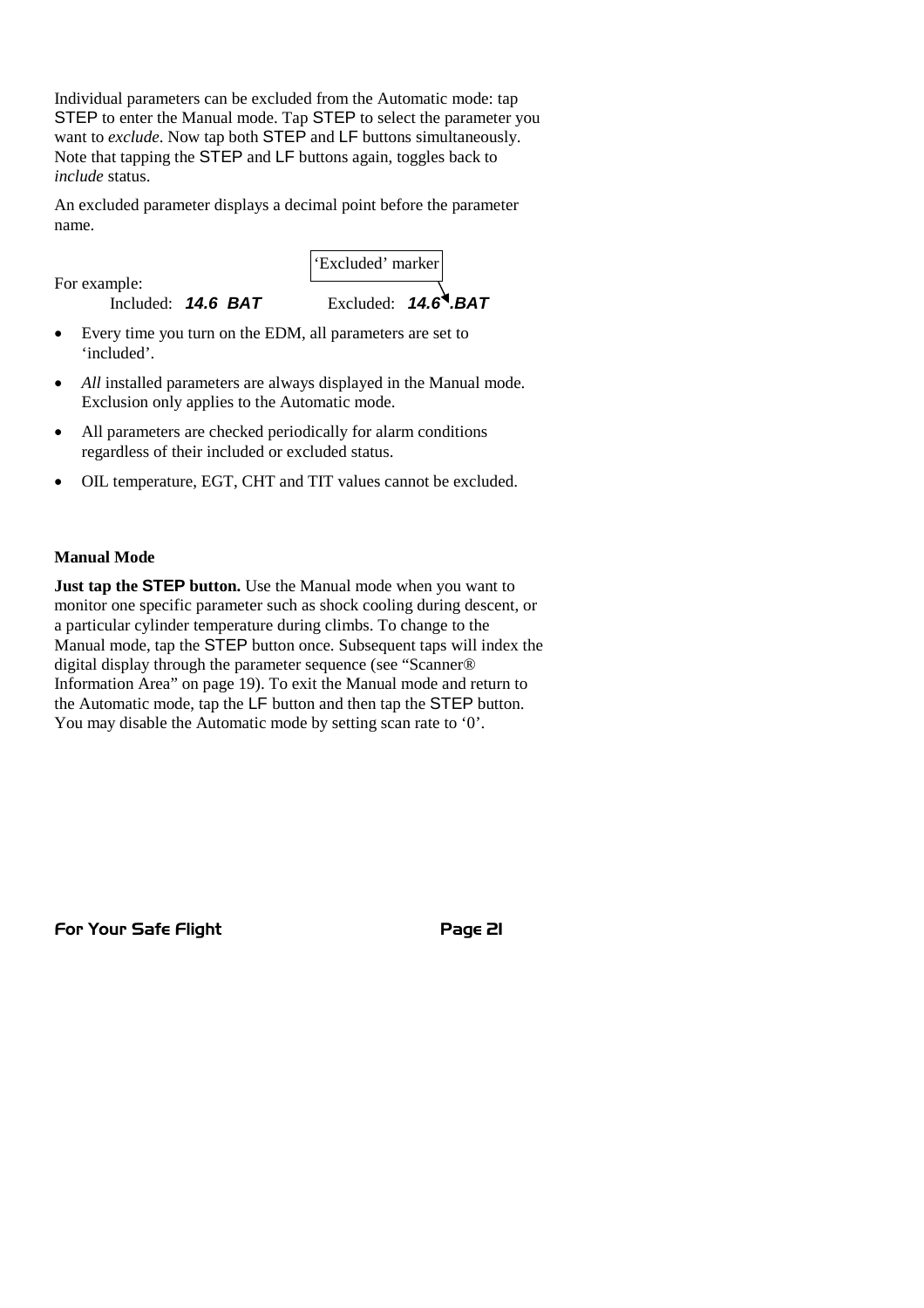## **LeanFind Mode**

The EDM supports two methods of leaning; **Rich Of Peak** (*ROP*) and **Lean Of Peak** (*LOP*)**.** Note: you can set the power-up default to LOP or ROP in the Pilot Program Mode but easily change modes during flight. During traditional Rich Of Peak leaning, you'll finalize the mixture to about 20 to 80° rich of peak (depending on engine operating requirements). However, with the advent of closely balanced injectors (such as GAMI), it is possible to set the mixture lean of peak—thus saving fuel and running the engine cooler. Teledyne Continental recommends lean of peak for the Malibu. Both Rich Of Peak and Lean Of Peak processes are described in detail in this manual.

Upon reaching cruise configuration, use the LeanFind mode to identify the correct cylinder to reach peak EGT (for rich of peak this is the FIRST to peak, for lean of peak this is the LAST to peak). To change from one method to the other, just after activating LeanFind, hold STEP and LF and the other method will be momentarily shown: *ROP* or *LOP*. Release buttons after other method appears.

The following charts provide step by step guidelines in leaning your engine, for both rich of peak and lean of peak modes:

Page 22 **Engine Data Management**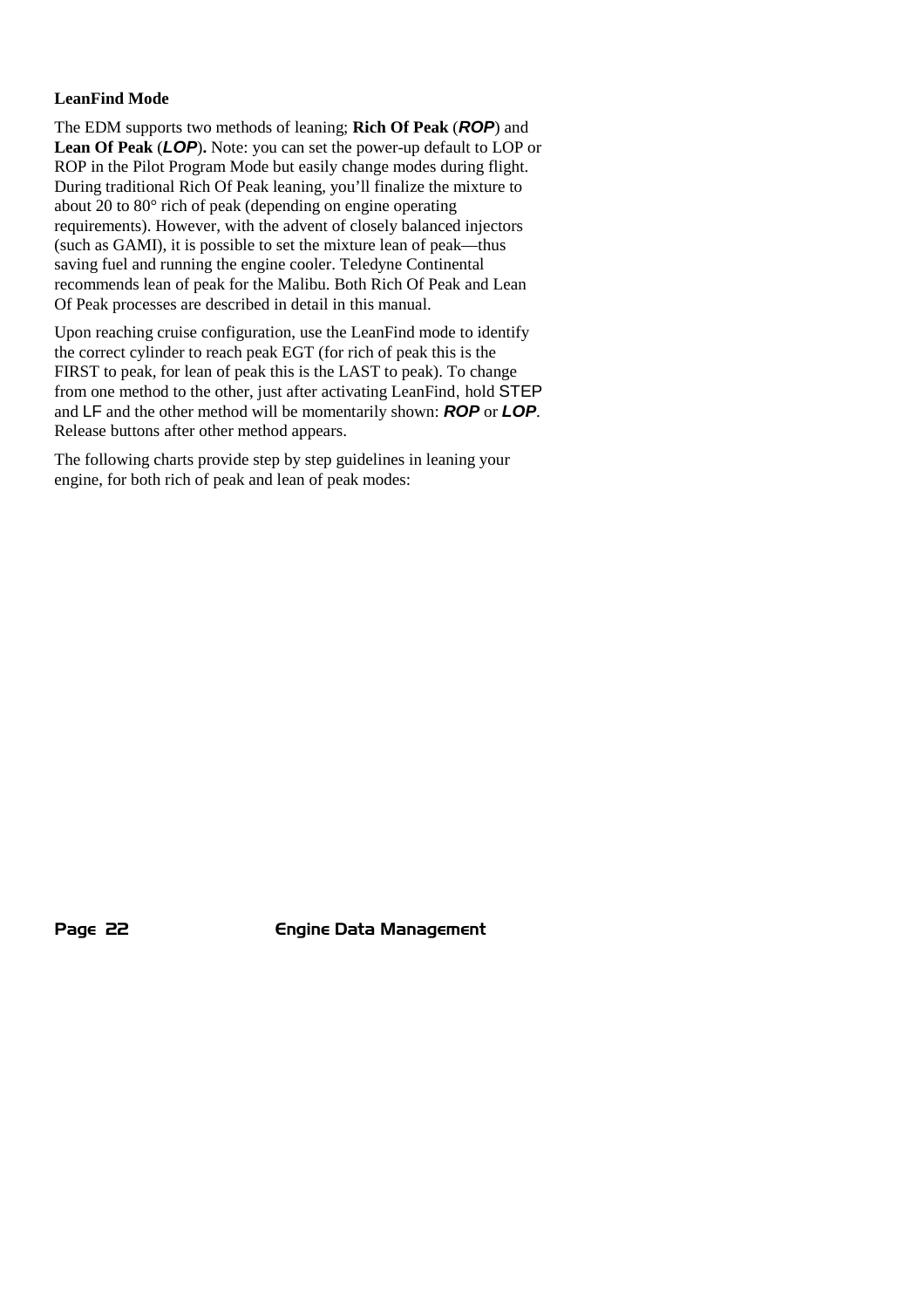**Rich of Peak** leaning is as simple as:

- A. Pre-lean your mixture.
- B. Tap the LF button (verify *ROP* appears).
- C. Lean mixture until *LEANEST* flashes *(*peak found).
- D. Enrichen to the desired value 'Rich Of Peak'.

| RI             | Procedure                                                                                                                                                                 | Scanner Example                                                                               | Comments                                                                                                                                                                                                 |
|----------------|---------------------------------------------------------------------------------------------------------------------------------------------------------------------------|-----------------------------------------------------------------------------------------------|----------------------------------------------------------------------------------------------------------------------------------------------------------------------------------------------------------|
| 1              | Establish cruise at 65<br>to 75% power.                                                                                                                                   |                                                                                               |                                                                                                                                                                                                          |
| $\overline{2}$ | Pre-lean the mixture<br>to 50°F estimated<br>rich of peak on any<br>°F.<br>EGT:                                                                                           | EGT 1490 CHT 370                                                                              | *<br>See 'Pre-leaning'                                                                                                                                                                                   |
| 3              | Wait one minute                                                                                                                                                           |                                                                                               | Let engine stabilize.                                                                                                                                                                                    |
| 4              | Tap the LF button                                                                                                                                                         | <b>ROP</b>                                                                                    | Start LeanFind (if LOP<br>appears hold STEP & LF until<br>ROP appears)                                                                                                                                   |
| 5              | Lean the mixture at<br>approx. 10°/second<br>without pausing.<br>(cylinder I.D. box<br>flashes when a EGT<br>rises $15^{\circ}$ F)                                        | EGT 1520 LF<br>(Without FF)<br>$-$ or $-$<br>EGT 1520 FF 13.8<br>(With FF)                    | Flashing cylinder I.D. box<br>identifies the hottest EGT and<br>that an EGT has increased at<br>least 15°F which arms the<br>EDM to now look for first EGT<br>to peak.                                   |
| 6              | Stop leaning when<br>a column begins<br>flashing. You will see<br>LEANEST for one<br>second, followed by:                                                                 | EGT 1545 SET<br>(Without FF)<br>$-$ or $-$<br>EGT 1545 FF 12.4<br>(With FF)                   | Flashing cylinder I.D. box<br>AND its column indicates<br>leanest cylinder. (SET means<br>Set the mixture.) Due to<br>thermal inertia this will usually<br>be about -15°F down the lean<br>side of peak. |
| $\overline{7}$ | If you hold LF, peak<br>EGT will be displayed<br>while the LF button is<br>held down.                                                                                     | EGT 1560 PK<br>(Without FF)<br>- or -<br>EGT 1560 FF 12.9<br>(With FF)                        | Captured peak EGT value<br>(plus peak FF, if FF equipped)<br>is displayed.                                                                                                                               |
| 8              | If you tap LF, the<br>difference from peak<br>EGT is shown. Tap<br>again to return to the<br>peaked EGT value.                                                            | <b>SET</b><br><sub>ест</sub> -90<br>(Without FF)<br>$-$ or $-$<br>EGT-90 FF 13.4<br>(With FF) | A useful mode for enrichening<br>the mixture to desired degrees<br>below peak. Just set to<br>desired value - no math<br>required! NOTE: Unit<br>remembers view last used.                               |
| 9              | Slowly enrich mixture<br>noting that EGT is<br>returns to peak then<br>drops. Stop enriching<br>at the desired EGT.<br>'Peak': best Econ.<br>'ROP' target: best<br>power. | EGT 1560 SET<br>(PEAK)<br>$_{\rm EGT}$ 1460 SET<br>(100° RICH OF PEAK)                        | Peak<br>$1560 -$<br>$1460 \frac{1}{4}$ 100<br>EGT<br>Rich of Peak target<br>richer<br>leaner<br>'FF'                                                                                                     |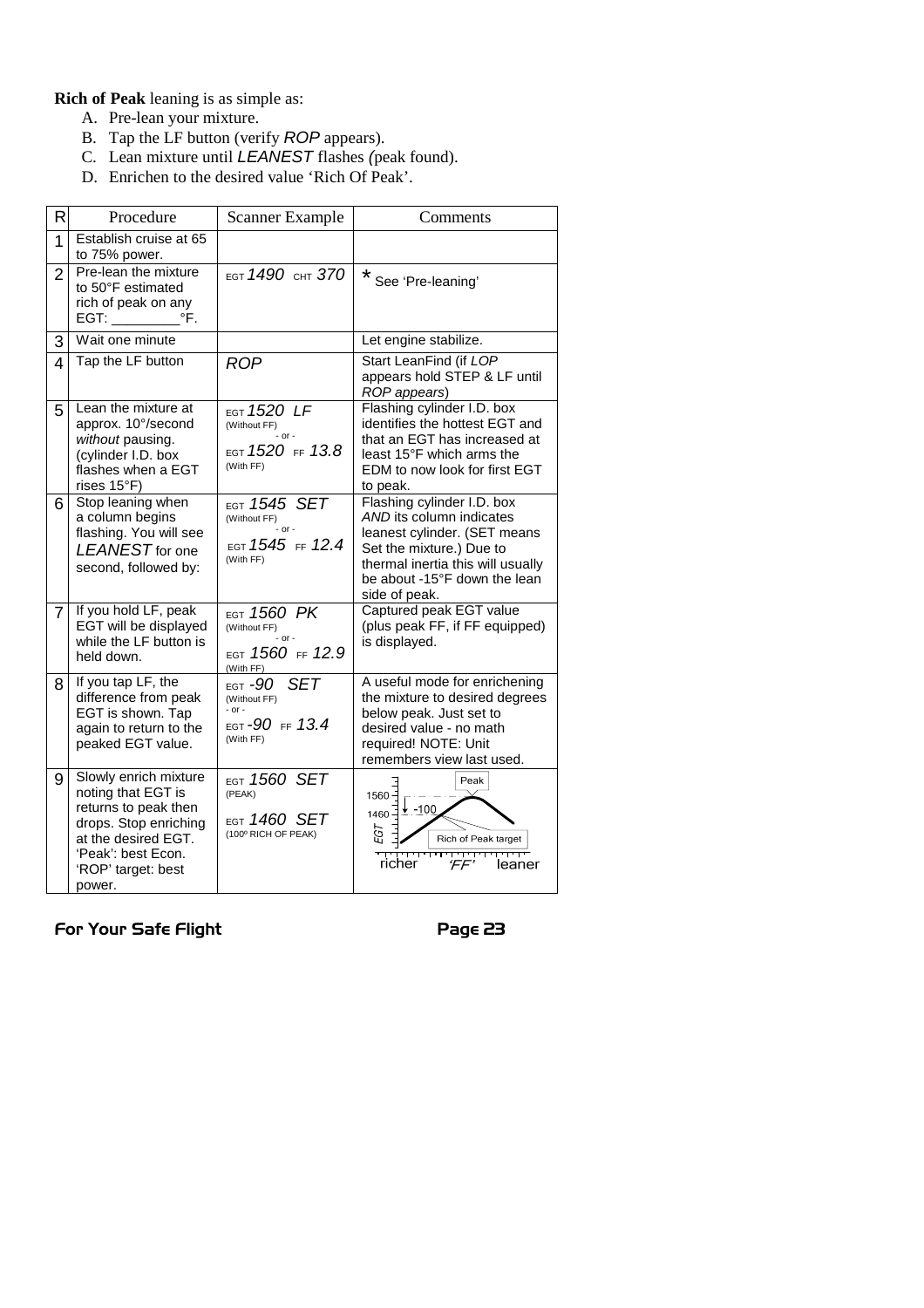**Lean of Peak** leaning is as simple as:

- A. Pre-lean your mixture.
- B. Tap the LF button (verify *LOP* appears).
- C. Lean mixture until *RICHEST* flashes *(*peak found).
- D. Enrichen to the desired value 'Lean Of Peak'.

|                | Procedure                                                                                                                                 | Scanner Example                                                                              | Comments                                                                                                                                                               |
|----------------|-------------------------------------------------------------------------------------------------------------------------------------------|----------------------------------------------------------------------------------------------|------------------------------------------------------------------------------------------------------------------------------------------------------------------------|
| 1              | Establish cruise<br>between 65 to 75%<br>power.                                                                                           |                                                                                              |                                                                                                                                                                        |
| $\overline{2}$ | Pre-lean the mixture to<br>50°F estimated rich of<br>peak on any EGT:<br>°F.                                                              | EGT 1491 CHT 391                                                                             | *<br>See 'Pre-leaning'                                                                                                                                                 |
| 3              | Wait one minute                                                                                                                           |                                                                                              | Let engine stabilize.                                                                                                                                                  |
| $\overline{4}$ | Tap the LF button                                                                                                                         | <b>LOP</b>                                                                                   | Start LeanFind (if ROP<br>appears, hold STEP & LF<br>until LOP appears)                                                                                                |
| 5              | Lean the mixture at<br>approx. 10°/second<br>without pausing.<br>(cylinder I.D. box<br>flashes when a EGT<br>rises $15^{\circ}$ F)        | $_{\texttt{EGT}}$ 1520 LF<br>(Without FF)<br>$-$ or $-$<br>EGT $1520$ FF $13.8$<br>(With FF) | Flashing cylinder I.D. box<br>identifies the hottest EGT and<br>that an EGT has increased at<br>least 15°F which arms the<br>EDM to now look for first EGT<br>to peak. |
| 6              | After the first EGT<br>peaks, you will see<br><b>LEANEST</b> for one<br>second and bars<br>coming from the top<br>down. Continue leaning. | EGT-17 LF<br>(Without FF)<br>$-$ or $-$<br>EGT-17 FF 12.4<br>(With FF)                       | When bars come from the<br>top down, the steady cylinder<br>I.D. box identifies the first<br>EGT that peaked (leanest).<br>Continue leaning.                           |
| $\overline{7}$ | When <b>RICHEST</b><br>appears, fine tune the<br>delta EGT to the<br>desired degrees below<br>'Peak' (Lean of peak).                      | EGT -45 SET<br>(Without FF)<br>$-$ or $-$<br>EGT $-45$ FF $11.6$<br>(With FF)                | Peak<br>Lean of<br>Peak<br>ò.<br>target<br>$-55$<br>◁<br>richer<br>leaner<br>ΈF                                                                                        |
| 8              | If you hold LF, the peak<br>EGT recorded will be<br>displayed along with FF<br>spread.                                                    | $_{\texttt{EGT}}$ 1560 PK<br>(Without FF)<br>$-$ or $-$<br>EGT 1560 FF $0.6$<br>(With FF)    | Captured peak EGT value<br>and if FF equipped, the FF<br>spread between richest and<br>leanest cylinders.                                                              |

Page 24 **Engine Data Management**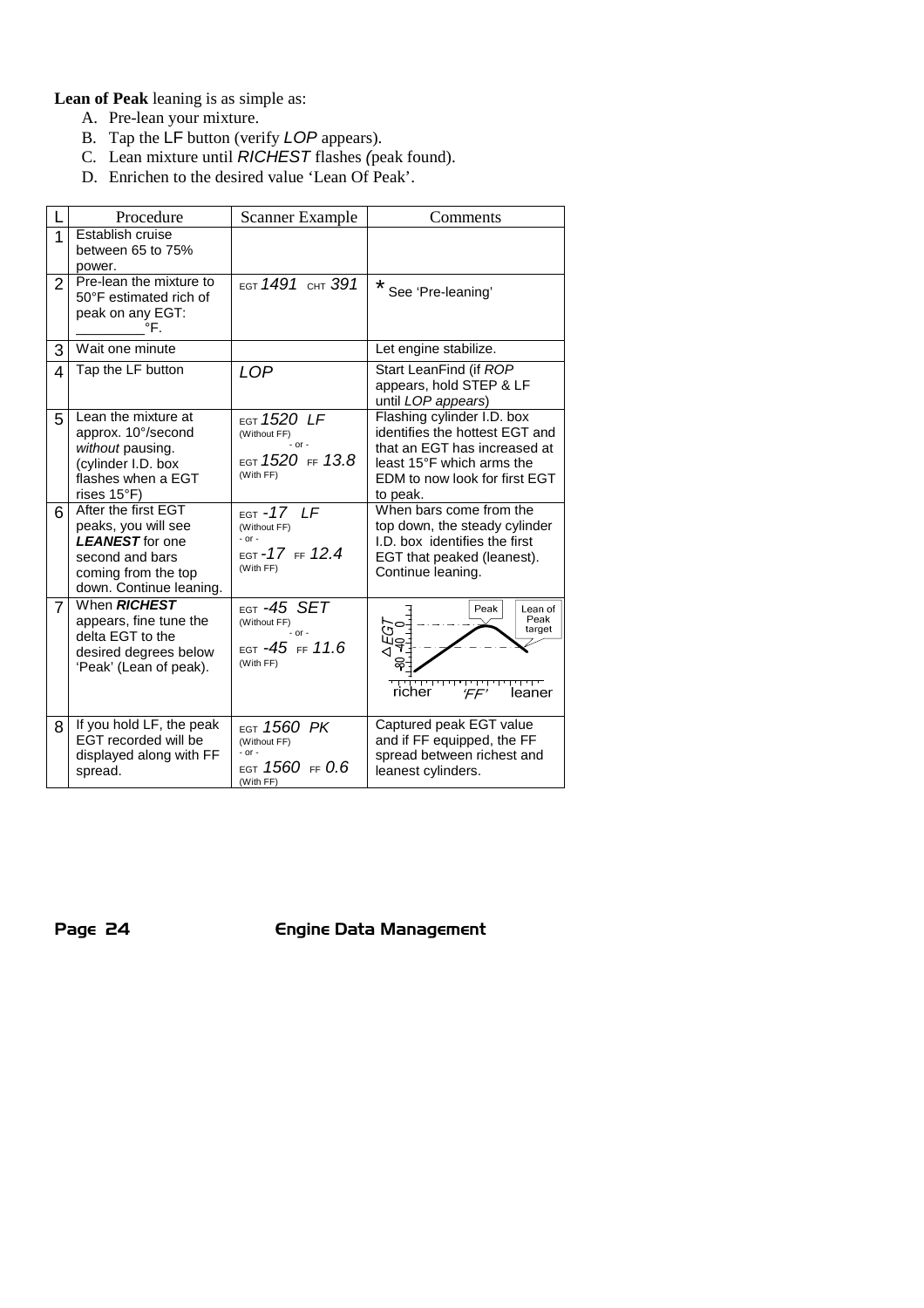## **LeanFind Procedure—General Explanation**

Lycoming and Continental engines have established specific restrictions on leaning that must be followed, such as percentage of power, climb leaning, and TIT limits. Lycoming recommends operation at peak EGT for power settings of 75% or lower, while Continental recommends operation at peak EGT for power settings of 65% or lower. This guide is not meant to supersede any specific recommendations of the engine manufacturer or airframe manufacturer**.**

#### **It is your responsibility to know your aircraft's limitations.**

*Pre-leaning:* The leaning process typically begins with 'pre-leaning' to insure all cylinders are operating rich of peak EGT (note: you can optionally activate 'Normalize' - hold LF until **NRM** appears - making it easier to confirm all EGT's decrease). Now enrichen the mixture to achieve a 50° drop on the hottest EGT. Insure that all EGT's decrease. Wait one minute to allow temperatures to stabilize.

*Lean Find-Initiation:* Initiate the EDM leaning mode by tapping the LF button. Note that the EDM displays its current leaning mode momentarily: '*ROP'* for operating Rich of Peak or '*LOP'* for operating Lean of Peak. To change, simply hold STEP and LF until the display shows the other mode. The EDM is now waiting for a 15° rise on any EGT (this feature significantly reduces false peaks). Lean the mixture *without pausing* to achieve about a 10 deg per second change. With a vernier mixture control, turn the knob about a quarter turn every second. With a non-vernier or quadrant mixture control, lean slowly and smoothly about 1/16 inch every five seconds (note: leaning accurately with a quadrant system is difficult due to its mechanical linkage).

*Lean Find-Activation:* When a 15° EGT rise occurs, LeanFind activates (indicated by a cylinder I.D. box flashing over the number of the hottest EGT). **Remember: The LeanFind mode is not active until a cylinder I.D. box is flashing.** To show the progress of the leaning process, the EDM now displays the hottest EGT in the left side of the digital display and the word  $\hat{L}F$  in the right side (note: with the Fuel Flow option installed, you will see the fuel flow instead of the word '*LF*'). This information allows you to observe the EGT behavior throughout the leaning process.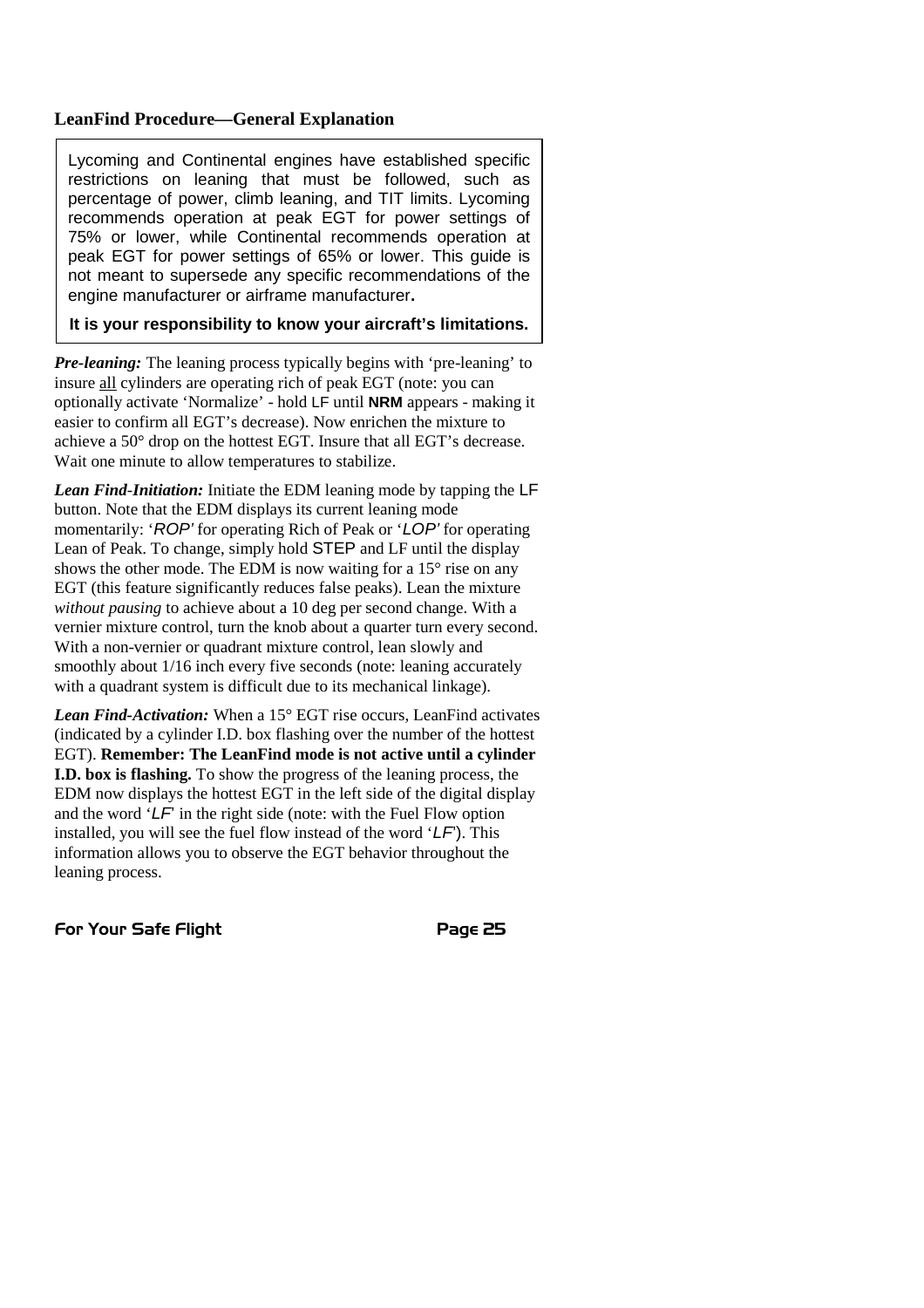*Lean Find-Rich Of Peak Detection:* Eventually, one cylinder will reach peak before any of the other cylinders. The EDM will determine this automatically. The EDM will indicate success in finding a peak by displaying the word *LEANEST* for two seconds and flashing the peaked EGT column. The *Scanner®* Information Area will also display the current value for the peaked EGT on the left, and the word *SET* on the right (or fuel flow value, if so equipped), for final adjustment of the mixture. The peak EGT value encountered during leaning is remembered by the EDM and can be displayed by holding the LF button during Lean Find Mode.

*Lean Find-Finalizing the Rich Of Peak Mixture:* You may now enrichen the mixture to operate at peak or continue enriching to a value of your choice (typically between 50 to 100° rich of peak for best power), consistent with the procedures defined in your aircraft and/or engine manual. Note: tap LF to see the current difference from the peak temperature. This is handy for finalizing mixture. Tapping STEP exits the lean find mode and automatic scanning resumes.

#### Column for 1265 1408 1523 1210 1335 1253 1473 **LEANEST** 328 391 357 390 373 348 cylinder flashes **A**<sub>TH</sub> 200 Cylinder I.D. box Fuel Flow for LEANEST **EGT for LEANEST** cylinder (or the word for LEANEST cylinder displayed cylinder flashes 'SET' if no FF option)

# Peak Detected - Rich of Peak mode

Page 26 **Engine Data Management**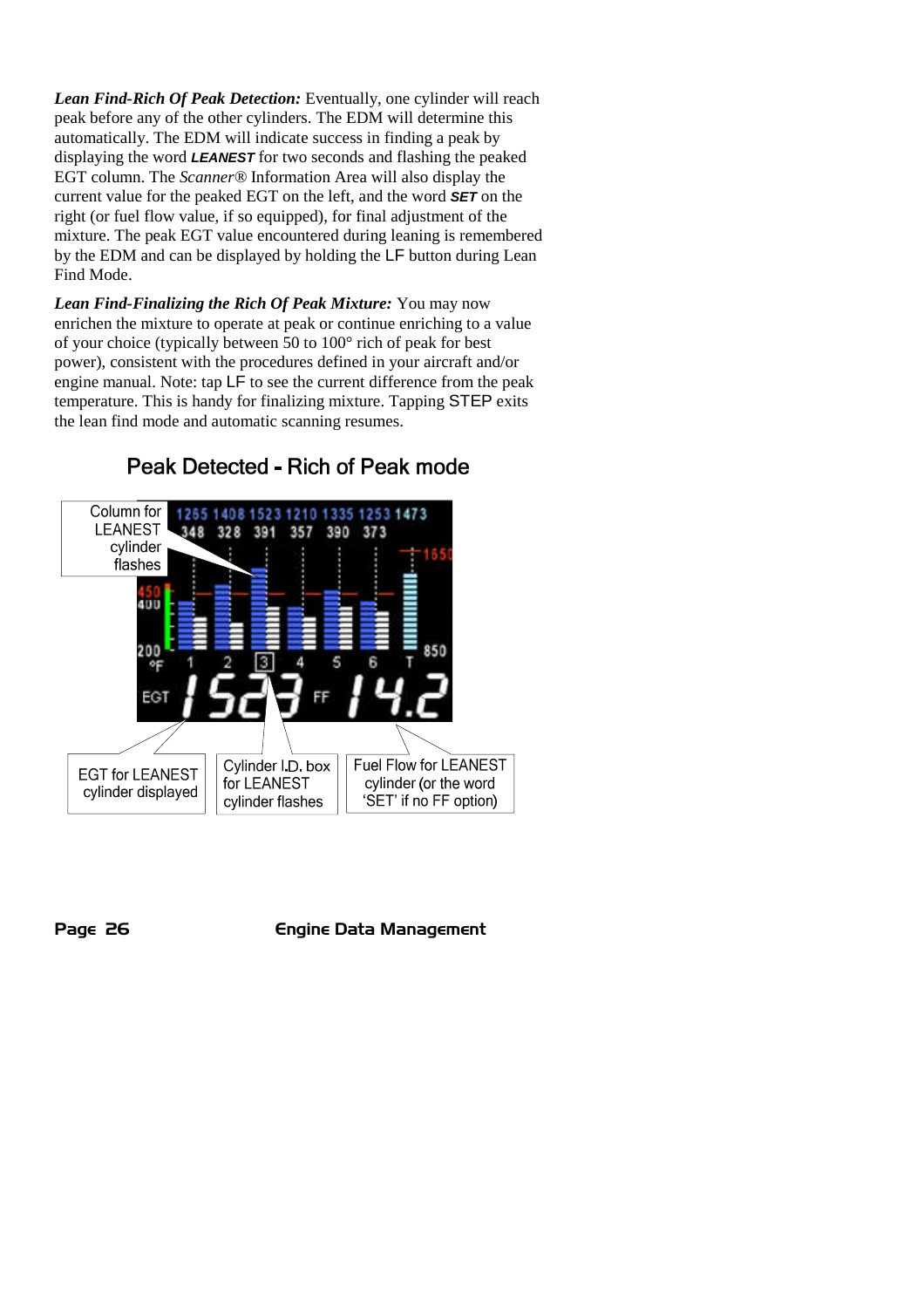*Lean Find-Lean Of Peak Detection:* Note: This mode should only be used when your engine is equipped with balanced fuel injectors. When using the Lean of Peak mode, you lean until *all* EGT's decrease slightly below their respective peaks. The EDM has automatic peak detection and will sequentially indicate leaning progress. When the first EGT peaks, the word *LEANEST* appears and the cylinder I.D. box highlights the cylinder number. Each column successively drops as leaning continues. When the last column drops (last EGT peaks), *RICHEST* appears and its respective column flashes momentarily. The last EGT to peak is the one you will use when setting the final mixture.

*Lean Find-Finalizing the Lean Of Peak Mixture:* The *Scanner®* Information Area displays the degrees below peak for the **last** (or richest) EGT to peak, giving you precise information necessary in setting the final mixture. Adjust the mixture to achieve the desired value below peak (using the digital EGT readout) or before engine roughness occurs. Caution: do not lean to the point where the engine runs rough. Note: the peak EGT value encountered during leaning can be recalled by holding the LF button. Tapping STEP exits the lean find mode and automatic scanning resumes.

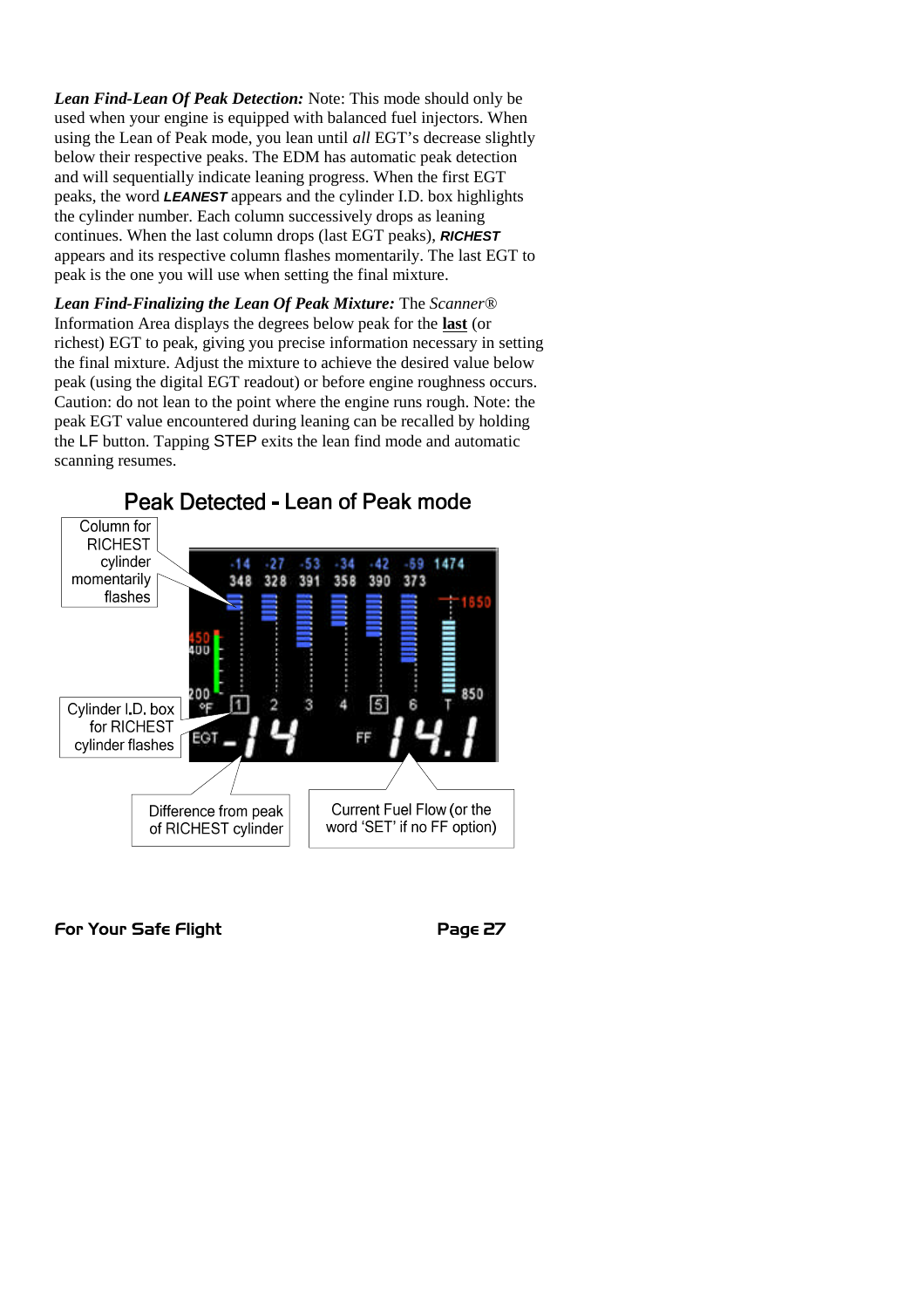## **Expanded Leaning Procedures**

*Lean Of Peak mode:* During the 'lean of peak' process, the EDM hunts for the last cylinder to peak. This is because, ultimately, you want to have ALL cylinders operating on the lean side of peak. You will final adjust your mixture to this cylinder. To provide a unique graphical depiction during lean of peak operation, the columns become inverted after the first EGT goes just below peak. Each EGT column then originates from the top of the display and drops downward. As each subsequent EGT goes past peak, its column will begin falling. The columns length depicts how far the EGT has dropped below its original peak. In this mode, each segment is **5° F**. You will continue to lean until the last EGT peaks (note: never lean to the point where the engine is running rough). When the last EGT peaks, its respective column will flash and the word *RICHEST* appears*.* The scanner digital readout will now show the current temperature difference from where peak EGT occurred and also the current fuel flow (if so equipped). Note: if you hold the LF button, the display will show the captured peak value of the 'last EGT to peak' and also the difference in fuel flow (if FF equipped) between the first and last to peak (also known as the GAMI Spread). This can be a good indication of how well your injectors are balanced (the smaller the FF difference, the better the injector balance). Tapping STEP exits the lean find mode and automatic scanning resumes.

*Leaning Turbocharged Engines***: The leaning process for turbocharged engines is by reference to the first EGT or TIT to reach peak. Therefore you should use the Rich Of Peak mode. The factory TIT red line may limit the leaning process, depending on flight conditions. TIT red line is generally 1650°F to 1750°F. If TIT exceeds red line (but not by more than 99°), the EDM will allow you to continue leaning for one minute before a TIT alarm activates, implying you should enrichen the mixture.**

**NOTE:** in some cases, TIT can read approximately **100°F hotter than the hottest EGT**. This is because of unburned fuel in the exhaust igniting and is not necessarily abnormal behavior. The reduced size of the JPI **Hastaloy-X-tip probes produce faster response** and are more accurate than the massive factory installed probes. Therefore a JPI probe may read as much as 100°F higher than the factory installed probe. However, the certified factory-installed gauge must be obeyed as the limiting factor when adjusting your engine.

Page 28 **Engine Data Management**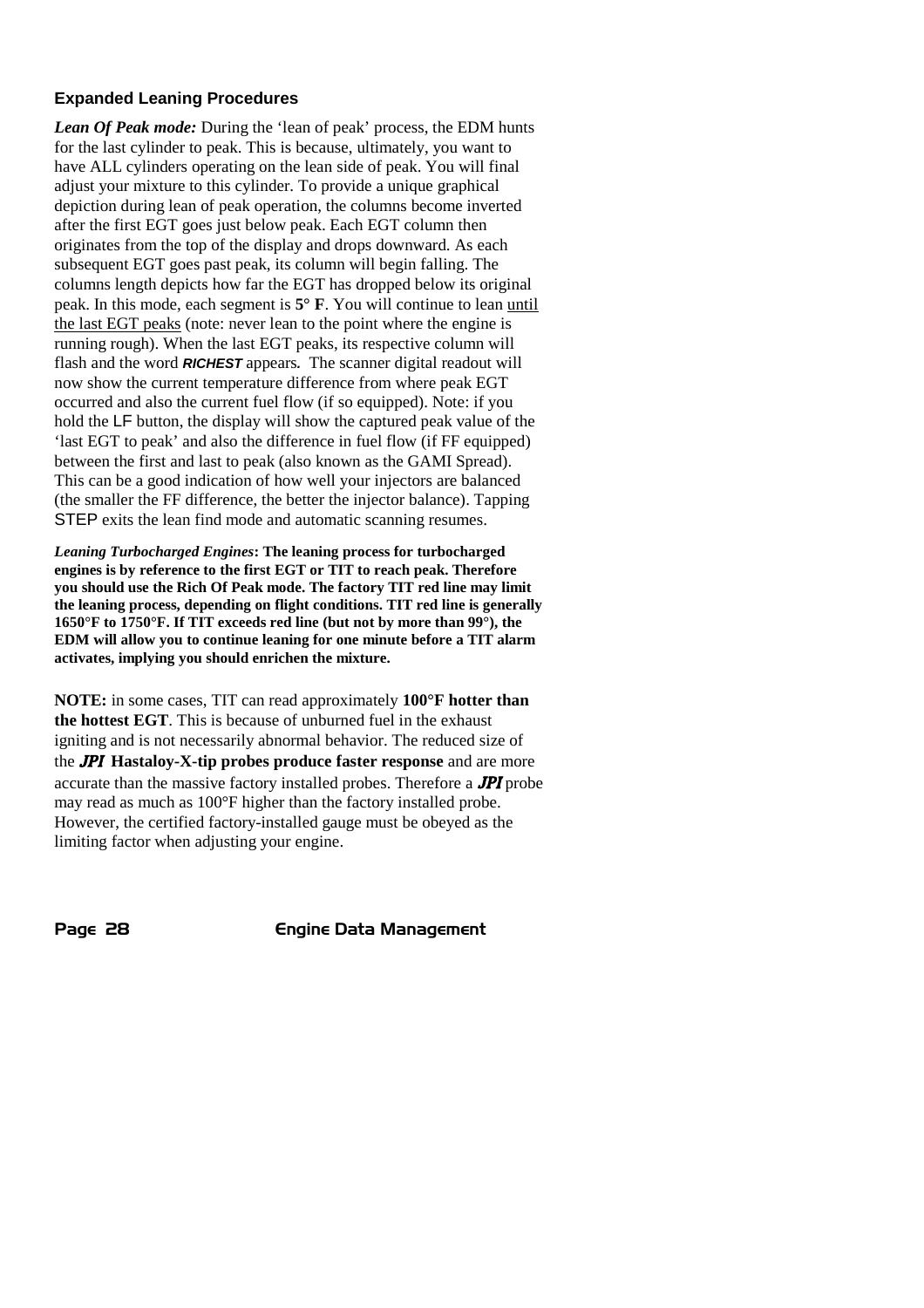# **Operation for each Phase of Flight**

| Suggested setup:                | Verify:                                                                                                                                                                    |
|---------------------------------|----------------------------------------------------------------------------------------------------------------------------------------------------------------------------|
| Normalize view  <br>Manual mode | $\bullet$ uniform rise of about 50 $\degree$ F in all EGTs in single<br>magneto operation<br>uniform rise of EGTs with application of the<br>$\bullet$<br>mixture control. |
|                                 | <b>Be</b> alert for:                                                                                                                                                       |
|                                 | unusually low voltage (less than nominal battery<br>voltage)<br>cold OIL<br>abnormally high CHT<br>• a higher EGT on one cylinder in dual magneto                          |
|                                 | operation-indicates fouled spark plug.                                                                                                                                     |

|                                                       | <b>Take-Off, Climb, and Full Throttle Operations</b>                                                                                                                                                                              |
|-------------------------------------------------------|-----------------------------------------------------------------------------------------------------------------------------------------------------------------------------------------------------------------------------------|
| Suggested setup:<br>Percentage view<br>Automatic mode | Verify:<br>EGTs and CHTs consistent with past climbs.<br>$\bullet$<br>EGTs should be the 1100 to 1250°F range (100°<br>to 300°F cooler than cruise) due to fuel cooling.<br><b>Be</b> alert for:                                  |
|                                                       | high EGT in one cylinder, 300°F above the<br>others may indicate plugged injector or leaking<br>manifold gasket.<br>If all EGT bars go off scale to the top of the<br>$\bullet$<br>column, be sure you are not in Normalize view. |

NOTE: At high density altitude an overly rich mixture can significantly reduce engine power.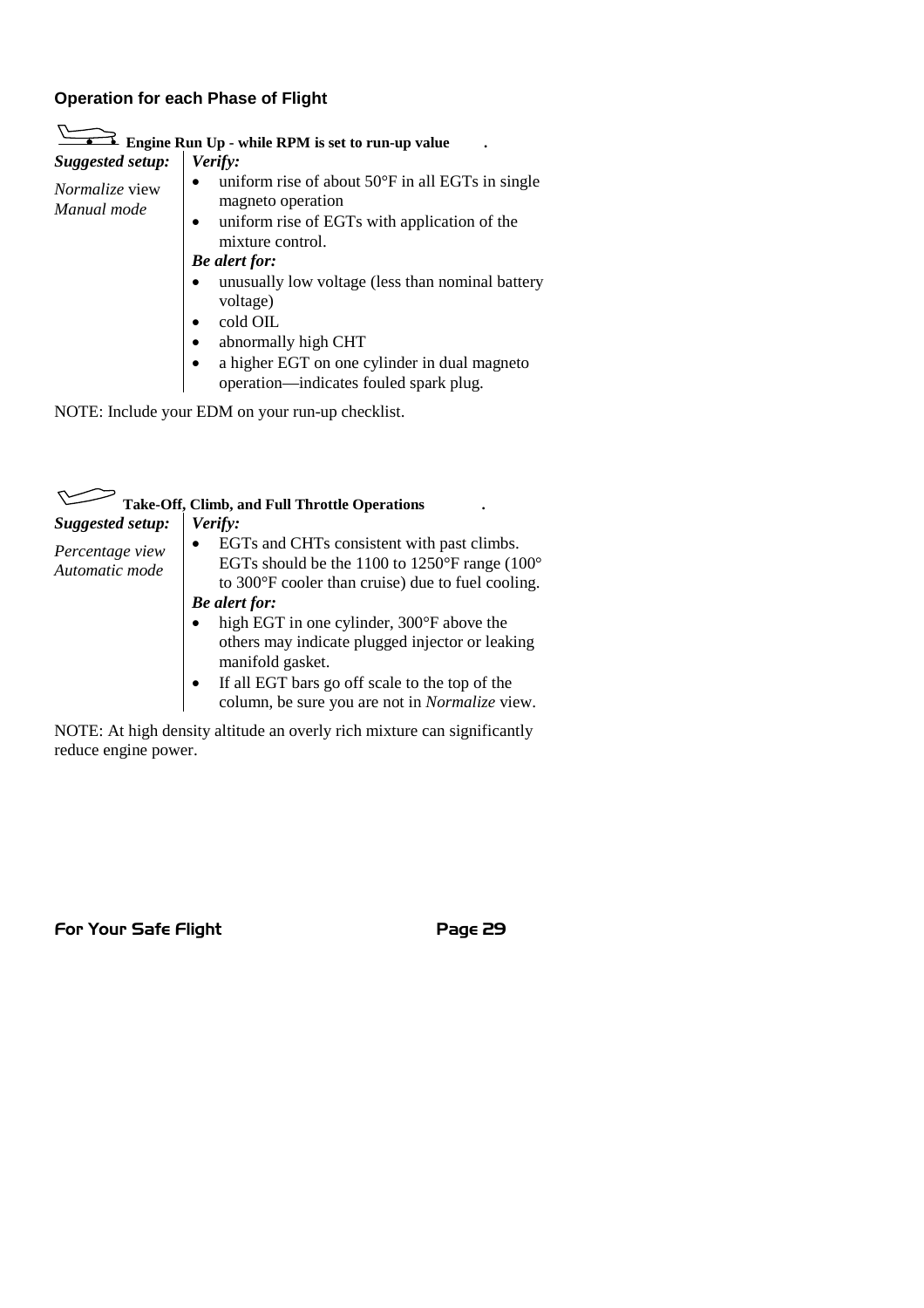| Cruise - engine stabilized & leaned using LeanFind |                                                                                                                                                                                                                                      |  |  |  |
|----------------------------------------------------|--------------------------------------------------------------------------------------------------------------------------------------------------------------------------------------------------------------------------------------|--|--|--|
| <b>Suggested setup:</b>                            | <b>Be</b> alert for:                                                                                                                                                                                                                 |  |  |  |
| Percentage view<br>Automatic mode                  | uneven EGTs or CHTs (carbureted engines).<br>Make fine adjustments to throttle, then RPM,<br>then mixture to level the display columns.<br>abnormal patterns of EGTs and CHT. (see<br>٠<br>"Diagnosing Engine Problems" on page 32). |  |  |  |
| Descent                                            |                                                                                                                                                                                                                                      |  |  |  |
| Suggested setup:                                   | <b>Be</b> alert for:                                                                                                                                                                                                                 |  |  |  |
| Percentage view                                    | CLD: shock cooling alarm default is $-60^{\circ}$ F.<br>$\lambda$ . The state of $A\Omega\mathbb{R}$ is the state                                                                                                                    |  |  |  |

Average cool rates of –40°F/minute to –60°F/minute are normal, depending on the engine size.

#### **Shock Cooling**

*Manual mode*

Cooling the cylinders too fast can result in cracking and eventual failure. Lycoming Service Instruction 1094D (March 25, 1994) on *Fuel Mixture Leaning Procedures* **states:**

"At all times, caution must be taken not to shock cool the cylinders. The maximum recommended temperature change should not exceed 50°F per minute."

JPI checks shock cooling on all cylinders. The EDM automatically displays the cylinder with the highest rate of cooling.

Page 30 **Engine Data Management**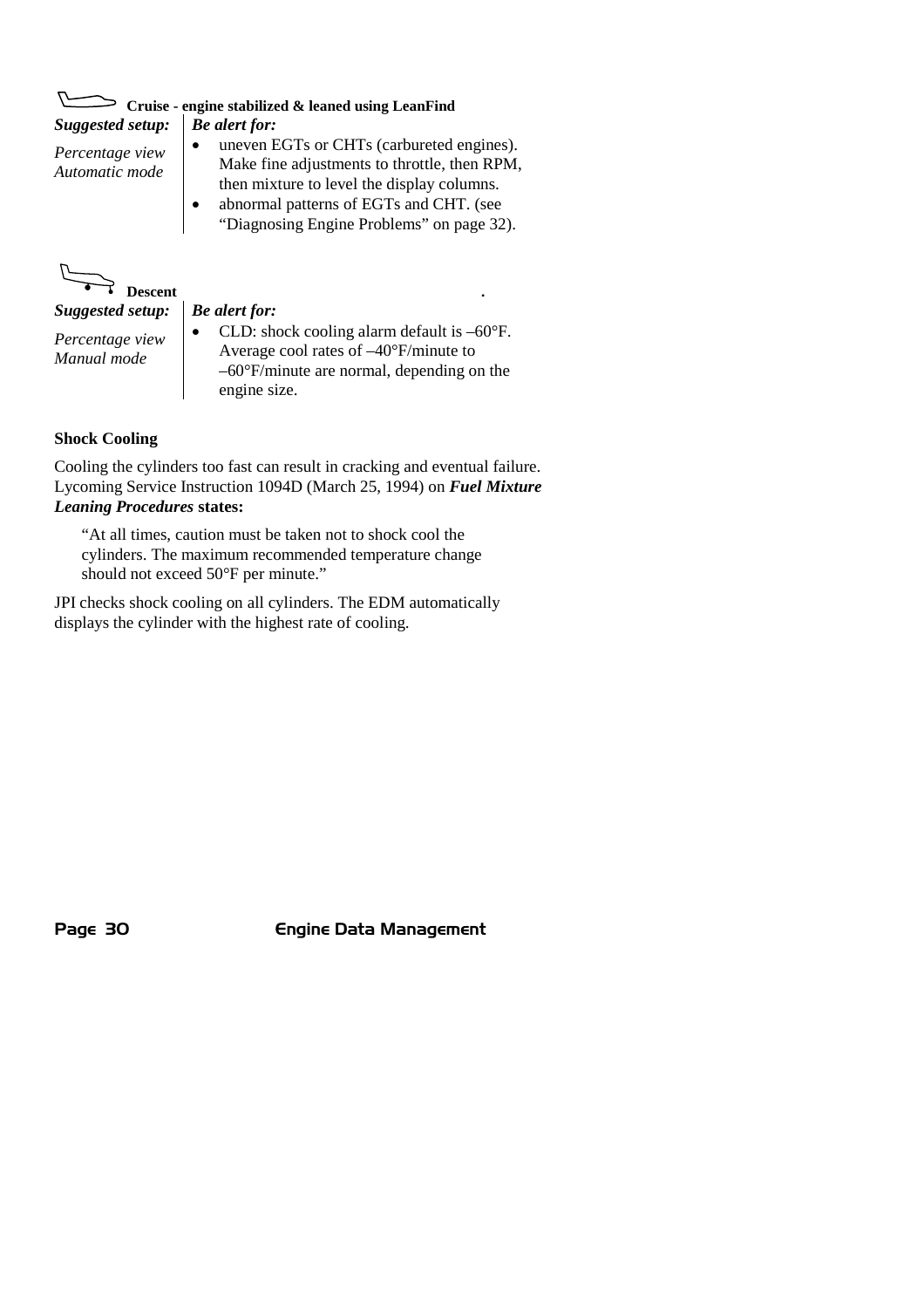# **Common Misapplications**

Some of the more common misapplications made by first-time EDM users are presented here in an attempt to help you avoid similar problems.

| <b>Problem</b>                                          | <b>Situation</b>                                                                                                       | Corrective action                                                                                                                                        |
|---------------------------------------------------------|------------------------------------------------------------------------------------------------------------------------|----------------------------------------------------------------------------------------------------------------------------------------------------------|
| LeanFind finds a<br>'peak' too soon.                    | Failure to pre-lean before<br>performing LeanFind or<br>you stopped leaning.<br>Leaning too slowly.                    | • Follow the pre-lean<br>procedure in 'LeanFind<br>Mode' section (pg 22).<br>Lean more quickly.                                                          |
| Peak not found                                          | Lean Find not activated or<br>you stopped leaning.                                                                     | Lean at the speed of<br>approximately 10°F per<br>second.                                                                                                |
| Off-scale EGT bars,<br>too high or low                  | You forgot that you set the<br><b>EDM</b> in the Normalize<br>view and later notice that<br>the EGT bars go off-scale. | • The higher sensitivity<br>(10° per segment) of<br>the Normalize view can<br>quickly go too high or<br>low off-scale with only<br>small changes in EGT. |
| First cylinder to<br>peak is not the<br>hottest         | This is normal. The first<br>cylinder to peak is not<br>necessarily the hottest.                                       | • None                                                                                                                                                   |
| <b>EGT rises during</b><br>single magneto<br>check      | This is normal, due to<br>incomplete combustion<br>persisting longer.                                                  | • None                                                                                                                                                   |
| <b>EGT not uniform</b><br>during low power<br>operation | This is normal. Fuel and<br>air distribution is not<br>optimal at low power<br>settings.                               | • None                                                                                                                                                   |
| No display of %HP                                       | FF, MAP, RPM, OAT not<br>reading or not equipped                                                                       | • FF, RPM, OAT, MAP<br>required for %HP                                                                                                                  |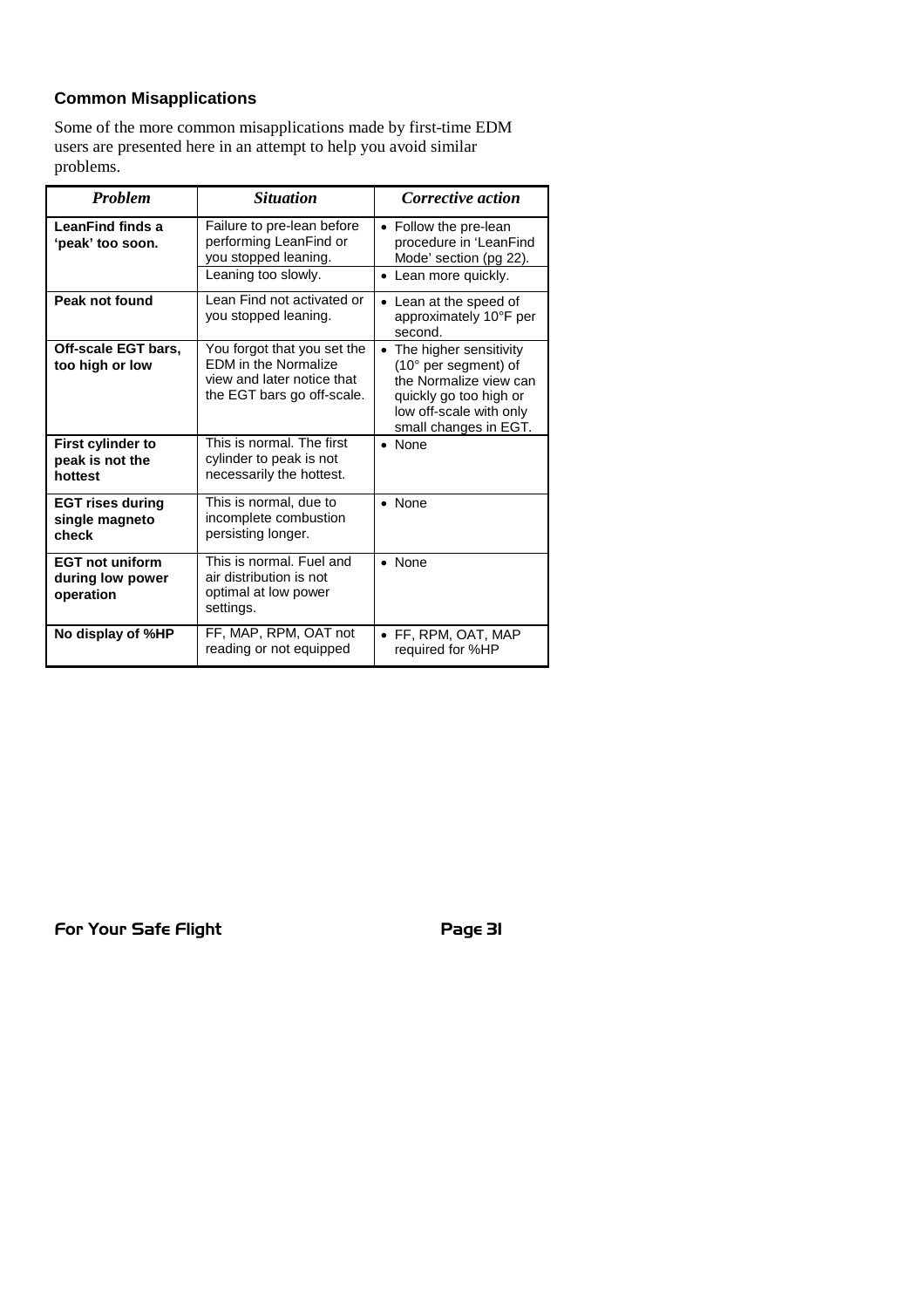## **Section 3 - Diagnosing Engine Problems**

| <b>Parameter</b>      | Normal range          | <b>Comments</b>                                                                                |
|-----------------------|-----------------------|------------------------------------------------------------------------------------------------|
| <b>EGT at Takeoff</b> | 1200 to 1300°F        | EGT is approximately<br>$\bullet$<br>200°F lower than<br>cruise when full<br>throttle applied. |
| <b>EGT in Cruise</b>  | 1350°F                | under 200 HP<br>$\bullet$                                                                      |
|                       | 1550°F                | high performance<br>٠                                                                          |
| EGT span (DIF)        | 70 to 90°F            | fuel injected<br>٠                                                                             |
|                       | 120 to 150°F          | carbureted<br>$\bullet$                                                                        |
| TIT                   | 1600°F average        | 100° higher than<br><b>FGT</b>                                                                 |
| <b>CHT</b>            | 350°F (OAT 60°F)      | normally aspirated<br>٠                                                                        |
|                       | $410^{\circ}$ F       | Turbocharged<br>$\bullet$                                                                      |
| <b>CHT</b> span       | 50 to 70°F            | 100° with gasket<br>probes                                                                     |
| OIL                   | $200^{\circ}$ F       | oil cooler thermostat<br>opens at 180°F                                                        |
| <b>Shock cooling</b>  | $-40^{\circ}/$ minute | tightly cowled                                                                                 |
| $(CLD)*$              | -55°/minute           | Bonanza<br>٠                                                                                   |
|                       | -200°/minute          | helicopter                                                                                     |

This chart lists typical EDM indications for most G.A. engines.

\* Maintain a cooling rate of less than -60°/minute. You will find that the cylinder with the greatest shock cooling will shift from front cylinders (during climb out) to the rear cylinders (during descent).

NOTE: If one CHT is reading 20° to 50° above or below the others, this may be due to that cylinder having a spark plug gasket probe instead of a bayonet probe. This is necessary because the aircraft's factory original CHT probe is occupying the socket in the cylinder head rather than the EDM. This is normal. If the discrepancy is greater, be sure the spark plug gasket probe is mounted on the *top* spark plug. An adapter probe is available to occupy the same socket as the factory original probe. Contact your dealer.

Page 32 **Engine Data Management**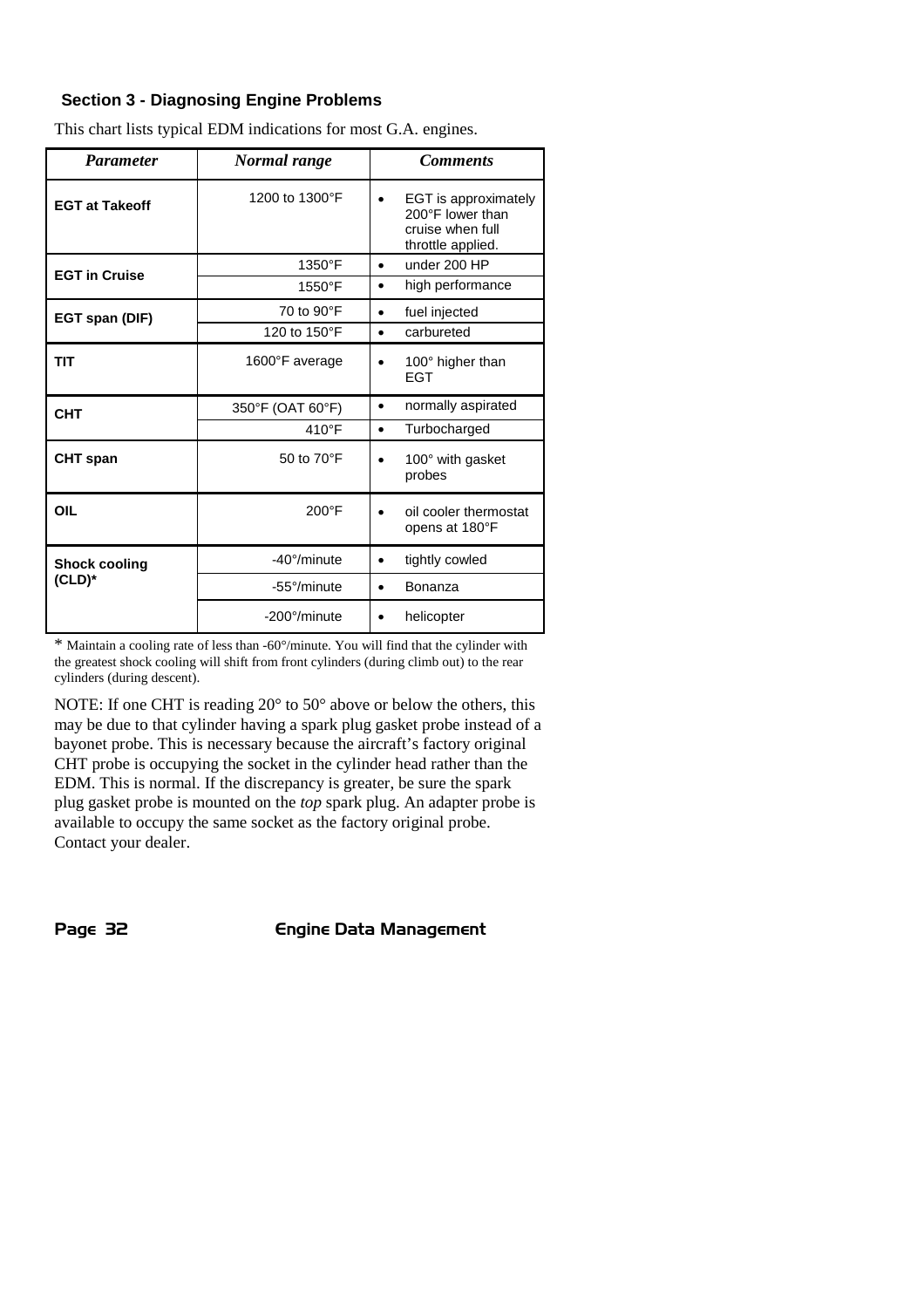# **Engine Diagnosis Chart**

The following chart will help you diagnose engine problems in your aircraft (unit is in 'Percentage View' mode for these pictures).

| <b>Display</b>                                                   | Symptom                                                             | <b>Probable Cause</b>                                                                                        | Recommended<br><b>Action</b>                                       |
|------------------------------------------------------------------|---------------------------------------------------------------------|--------------------------------------------------------------------------------------------------------------|--------------------------------------------------------------------|
| 1333 1286 1359 1659 1313 1433<br>315 373 327 314 344 314         | 75° to 100° EGT<br>rise for one<br>cylinder during<br>flight        | Spark plug not firing<br>due to fouling, faulty<br>plug, wire or<br>distributor.                             | Enrich mixture to<br>return EGT to normal.<br>Have plugs checked.  |
| 1611 1562 1584 1561 1636<br>373 326 313 344 314                  | EGT Increase or<br>decrease after<br>ignition system<br>maintenance | Improper timing: high<br>$EGT \rightarrow$ retarded<br>ignition; low EGT $\rightarrow$<br>advanced ignition. | Check EGT for each<br>magneto to determine<br>any uneven timing.   |
| 1562 1637<br>610 1561<br>586<br>372 327 313 345 314              | Loss of EGT for<br>one cylinder.<br>Engine rough                    | Stuck valve, Other<br>cylinders are okay.                                                                    | Have valve train<br>checked.                                       |
| 1561 1562 1637 69<br>1610<br>373 328 313 344<br><b>BADPRB EG</b> | Loss of EGT for<br>one cylinder; no<br>digital EGT                  | Failed probe<br>or<br>failed wire harness.                                                                   | Swap probes to<br>determine if probe<br>or wire harness is<br>bad. |
| 1610 1561 998 1562 1637<br>373 328 314 346<br>314<br>400         | Decrease in<br><b>EGT</b> for one<br>cylinder                       | Intake valve not<br>opening fully; faulty<br>valve lifter.                                                   | Have valve lifter or<br>rocker arm checked.                        |
| 1562 1637<br>1610 1561<br>998<br>373 328<br>314<br>346<br>314    | Decrease in<br><b>EGT</b> for one<br>cylinder at low<br><b>RPM</b>  | Low compression.                                                                                             | Check compression.                                                 |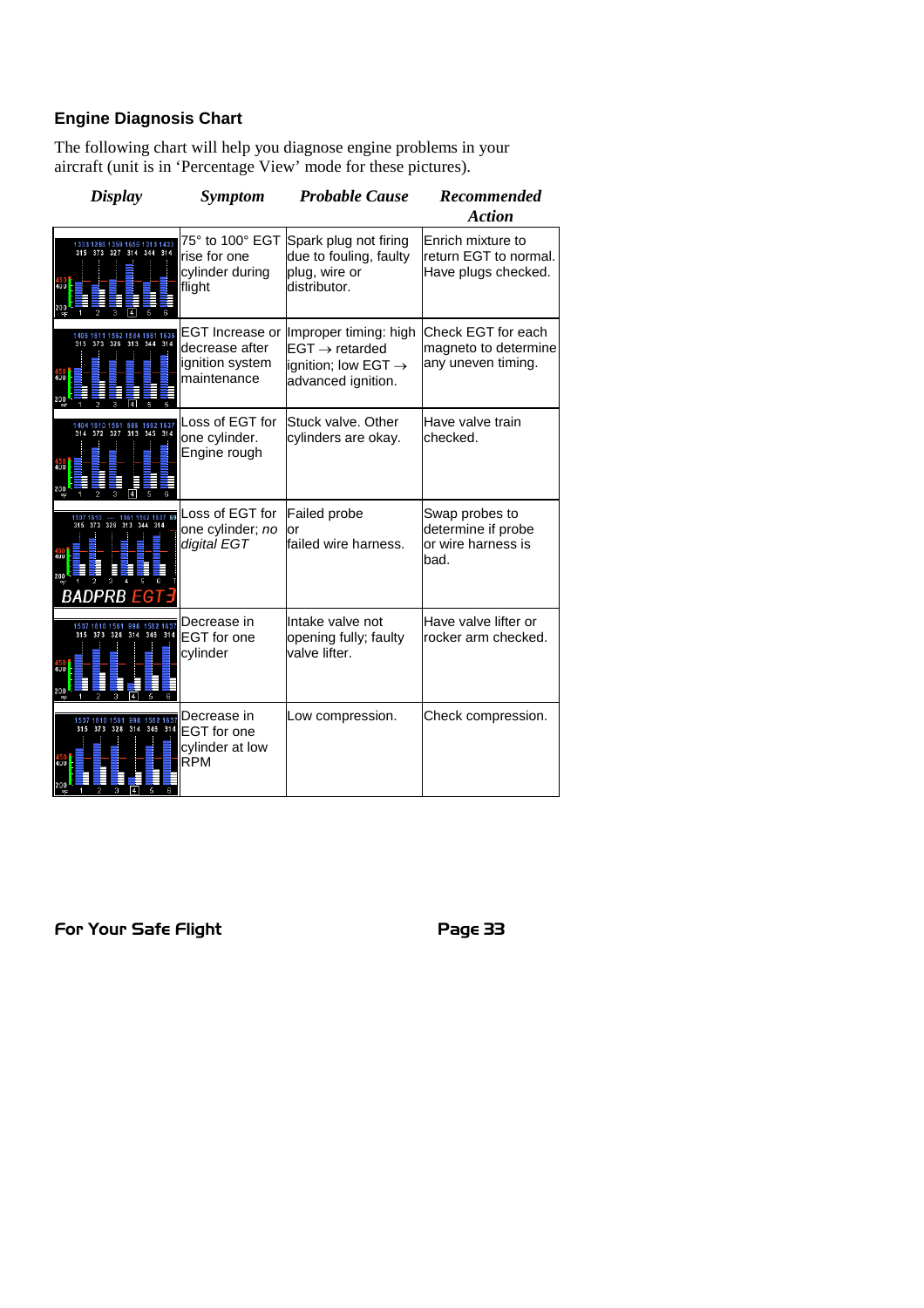| <b>EGT and CHT</b><br>Dirty fuel injectors or<br>1237 1658 1140 1561 1385 1818<br>314 411 325 421 304 403<br>not uniform<br>fouled plugs.                                                                            | Check injectors and<br>plugs. Non-uniformity<br>is normal for<br>carbureted engines                       |
|----------------------------------------------------------------------------------------------------------------------------------------------------------------------------------------------------------------------|-----------------------------------------------------------------------------------------------------------|
|                                                                                                                                                                                                                      |                                                                                                           |
| Decrease in airflow<br>Decrease in<br>212 1187 1044 1115 1069<br>371 328 394 304 242<br><b>EGT</b> for all<br>into the induction<br>cylinders<br>system. Carb or<br>induction ice.<br>Engine units set to<br>Celsius | Check for change in<br>manifold pressure.<br>Check that the alarm<br>limits are set to<br>Celsius degrees |
| Slow rise in<br><b>Burned exhaust</b><br>310 1311 1311 1695 1312 1311<br>363 395 260 336 363<br><b>EGT. Low CHT</b><br>to low power output.                                                                          | Have compression<br>valve. CHT is low due checked.                                                        |
| Obstruction under<br>High CHT on<br>1582 1582 1609 1611 1561<br>314 431 268 426 305<br>cylinders on one<br>cowling.<br>side of engine                                                                                | Check for improper<br>installed baffling, cowl<br>flap misalignment or<br>bird nests.                     |
| Detonation.<br>Rapid rise in<br>1383 1385 1385 1385 1737 1385<br>372 363 372 362 421 371<br>EGT/CHT of one<br>cylinder                                                                                               | Reduce power.                                                                                             |
| Pre-ignition,<br>Sudden off scale<br>1735 1686 1687 1737 1638<br>422 404 403 423<br>37<br>rise for any or all<br>cylinders<br>or Normalize view,<br>or failed probe.                                                 | Full rich and reduce<br>power,<br>Change to<br>Percentage view,<br>Check probe.                           |

Page 34 Engine Data Management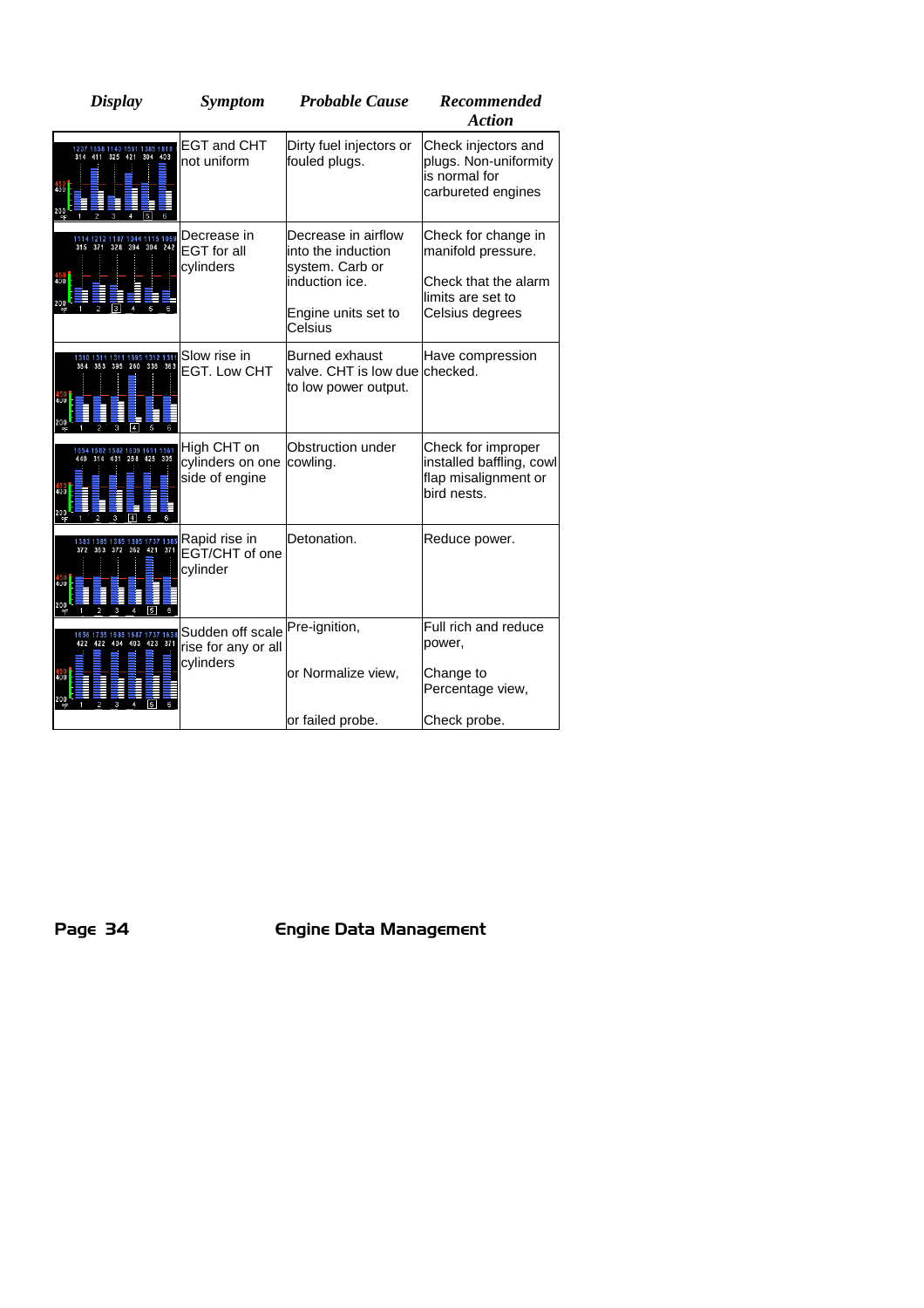| <b>Display</b>                                             | <b>Symptom</b>                                                                     | <b>Probable Cause</b>                                       | <b>Recommended</b>                                                                                                                        |
|------------------------------------------------------------|------------------------------------------------------------------------------------|-------------------------------------------------------------|-------------------------------------------------------------------------------------------------------------------------------------------|
|                                                            |                                                                                    |                                                             | <b>Action</b>                                                                                                                             |
| (no picture)                                               | Loss of peak<br>EGT                                                                | in fuel injection<br>system.                                | Poor ignition or vapor Have magneto tested.                                                                                               |
| (no picture)                                               | Decrease in<br>peak or flat EGT the result of 80<br>response to<br>leaning process | Detonation. Usually<br>Octane fuel in 100<br>Octane engine. | Enrich mixture,<br>reduce power and re-<br>lean mixture. Repeat<br>to find power setting<br>where normal peak is<br>obtained or run rich. |
| 156<br>326 268 304<br>400                                  | Below 10,000 ft.<br>full throttle<br>causes EGTs to<br>rise                        | Weak or defective<br>Imechanical fuel<br>pump.              | Apply booster pump.<br>If EGTs drop, replace<br>fuel pump.                                                                                |
| 1333 1286 106<br>313 313<br>313 312                        | CHT more than<br>500°, EGT<br>normal. Adjacent CHT probe.<br>EGT may be low        | Leaking exhaust<br>gasket blowing on                        | Look for white powder<br>around cylinder to<br>determine leak area.                                                                       |
| 1043 1433 1162<br>296 296 296 296 296<br>$\frac{450}{400}$ | <b>RPM</b>                                                                         | Large DIF at low Blow by in cylinder<br>rings               | Check compression                                                                                                                         |

#### **Alarms**

The EDM has programmable alarms. When a parameter falls outside normal limits, the display flashes its value and acronym. Once the parameter returns to normal limits, the flashing stops. If you've connected lights to the EDM's two enunciator outputs, they too will flash. The 'Remote FF Alarm' output (P4-11) activates when the fuel remaining or endurance falls below your preset limit. The 'Remote Alarm' output (P1-12) activates with all other alarms. Note: Individual EGTs do not have separate alarms because they can assume different values depending on the installation and/or flight configuration—run up, climb, cruise. However, there *is* an important alarm which occurs when the difference between hottest and coolest EGT's exceeds a programmed limit. This is called the 'DIF' alarm. This can quickly warn you when cylinder combustion becomes abnormal.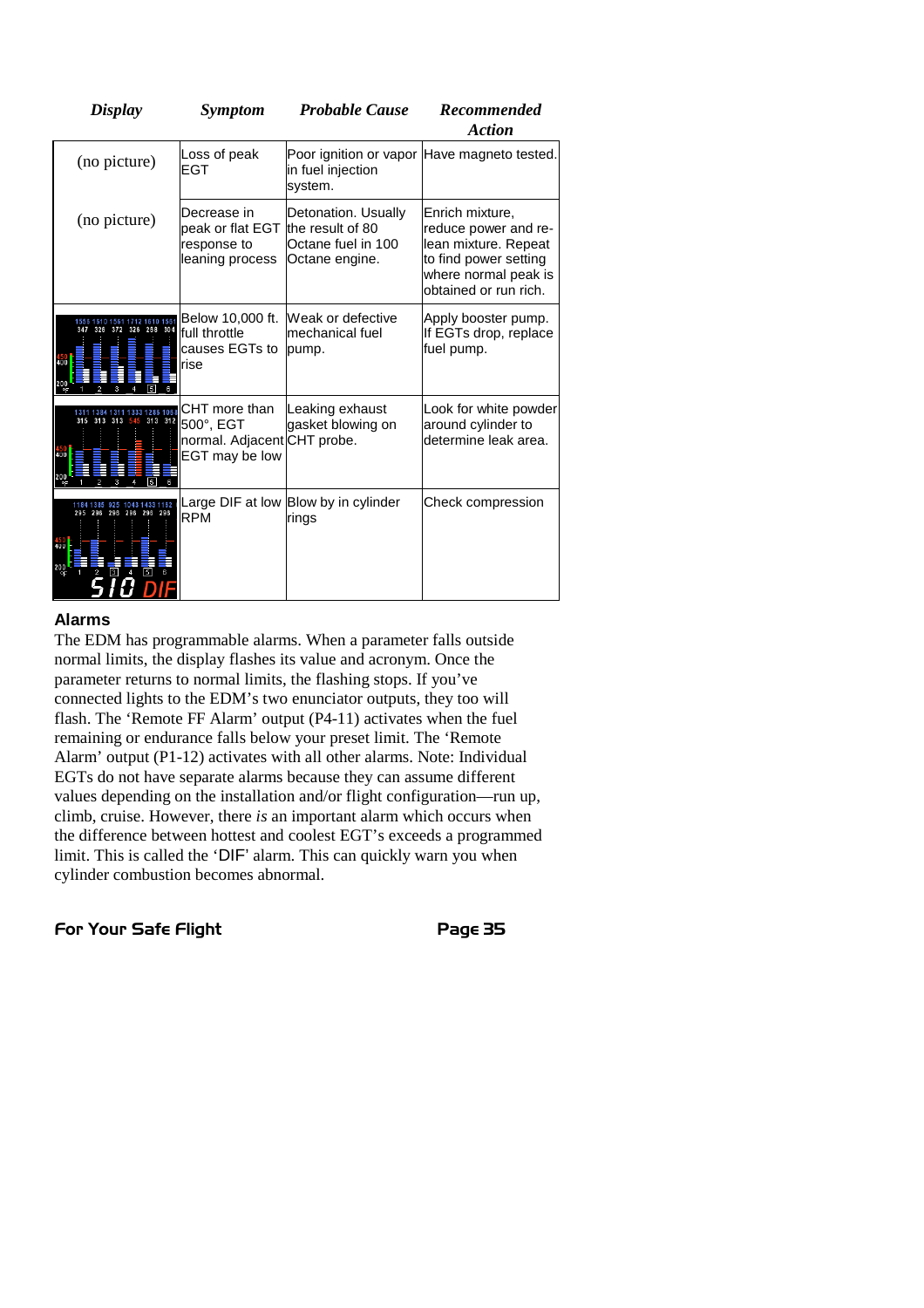When an alarm is displayed, *tapping* the STEP button will temporarily disable the alarm digital indication for the next ten minutes.

When an alarm is displayed, *holding* the STEP button until the word OFF appears will disable that alarm digital indication for the remainder of the flight. See 'Factory Limits and GPS' section on page 52 for a list of the alarms and their factory default settings.

# **Alarm Priority**

If multiple alarms occur simultaneously, the higher priority alarm will temporarily "mask" the lower priority alarm(s). When an alarm occurs, note the cause of the alarm and tap the STEP button to clear the alarm indication so that you will be notified of any other alarm that might have occurred. The alarm priorities are as follows:

| Highest priority | СНТ    | High CHT                     |
|------------------|--------|------------------------------|
|                  | OIL    | High OIL temperature         |
|                  | TIT    | High TIT                     |
|                  | OIL    | Low OIL temperature          |
|                  | CLD    | Excessive CHT cooling rate   |
|                  | DIF    | Excessive EGT span           |
|                  | BAT    | High battery voltage         |
|                  | BRT    | Low battery voltage          |
|                  | MAP    | Overboost Manifold pressure  |
|                  | 0-P    | Oil pressure                 |
|                  | LOREM  | Low fuel quantity remaining  |
|                  | LO H:M | Low fuel endurance remaining |
| Lowest priority  | FF     | Low fuel flow                |

## **Pre-Ignition and Detonation**

Combustion that is too rapid leads to detonation and possibly preignition. *Detonation* is abnormally rapid combustion where the fuel-air mixture explodes instead of burning uniformly. It causes the EGT to decrease and the CHT to increase, and can appear during the leaning process. It occurs under high compression from fuel with too low an octane rating, or from avgas contaminated by jet fuel. Fuel additives, such as lead, boost the octane rating and slow down the combustion process, producing an even pressure to the piston.

Page 36 **Engine Data Management**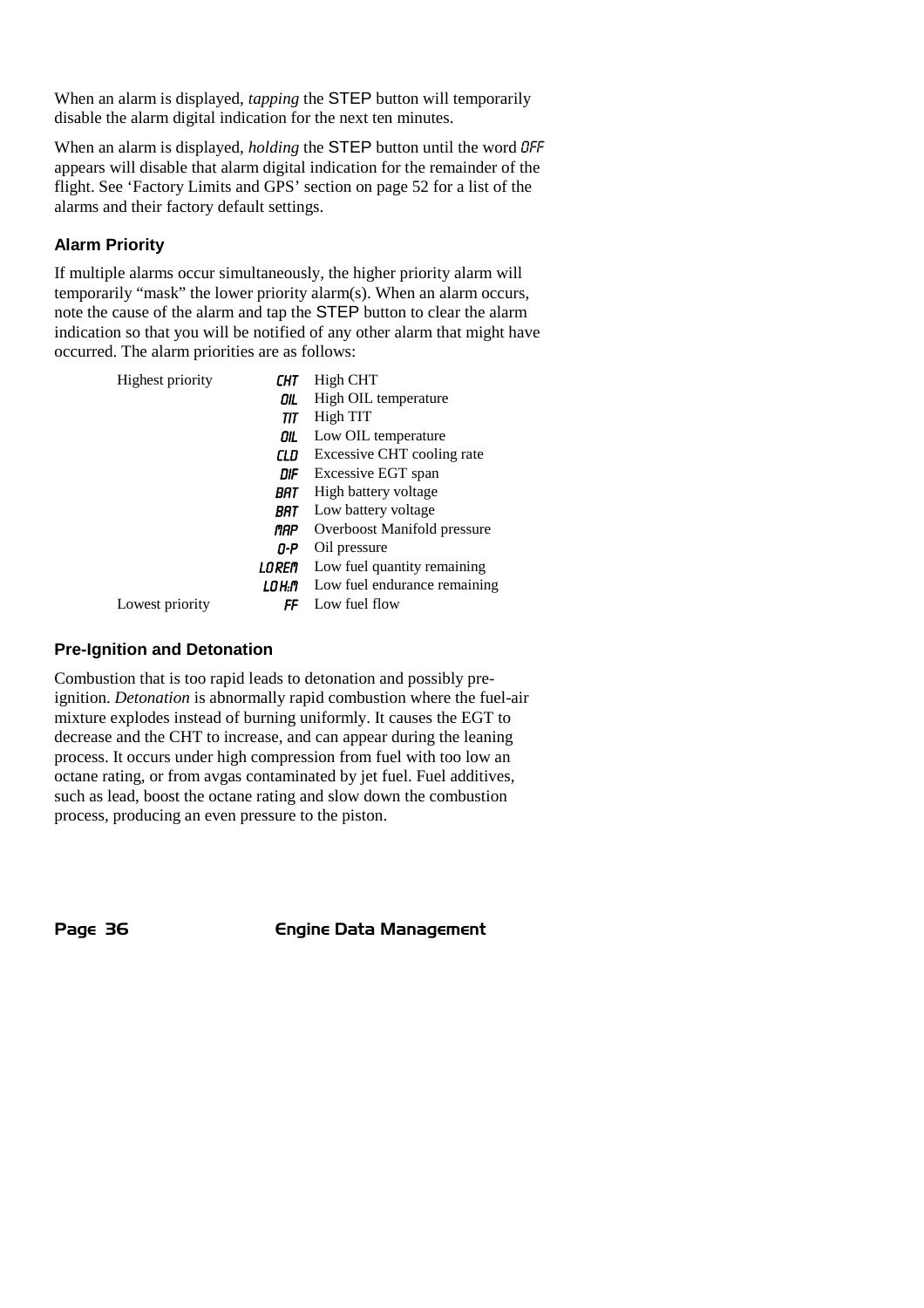*Pre-ignition* is caused by hot spots in the cylinder. Ignition occurs prior to the spark plug firing. The EDM depicts pre-ignition as a sudden red line of the EGT on the analog display. This may occur in one or more cylinders. The affected cylinder column(s) will flash while the digital display will show an EGT higher than 2000°F. **At this temperature pre-ignition will destroy your engine in less than a minute unless you take immediate corrective action.**

#### **Section 4 - Fuel Flow Option Operation**

#### **Fuel Management**

Without a means of measuring accurate fuel flow, you must rely on the aircraft fuel gauges or total time of flight. Aircraft fuel gauges are notoriously inaccurate (they are only required by the FAA to read accurately when displaying *empty)*. Determining fuel consumption by multiplying time of flight by estimated flow rate is, at best, an approximation, and assumes a constant fuel flow rate for each phase of flight. However, the EDM Fuel Flow Option uses a small, turbine transducer that measures the fuel flowing into the engine. Higher fuel flow causes the transducer turbine to rotate faster which generates a faster pulse rate. Because the transducer turbine generates thousands of pulses per gallon of fuel, it can measure with high resolution the amount of fuel that flows into the engine. Prior to engine start you inform the EDM Fuel Flow Option of the known quantity of fuel onboard, it subsequently tracks all fuel delivered to the engine.

**IMPORTANT**: For EDM fuel calculations to be accurate, it is mandatory that you inform the EDM of the correct amount of usable fuel onboard the aircraft and confirm proper operation of the fuel flow transducer prior to and during flight. Do not rely on fuel flow instruments to determine fuel levels in tanks. Refer to original fuel flow instrumentation for primary fuel management information.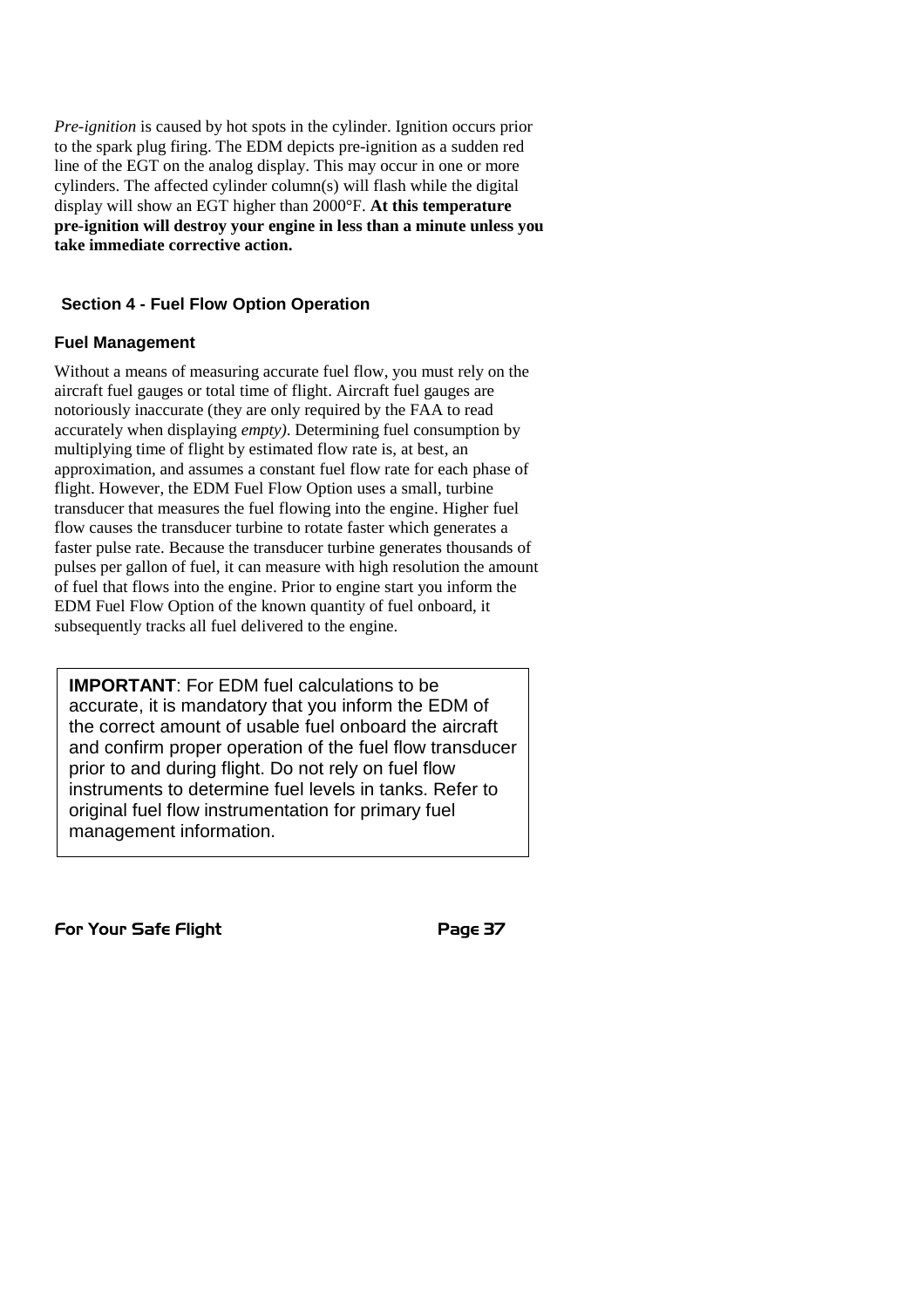#### **Start Up Fuel**

On power-up, you will be prompted to enter any fuel you might have added to the aircraft (this process updates the REMaining and USED values). The EDM will display *FUEL* for one second, and then flash *FILL?* N. If you didn't add any fuel, simply tap **STEP** to exit, otherwise tap LF and pick one of the three choices below:

- Choice 1) *FILL 66* : This shortcut sets REMaining to the MAIN tank value (you preset MAIN in Factory Limits setup).
- Choice 2) *FILL 86* : This shortcut sets REMaining to the sum of MAIN and AUX (you preset AUX in Factory Limits setup).
- Choice 3) *FILL +* : This allows you to adjust your REMaining either up or down by holding or tapping LF. Use when adding a partial amount of fuel.

Once you've selected your choice, tap STEP to accept it.

**NOTE: If you forgot to update your EDM fuel REMaining before starting the engine, you can still perform the FILL procedure. The EDM will automatically subtract any burned fuel from the FILL value you choose (not applicable to the 'FILL +' feature).**

The three examples, shown below, depict different aircraft tank configurations and how you can update your EDM after refueling your aircraft. These are meant to be general guidelines. You are responsible for insuring that your usage of the *FILL* feature results in the EDM showing the correct amount of usable fuel REMaining onboard the aircraft.

Page 38 **Engine Data Management**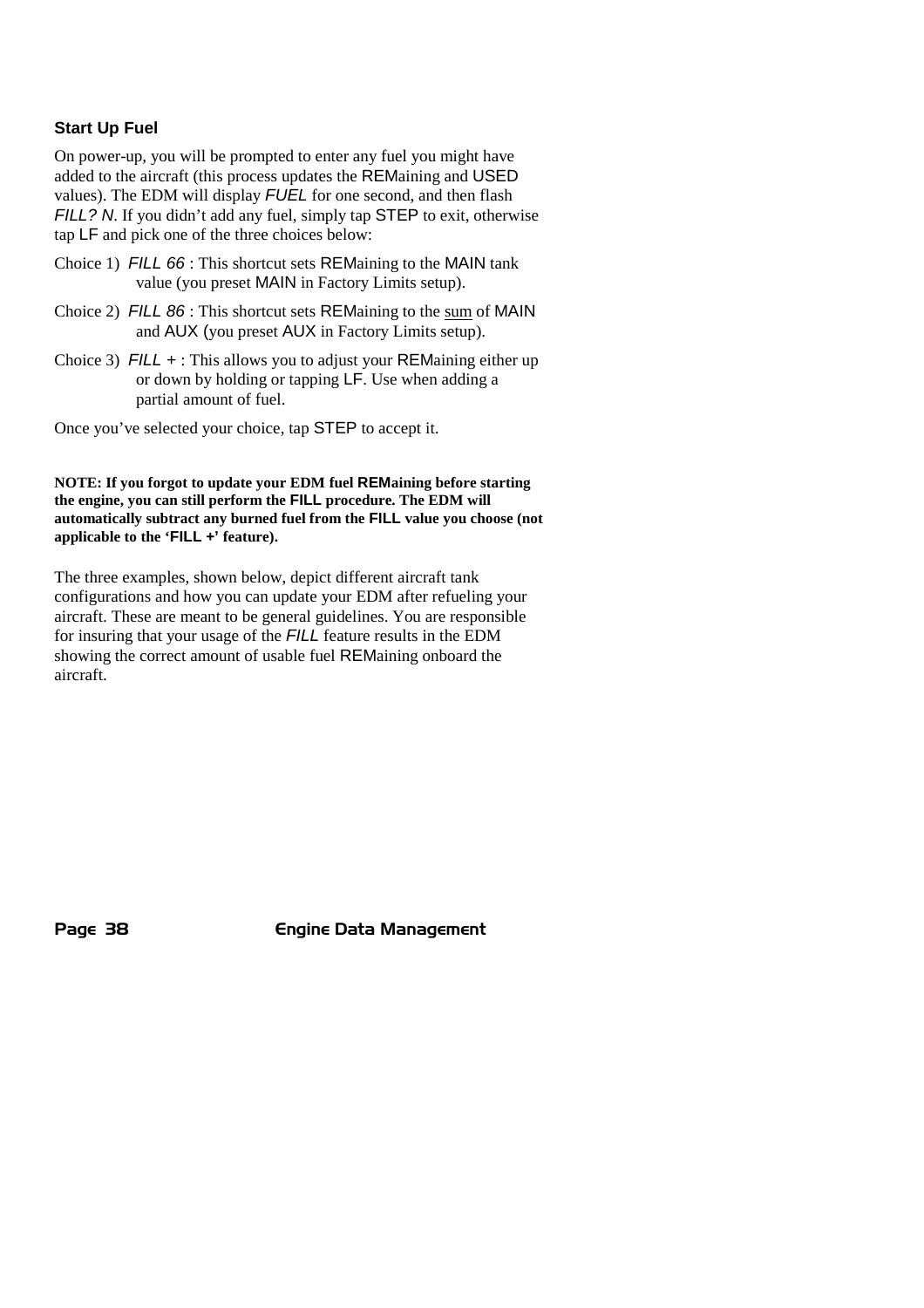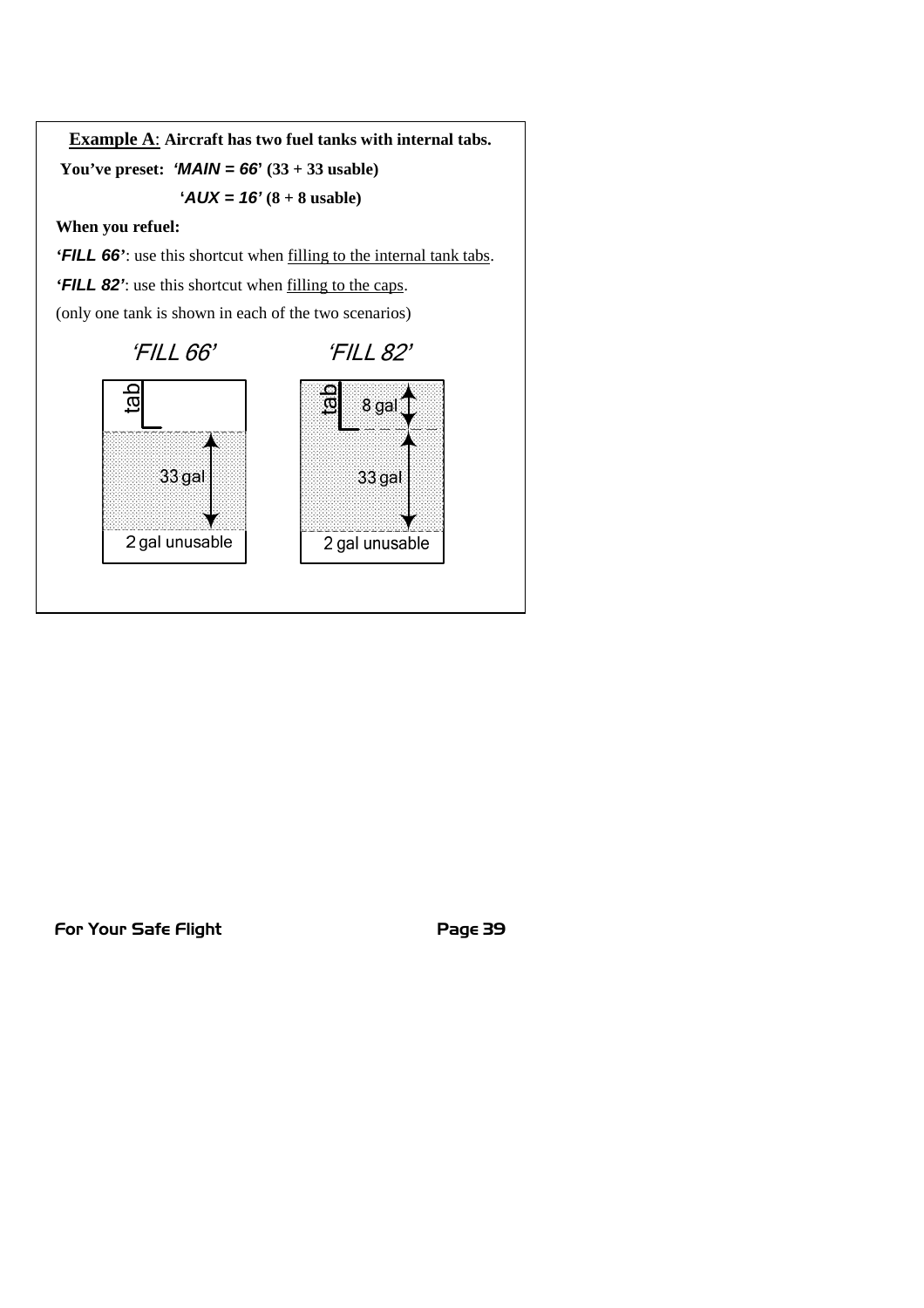



Page 40 **Engine Data Management**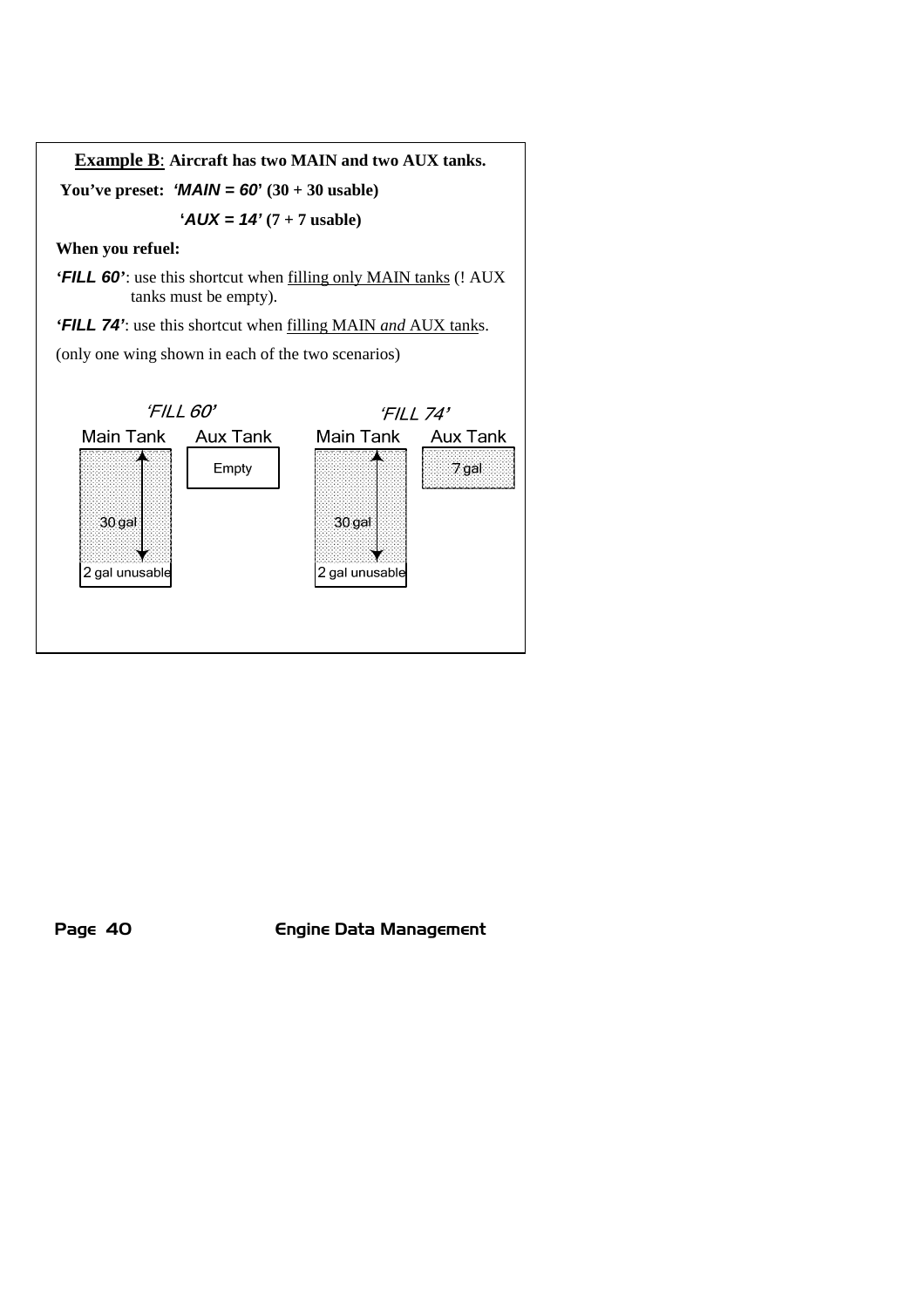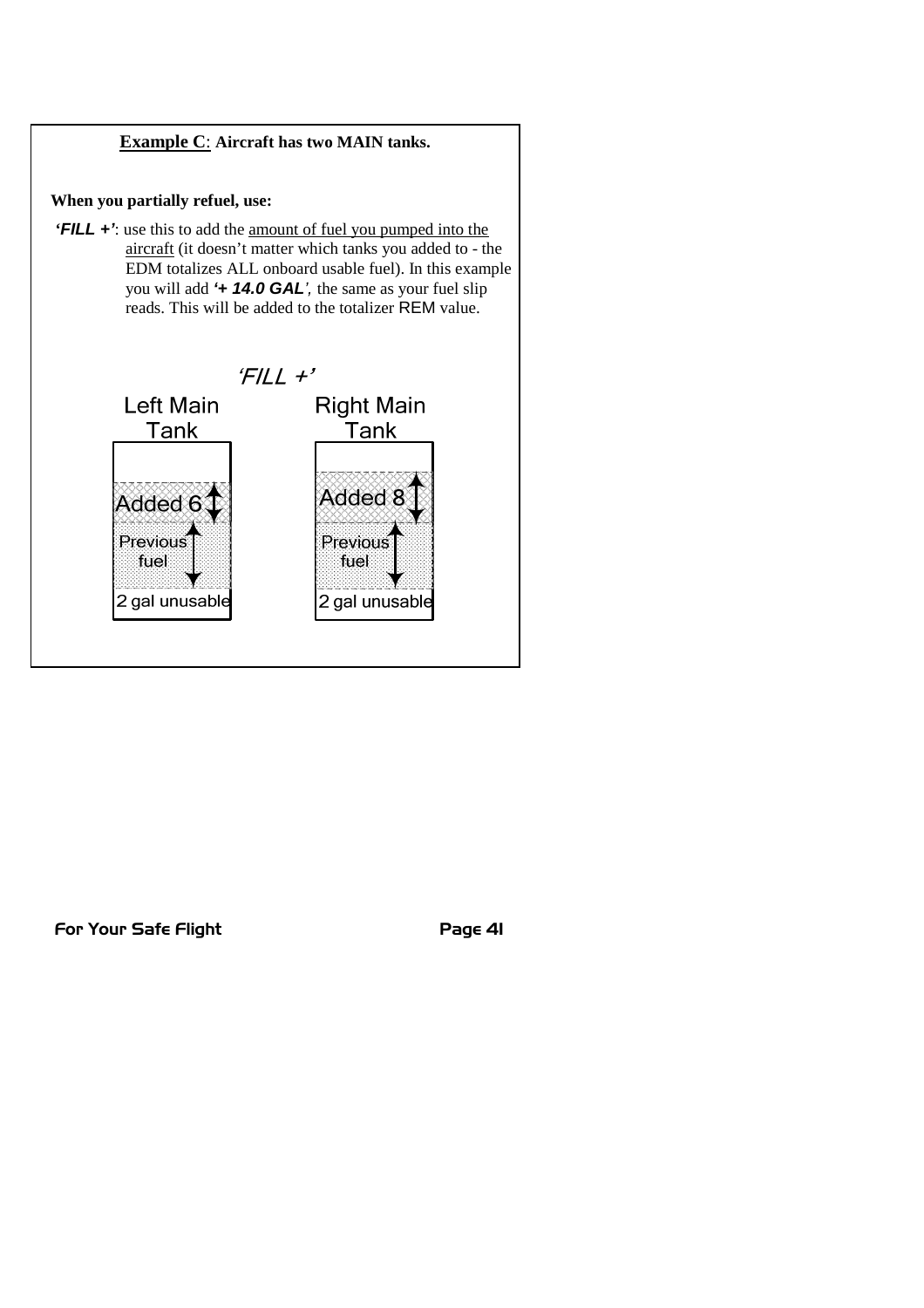#### **Resetting '***USED***'**

Every time you inform the EDM that the aircraft is refueled, the amount of fuel *USED* is automatically set to zero (unless the instrument is programmed to *ACCUM? Y* ). **To manually zero the amount of fuel** *USED* **at any time**, manually STEP to display *USED* and then hold both buttons until the display shows '*0USED*'(this normally takes about five seconds.

#### **Accumulate — Trip Totalizer**

To have the *USED* parameter continuously accumulate total consumed fuel, set *ACCUM? Y*. This is typically done if you want to track the total fuel consumed over a multi-stop cross country. 'Accumulate' is described in 'Pilot Programming' beginning on page 45. Note: typically, *ACCUM?* is set to *'N'* so that *USED* will be reset every time you fuel the aircraft.

#### **Fuel Flow Display Select Switch**

The select switch is a three-position toggle switch mounted on your instrument panel near the display of the EDM. It selects one of three different sets of parameters to be displayed by the Scanner:

- In the **EGT** (**T***emperature)* position only the installed temperature (and battery voltage) parameters are displayed.
- In the **ALL** (A*ll*) position, the EDM both installed temperature and fuel flow parameters are displayed.
- In the **FF** (**F***uel Flow)* position only fuel flow parameters are displayed.

Alarm warnings appear regardless of the select switch setting. Alarms are displayed in the digital display in either Automatic or Manual Scanner modes. The select switch does not affect the analog display.

#### **Parameter Scan—Systems with Fuel Flow Option**

Listed below is the scan sequence, parameter description and an example of the digital display. The first column indicates what position the select switch must be in to display that particular parameter. T=EGT, F=FF and A= ALL.

Page 42 **Engine Data Management**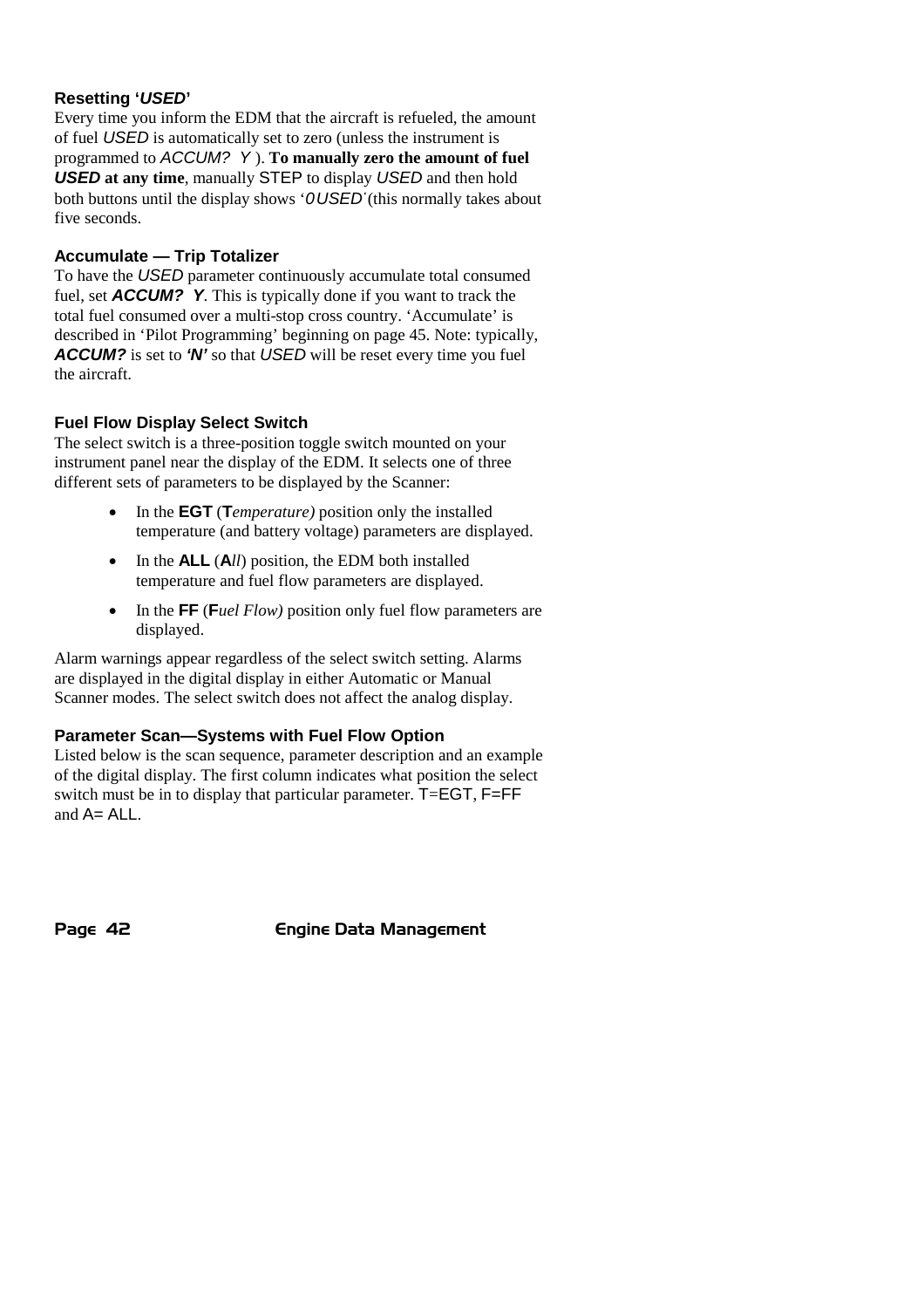## *Scanner Parameter Example Table*

| Switch  | <b>Parameter</b>                                                       | <b>Example</b>                | <b>Comments</b>                                                    |
|---------|------------------------------------------------------------------------|-------------------------------|--------------------------------------------------------------------|
| T, A    | Voltage, System Bus                                                    | 14.2 BAT                      | Battery voltage                                                    |
| T, A    | <b>Outside Air Temp</b>                                                | 81 OAT                        | °F or °C                                                           |
| T, A    | <b>Induction Air Temp</b>                                              | 125 IAT                       | Out of intercooler                                                 |
| T, A    | <b>Compressor Discharge</b><br>Temp                                    | 300 CDT                       | Out of compressor                                                  |
| T, A    | Intercooler efficiency                                                 | 25 C-I                        | Amount of cooling provided<br>by the intercooler (if<br>equipped)  |
| T, A    | <b>Carburetor Temp</b>                                                 | $-22$ CRB                     | Not available when CDT is<br>installed                             |
| T, A    | Difference between<br>hottest and coldest EGT                          | 80 DIF                        | Dot indicates most widely<br>deviating cylinder                    |
| T, A, F | <b>RPM MAP for 1 sec</b>                                               | RPM 2450 MAP 23.4             | <b>RPM</b> and Manifold pressure                                   |
| F, A    | <b>Fuel Remaining</b>                                                  | CALCULATED<br>37.2 REM        | In gallons, liters or pounds<br>or kilograms                       |
| F, A    | Fuel required to next<br><b>GPS WPT or</b><br><b>Destination</b>       | 25.9 REQ                      | Present with GPS interface<br>Valid signal and way point           |
| F, A    | <b>Fuel Reserve at next</b><br><b>GPS WPT or</b><br><b>Destination</b> | CALCULATED<br>11.3 REM        | Present with GPS interface<br>Valid signal and way point           |
| F, A    | <b>Nautical Miles per Gal</b>                                          | 13.0MPG                       | Present with GPS interface<br>and valid signal or MPK,<br>MPL, MPP |
| F, A    | <b>Time to Empty</b>                                                   | <b>CALCULATED</b><br>02:45H:M | Hours: Minutes Remaining<br>at current fuel burn                   |
| F, A    | <b>Fuel Flow Rate</b>                                                  | 13.5 GPH                      | Or <i>KPH LPH PPH</i>                                              |
| F, A    | <b>Total Fuel Used</b>                                                 | 26.5USD                       | Since last refueling or trip<br>total.                             |
| T, A    | EGT, CHT                                                               | EGT 1340 CHT 376              | EGT, left, CHT, right. Dot<br>indicates cylinder                   |
| T, A    | <b>TIT</b> , Turbine Inlet Temp 1                                      | 1370 TIT                      | Turbine Inlet Temp #1                                              |
| T, A    | TIT, Turbine Inlet Temp 2                                              | 1340 TI <sub>2</sub>          | Turbine Inlet Temp #2                                              |
| T, A    | Oil Temp                                                               | 178 OIL-T                     | Oil Temperature                                                    |
| T, A    | <b>Oil Pressure</b>                                                    | 52 OIL-P                      | Oil Pressure                                                       |
| T, A    | <b>Shock Cooling</b>                                                   | -30 CLD                       | Cyl. I.D. box indicates<br>fastest cooling cylinder                |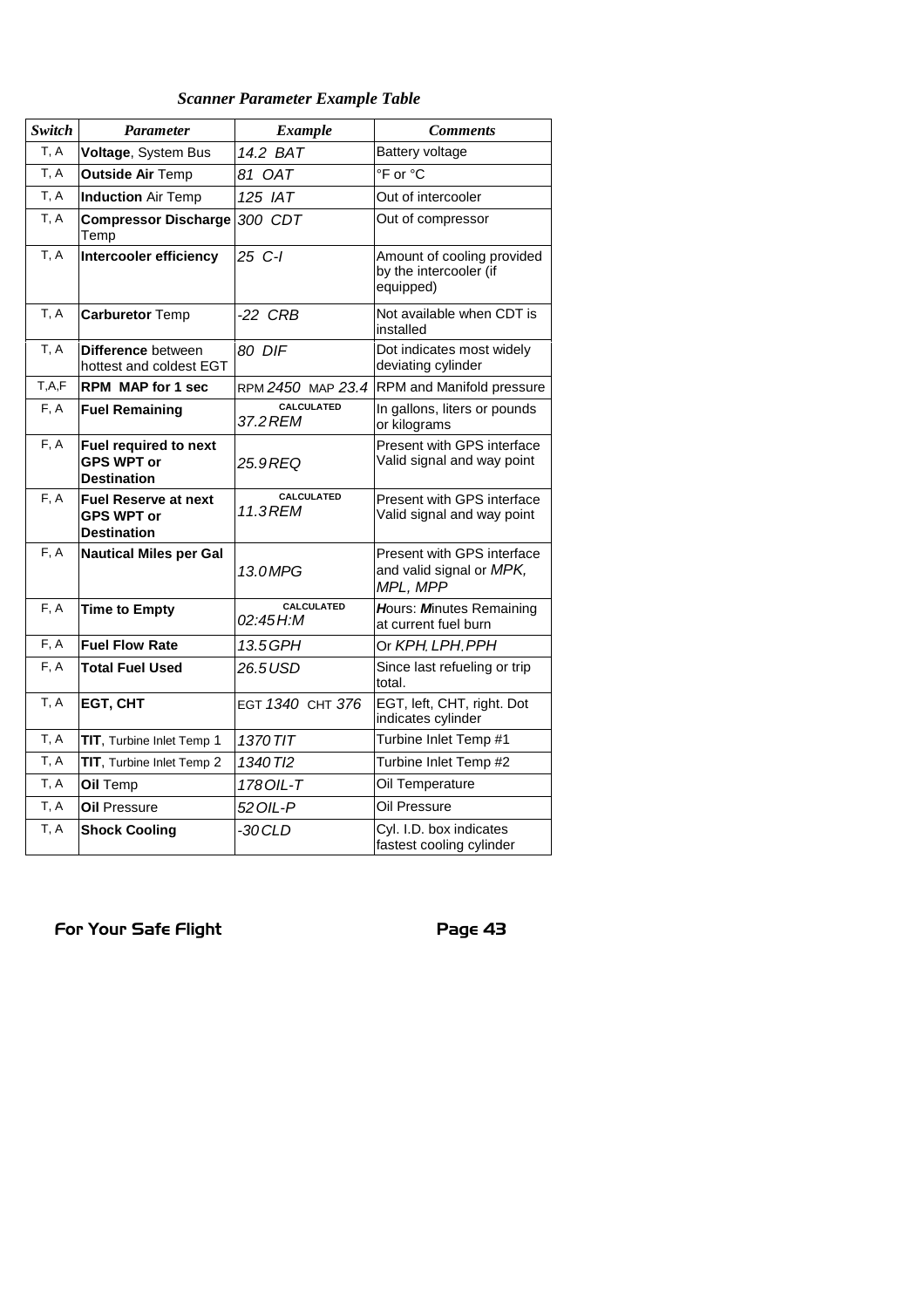#### **Section 5 - Long Term Data Memory**

**CAUTION:** Do not insert anything but a USB Flash Drive Stick in the USB Port!

The EDM compresses and records **all** displayed parameters once every **six seconds** in Long Term Data Memory (note: you can change this rate to be 2 to 500 seconds). This data is retrievable by inserting a USB Drive into the jack on the front of the instrument and following the prompts. You can choose to retrieve '*ALL'* the data stored in the EDM, or only the '*NEW'* data recorded since your last retrieval. In either case, the selected data in the EDM is not erased. The data can later be viewed on EZTrends, a PC program available from JPI or over the internet.

Recording begins when EGTs are greater than 500°F. The amount of data that the EDM can store will vary depending on how rapidly parameters change. The typical storage capacity is greater than 150 hours at a 6 second recording interval, but can vary depending on which options are installed. When the memory becomes full, the oldest data will be discarded to make room for the newest. All data are timestamped. The EDM contains a real-time clock that may be set when you initially program your instrument. You may also program an *Aircraft ID* that will appear in the output data file. We recommend setting *Aircraft ID* to your aircraft registration number or your name. A*ircraft ID* is initially factory set to the EDM's serial number. You may change the recording interval from 2 to 500 seconds, even in flight (when you change the interval in flight, the current flight file is closed and a new flight file is started at the new interval). During built-in tests, the EDM displays the Model, Date, Time, Percent Memory filled (since the last download), and the Aircraft ID.

#### **Downloading from Long Term Memory**

From either Automatic Scanner or Manual Scanner mode, simply plug a properly formatted USB Drive into the front panel jack (note: you must clear any alarms that are present for downloading to commence).

There are three download choices:

*'DUMP NEW'* : download all NEW flights since last download. *'DUMP ALL'* : download ALL flights in the EDM memory. *'DUMP EXIT'* : EXIT the download mode.

Tap the LF button to select a choice, then Tap STEP button to execute.

Page 44 **Engine Data Management**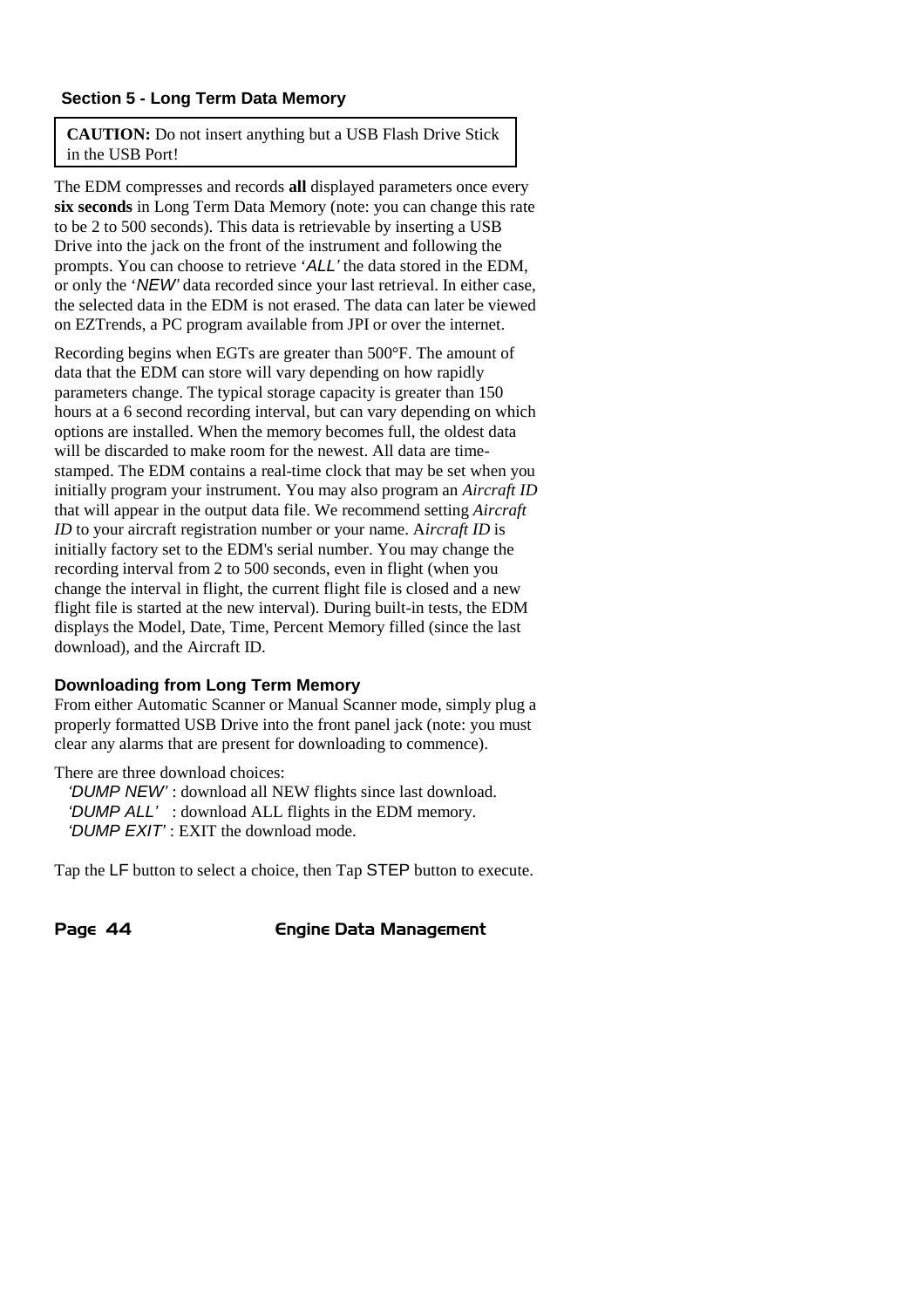The EDM will show messages and percent complete indicators to keep you apprised of progress. When the download is complete the EDM may briefly show DONE. Wait a few seconds for the display to return to the normal engine monitoring mode and then remove your USB Drive. This completes the download.

#### **Transferring from the USB Flash Drive to a PC**

To transfer your data from the USB flash drive to your PC, follow these easy steps.

- 1. On your PC, start the EzTrends program.
- 2. Plug in the USB flash drive into an available USB port.
- 3. In EzTrends, select the Move and Plot Data from Memory Stick option.
- 4. In the displayed list, find the USB flash drive and double click it.

5. Select the file you wish to plot and then select the flight in that file. Refer to the EzTrends manual for details on how to use EzTrends.

#### **Section 6 - Personalizing**

#### **Pilot Programming**

To start the Pilot Programming Procedure, simultaneously hold the STEP and LF buttons for five seconds. You will see the word *PROGRAM* for two seconds and then the sequence shown in the chart below. Tap the STEP button to advance to the next item in the list. Tap the LF button to select alternate values of that item. The shaded areas in the example chart below pertain only to the Fuel Flow Option.

| Tap STEP to<br>advance to<br>the next item | Tap LF to<br>sequence<br>through<br>these values | <b>Comments</b>                                                                                                                                                          |
|--------------------------------------------|--------------------------------------------------|--------------------------------------------------------------------------------------------------------------------------------------------------------------------------|
| PROGRAM                                    |                                                  | Briefly indicates entry into Program Mode.                                                                                                                               |
| <b>FUEL? N</b>                             | $N \Leftrightarrow Y$                            | Y-Yes-to change fuel status. See<br>refueling.                                                                                                                           |
| RATE 4                                     | 09                                               | Index rate (pause time) in the Automatic<br>Mode. 0 disables the Automatic Mode. Tap<br>'STEP' to accept and go to next mode. Hold<br>STEP and LF to access 'ORIG T? N'. |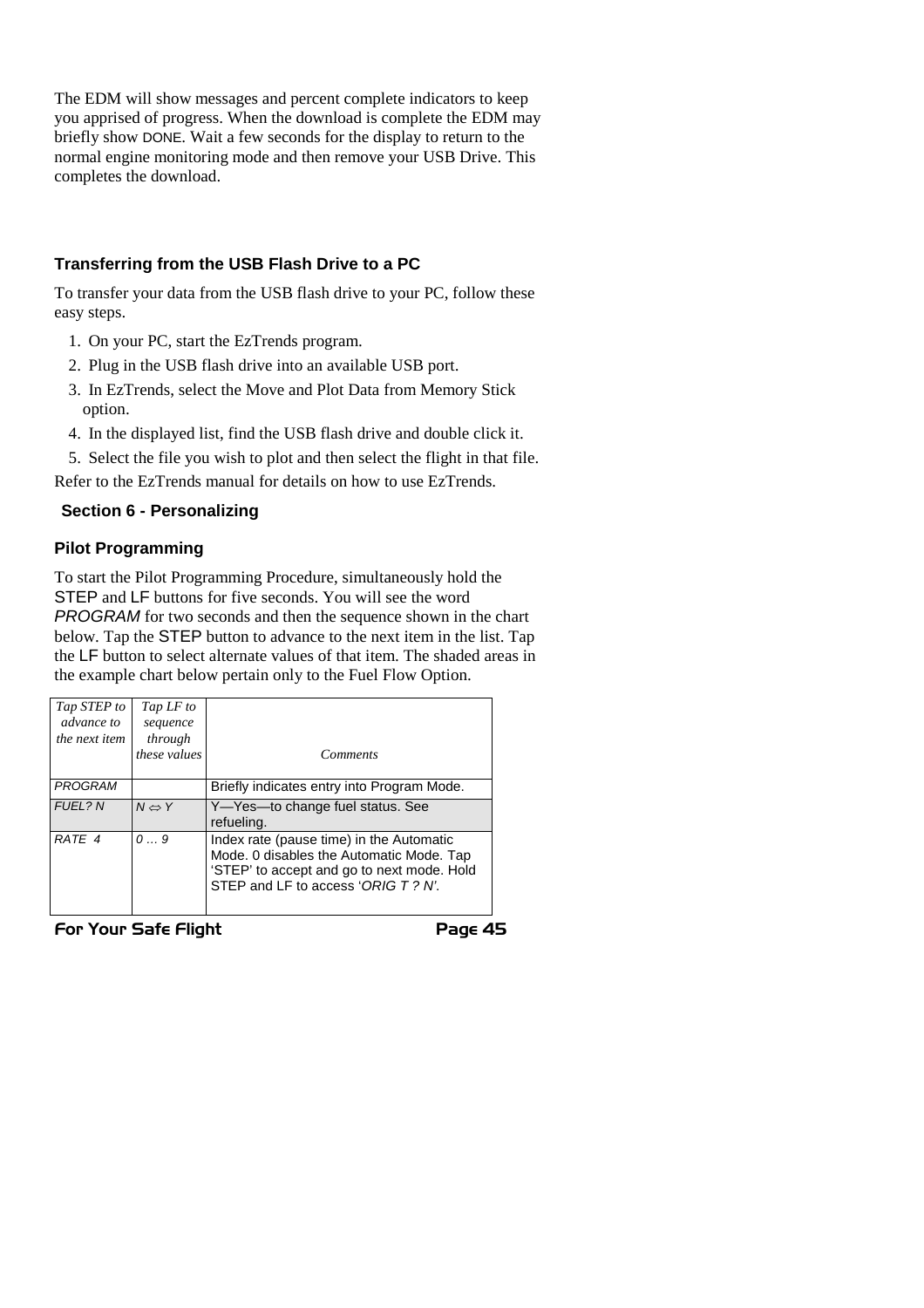| ORIG T?N              | $N \Leftrightarrow Y$   | Select Y if original ship TIT is being used.<br>Tap STEP to accept. If Y chosen, then TIT is<br>calibrated below.                                                                                     |  |
|-----------------------|-------------------------|-------------------------------------------------------------------------------------------------------------------------------------------------------------------------------------------------------|--|
| $TIT + 0$             | $TIT + 300$<br>TIT -300 | Adjust TIT to match ships gauge during flight.<br>Tap STEP to accept and exit PPM.                                                                                                                    |  |
| OAT F                 | $F \Leftrightarrow C$   | Select degrees F/C. Tap STEP to accept or<br>hold both STEP and LF buttons for a few<br>seconds to access OAT calibration below.                                                                      |  |
| $OATADJ +0$           | OAT+10<br>OAT-I0        | Adjust the indicated temperature up or down<br>by up to 10°. For example, OAT+3 adjusts the<br>OAT 3° higher.                                                                                         |  |
| EGT 1? $\overline{N}$ | $N \Leftrightarrow Y$   | Y-Yes-sets the digital display to one-<br>degree resolution; N-No-sets 10°.                                                                                                                           |  |
| <b>HP ADJUST</b>      |                         | Hold STEP and LF for a few seconds to<br>access adjustment of HPC (horsepower<br>constant). Tap STEP to exit.                                                                                         |  |
| $HPC=125$             |                         | %HP display will change when HP constant<br>is adjusted. Hold STEP and LF for a few<br>seconds to access MAP calibration. Tap<br>STEP to exit.                                                        |  |
| MAP 0.0               |                         | Hold STEP and LF for a few seconds until<br>ADJUST shows. Adjust (by ±3.0 in Hg) until<br>MAP gauge equals the altimeter setting on a<br>sea level airport. Tap Step to continue to the<br>next step. |  |
| <b>KF-SET</b>         | $KF = 29.90$            | Hold both STEP and LF buttons a few<br>seconds to access KF-set mode (see below)<br>or tap STEP to skip.                                                                                              |  |
|                       | $KF = 29.90$            | 29.90 Adjust the flashing digit using LF<br>button. Tap STEP to select next digit. Hold<br>both buttons to save and exit KF-set mode.                                                                 |  |
| <b>ACCUM?N</b>        | $N \Leftrightarrow Y$   | N-No-Selects resetting fuel USED to zero<br>after performing EDM FILL process (after you<br>filled aircraft).                                                                                         |  |
|                       |                         | Y-Yes-Selects continuously accumulating<br>total fuel USED, rather than resetting to 0<br>after EDM FILL process.                                                                                     |  |
| $GPS - C = 6$         | 08                      | Selects GPS Com Formats.                                                                                                                                                                              |  |
| DUMP? N               |                         | Hold STEP and LF for a few seconds to<br>access setting TIME:6, MNTH:5, DAY:7,<br>YEAR:9, HOUR:14, MIN:35, N------.<br>Note: hold STEP & LF to edit N------.<br>Tap STEP to save.                     |  |
| LOP DFLT? Y           | $Y \Leftrightarrow N$   | 'Y' for LOP default; 'N' for ROP default.                                                                                                                                                             |  |
| END? Y                | $Y \Leftrightarrow N$   | Y-Yes to exit; N-No to review list again.                                                                                                                                                             |  |

Page 46 Engine Data Management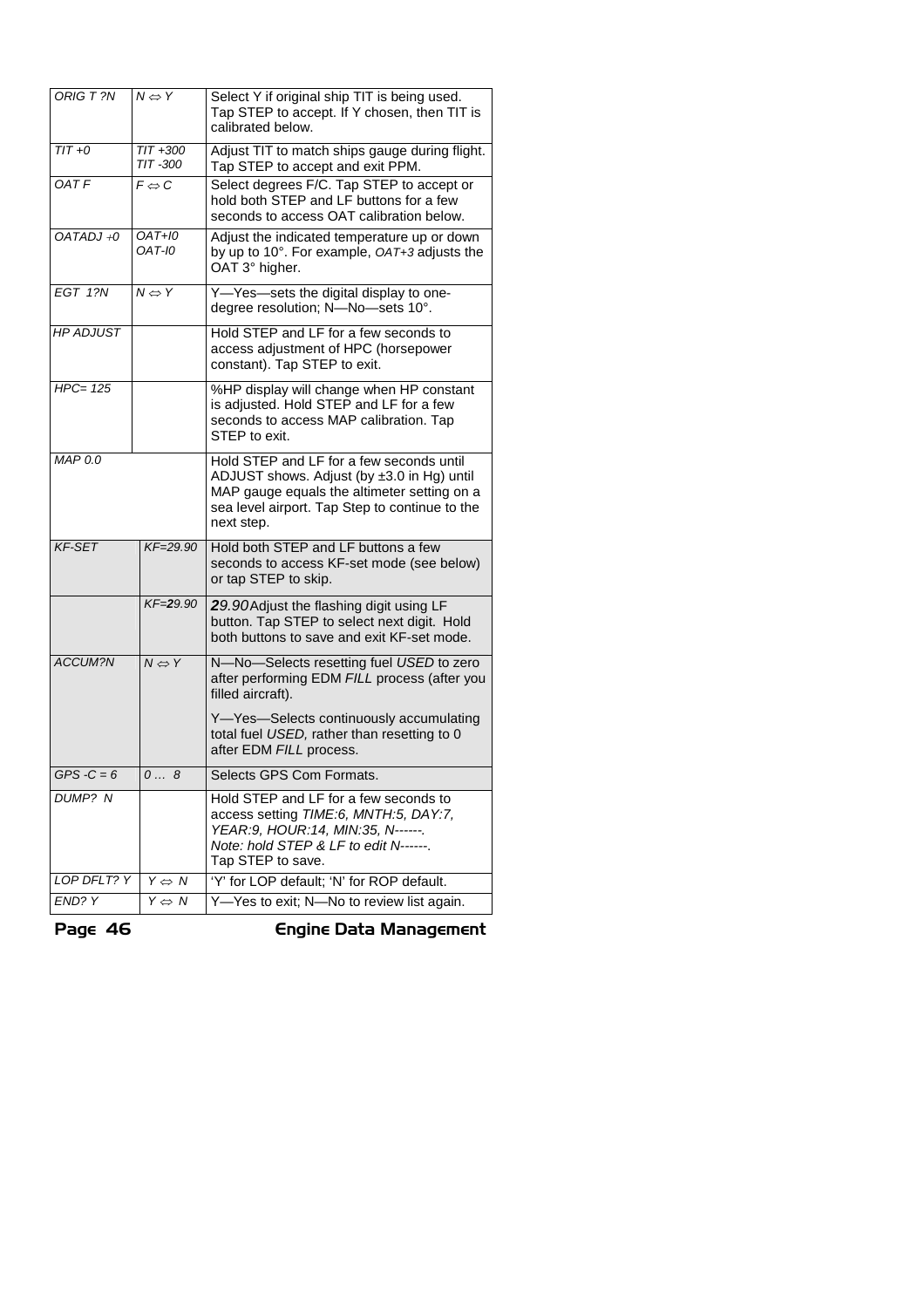#### **Section 7 - Programming Horsepower Constant**

For EDM's equipped with FF, RPM, OAT and MAP, you will adjust the HP Constant **once for your aircraft** (**NOTE: perform MAP adjustment prior to this process**) Follow the steps below:

- 1. Prior to takeoff, with the engine running, enter Pilot Program Mode (hold STEP and LF until *'PROGRAM'* is displayed).
- 2. Tap STEP until you see *HP ADJUST*. Hold both STEP and LF until you see *HPC=108* (your value may be different). Try changing the constant by tapping/holding the LF button. Note that the %HP gauge value changes as you change the constant. This adjustment will be performed while airborne.
- 3. Once airborne, by reference to the Aircraft Flight Manual (AFM), not the EDM , setup a constant power setting of 70% in straight and level flight below 10,000 feet (be sure your mixture is Rich of Peak). If necessary, re-enter the HP constant mode (steps 1 & 2 above). Adjust the HP constant until the EDM's %HP is as close as possible to 70%. **Note: the reading is the** *percent of maximum* **HP, not actual HP.**
- 4. Tap the STEP button to save and exit.

#### **Section 8 - Programming Manifold Pressure (MAP)**

#### **Do this one time and only if the MAP on your manifold pressure gauge doesn't match the MAP shown on the EDM.**

- 1. Do this on the ground with the **engine turned off.**
- 2. Enter the pilot program mode by simultaneously holding the STEP and LF buttons for a few seconds.
- 3. Tap STEP to index to *HP ADJUST*.
- 4. Hold both the STEP and LF buttons and you will see *HPC=108* (note: your value may differ from '108').
- 5. Hold both the STEP and LF buttons and you will see *MAP 0.0* .
- 6. You will need to determine and set the absolute air pressure (this is what MAP displays). Depending on your airport elevation, use either method 'A' or 'B' below:
	- **A. Airport at sea level:** adjust the MAP gauge digital display to the airport ATIS altimeter setting **(**or to your altimeter Kollsman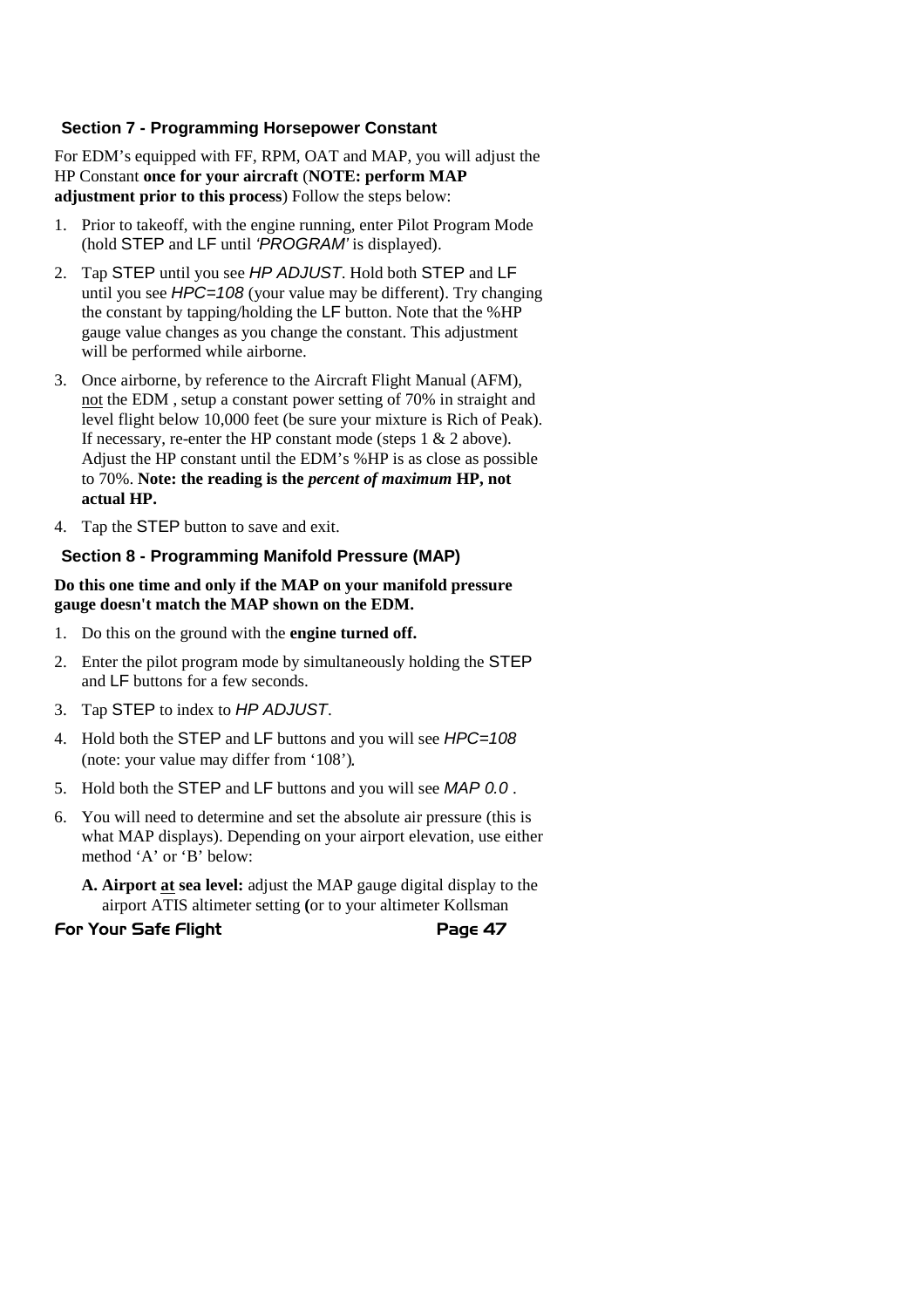window if no ATIS available) by tapping/holding the LF button. The range is  $+/- 3$  in HG.

OR

**B. Airport above sea level:** the table below shows MAP for a given field elevation (down the left side of the table) and altimeter setting (along top row of the table). Find the closest entry in the table to your field elevation and current altimeter setting. Interpolate if necessary. Adjust the MAP gauge digital display by tapping/holding  $LF$  button. The range is  $+/- 3$  in. HG.

| Alt setting- $>$<br>field elev. |      |      |      | 29.0 29.2 29.4 29.6 29.8 29.9 |      |      | 30.0 | 30.2 | 30.4 | 30.6 | 30.8 | 31.0 |
|---------------------------------|------|------|------|-------------------------------|------|------|------|------|------|------|------|------|
| 0                               | 29.0 | 29.2 | 29.4 | 29.6                          | 29.8 | 29.9 | 30.0 | 30.2 | 30.4 | 30.6 | 30.8 | 31.0 |
| 1000                            | 28.0 | 28.2 | 28.4 | 28.5                          | 28.7 | 28.8 | 28.9 | 29.1 | 29.3 | 29.5 | 29.7 | 29.9 |
| 2000                            | 27.0 | 27.1 | 27.3 | 27.5                          | 27.7 | 27.8 | 27.9 | 28.1 | 28.3 | 28.5 | 28.6 | 28.8 |
| 3000                            | 26.0 | 26.2 | 26.3 | 26.5                          | 26.7 | 26.8 | 26.9 | 27.1 | 27.2 | 27.4 | 27.6 | 27.8 |
| 4000                            | 25.0 | 25.2 | 25.4 | 25.6                          | 25.7 | 25.8 | 25.9 | 26.1 | 26.3 | 26.4 | 26.6 | 26.8 |
| 5000                            | 241  | 24.3 | 24.5 | 24.6                          | 24.8 | 24.9 | 25.0 | 25.1 | 25.3 | 25.5 | 25.6 | 25.8 |
| 6000                            | 23.2 | 23.4 | 23.6 | 23.7                          | 23.9 | 24.0 | 24.0 | 24.2 | 24.4 | 24.5 | 24.7 | 24.8 |
| 7000                            | 224  | 22.5 | 22.7 | 22.8                          | 23.0 | 23.1 | 23.1 | 23.3 | 23.5 | 23.6 | 23.8 | 23.9 |

**For this method, do not set MAP to the local altimeter (Kollsman window) setting since that setting is the pressure at sea level, and is not the same as your field elevation pressure.**

7. Tap the STEP button to save.

#### **Section 9 - Programming use of Factory Original TIT Probe**

If your aircraft is using the factory original TIT probe and gauge, you should calibrate the EDM for that probe. The factory original TIT probe must be a type K and the leads must be wired red-to-red and yellow-toyellow. Both the EDM and factory original gauge may be used concurrently. Due to the high input impedance of the EDM instrument, it will not affect the accuracy of the factory installed probe or gauge. In normal cruise flight, record the difference between the factory installed TIT gauge and the EDM TIT reading: TIT gauge EDM  $\qquad \qquad$ .

If you haven't already done so, start the pilot programming procedure, by simultaneously holding the STEP and LF buttons for a few seconds until you see the word *PROGRAM* for two seconds.

| Tap STEP<br>to advance<br>to the next | Tap the <b>LF</b> button to<br>sequence through |                          |
|---------------------------------------|-------------------------------------------------|--------------------------|
| item                                  | <i>these values</i>                             | <b>Comments</b>          |
| PROGRAM                               |                                                 | Appears for two seconds. |
|                                       |                                                 |                          |

Page 48 **Engine Data Management**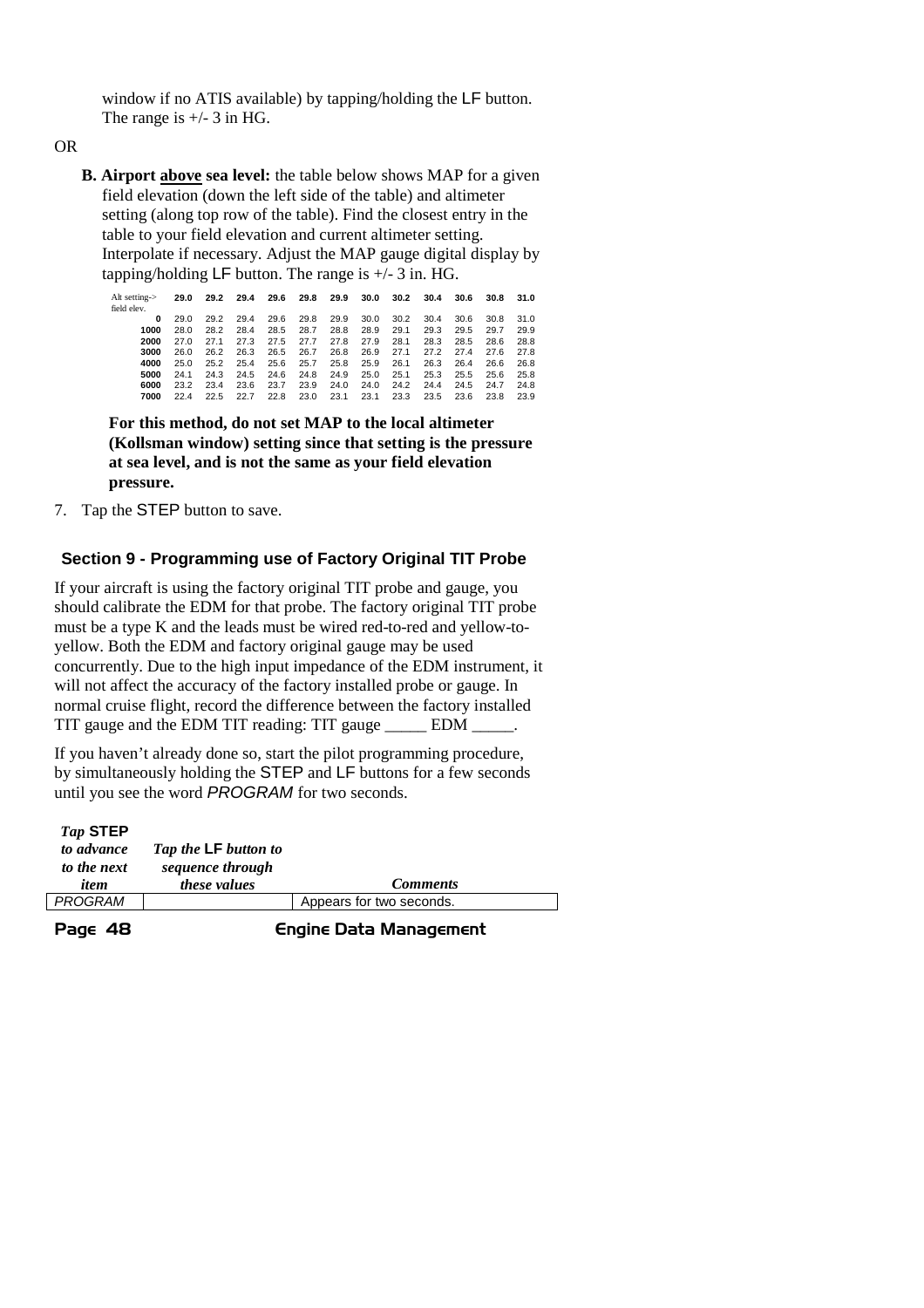| RATE 4    |                       | hold STEP and LF buttons                |
|-----------|-----------------------|-----------------------------------------|
|           |                       | simultaneously for several seconds to   |
|           |                       | access the next sequence.               |
| ORIG T ?N | $N \Leftrightarrow Y$ | Y-Yes-selects factory original TIT      |
|           |                       | probe and proceeds to the next step.    |
| $TIT + 0$ | $-975+975$            | Tap the LF button to lower the          |
|           |                       | correction; hold the LF button to raise |
|           |                       | the correction.                         |
|           |                       | For example, if the EDM reads 100 less  |
|           |                       | than the aircraft's TIT gauge, set the  |
|           |                       | display to read $TIT + I00$ .           |
|           |                       | Tap STEP button to exit the procedure.  |

#### **Section 10 - Programming the Fuel Flow Option**

#### **Fuel Flow Parameters**

Three additional parameters may be set by the pilot when the Fuel Flow Option is installed:

- K Factor—the fuel flow transducer calibration constant.
- Accumulate—default is OFF: resets the fuel *used* to 0 every time you inform the EDM that the aircraft was refueled. With accumulate ON, fuel *used* will continue to accumulate for all subsequent flights.
- GPS Communications fuel data format.

#### **K Factor**

The K factor is shown on the fuel flow transducer as a four-digit number, which is the number of pulses generated per tenth gallon of fuel flow. **Before installing the transducer, write down the K factor here \_\_\_\_\_\_\_\_\_.** To enter the number into the EDM, place a decimal point two places from the right of the number. For example if the K factor

written on the fuel flow transducer is '2912' enter 29.12 in the EDM K factor parameter field.

The K factor can be changed in the pilot programming procedure. *When the K factor is changed during a trip, calculations of fuel used, fuel remaining and time to empty are not retroactively recalculated.*

#### **Fine Tuning the K Factor**

The K factor shown on the fuel flow transducer does not take into account your aircraft's particular installation. Fuel hose diameters and lengths, elbows, fittings and routing can cause the true K factor to be different from that shown on the fuel flow transducer.

**You must use the following procedure to fine tune the K factor.**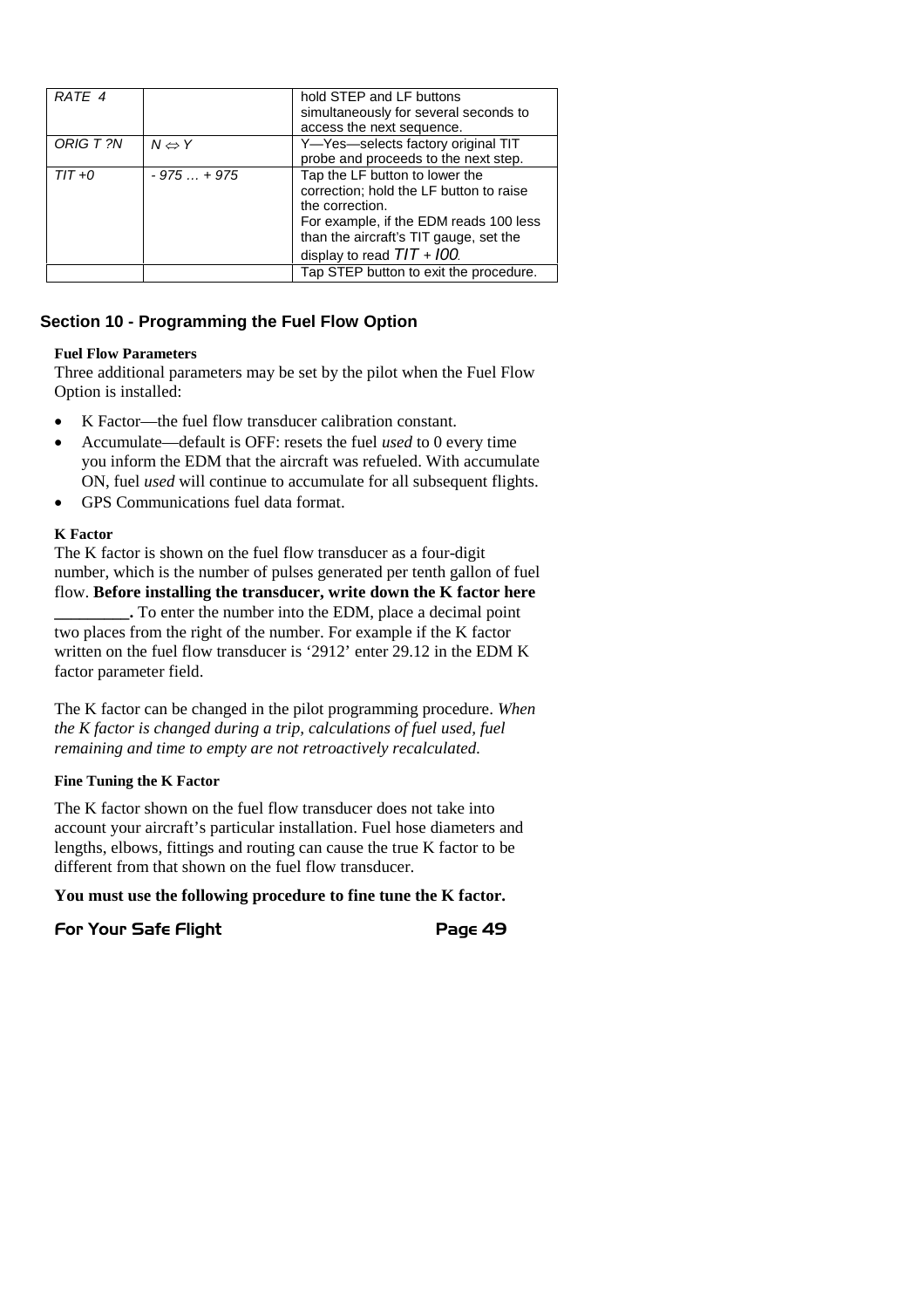1. Make at least three flights of about two to three hours each. Note the actual fuel used (as determined by topping the tanks) and the EDM calculation of the fuel consumed for each flight = USD.

| Flight | Fuel USED shown by EDM<br>$(total tank - REM)$ | Actual fuel used by topping tanks |
|--------|------------------------------------------------|-----------------------------------|
|        |                                                |                                   |
|        |                                                |                                   |
|        |                                                |                                   |
| Total  |                                                |                                   |

- 2. Total  $\bullet$  the EDM fuel used and  $\bullet$  the actual fuel used.
- 3. Record the current K factor here  $\bullet$  and in the table below.
- 4. Calculate the New K Factor as follows:

```
New K Factor = \left( OEDM fuel used) x \left( OCurrent K factor)
                      (@actual fuel used)
```

```
New K Factor = ( ) \times ( )(
```
Every time you fine tune the K factor, record the measurements here:

| Date | $0$ <i>EDM</i><br>fuel used | $\boldsymbol{\varTheta}$ actual<br>fuel used | factor | $\bullet$ Current K New K factor<br>$= \mathbf{0} \times \mathbf{\Theta}/\mathbf{\Theta}$ | Pilot's<br>initials |
|------|-----------------------------|----------------------------------------------|--------|-------------------------------------------------------------------------------------------|---------------------|
|      |                             |                                              |        |                                                                                           |                     |
|      |                             |                                              |        |                                                                                           |                     |
|      |                             |                                              |        |                                                                                           |                     |
|      |                             |                                              |        |                                                                                           |                     |
|      |                             |                                              |        |                                                                                           |                     |

#### **Setting the K factor**

This procedure differs somewhat from setting other parameters. If you haven't already done so, start the pilot programming procedure by simultaneously holding the STEP and LF buttons for a few seconds until you see the word *PROGRAM* appear.

- 1. Tap STEP button to advance to the *KF-SET* screen *KF=29.90 .*
- 2. Hold both the STEP and LF buttons for a few seconds until the first digit flashes (shown here as a larger digit for illustration purposes): *29.00*
- 3. Tap or hold the LF button to change flashing digit: *19.00*
- 4. Tap STEP button to move to next digit: *19.00*
- 5. Tap or hold the LF button to change flashing digit: *18.00*

#### Page 50 **Engine Data Management**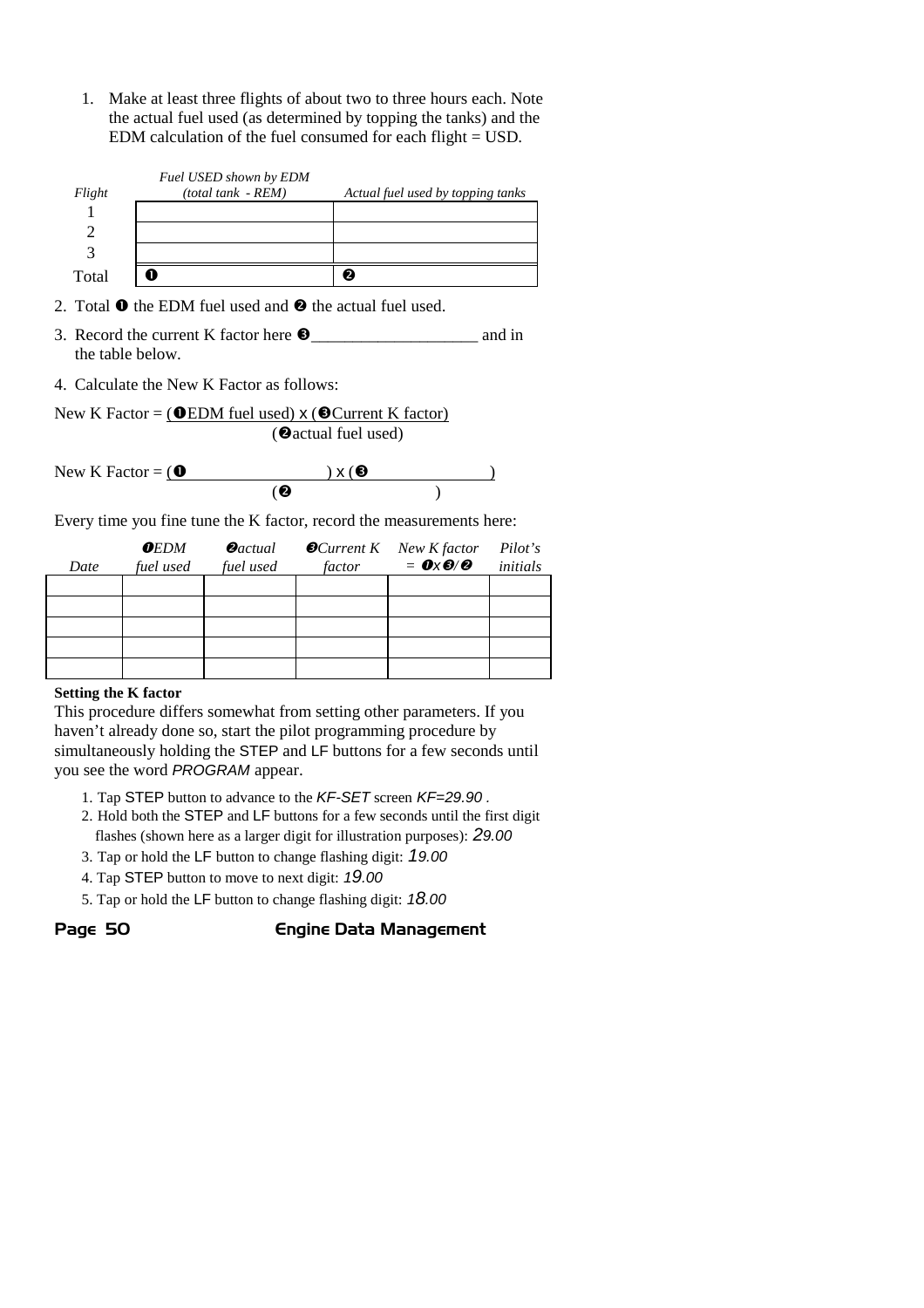- 6. Tap STEP button for next digit: *18.00*
- 7. Repeat items 5 and 6 for the remaining two digits.
- 8. Hold STEP and LF buttons until the parameter is saved.

#### **Accumulate Total—Trip Total**

Select this from the Pilot Program Mode. Select *'N'* if you wish to display total fuel used since the last time you informed the EDM that the aircraft was refueled. Select *'Y'* to display total fuel used for an extended trip with multiple fuel stops. This selection affects only the *USD* parameter.

#### **GPS-C Comm settings**

Select this from the Pilot Program Mode. The GPS-C setting selects the format of the *fuel data* output of the EDM. See page 57.

#### **Section 11 - Programming Long Term Data Memory**

If you haven't already done so, start the Pilot Programming Mode by holding the STEP and LF buttons for a few seconds until the word *PROGRAM* appears for two seconds. To change the date, time and user id for the Long Term Data Memory, tap the STEP button until the display shows *DUMP? N*. Next, hold STEP and LF buttons for five seconds until '*TIME: 6'* appears. Then set the data memory parameters as show below: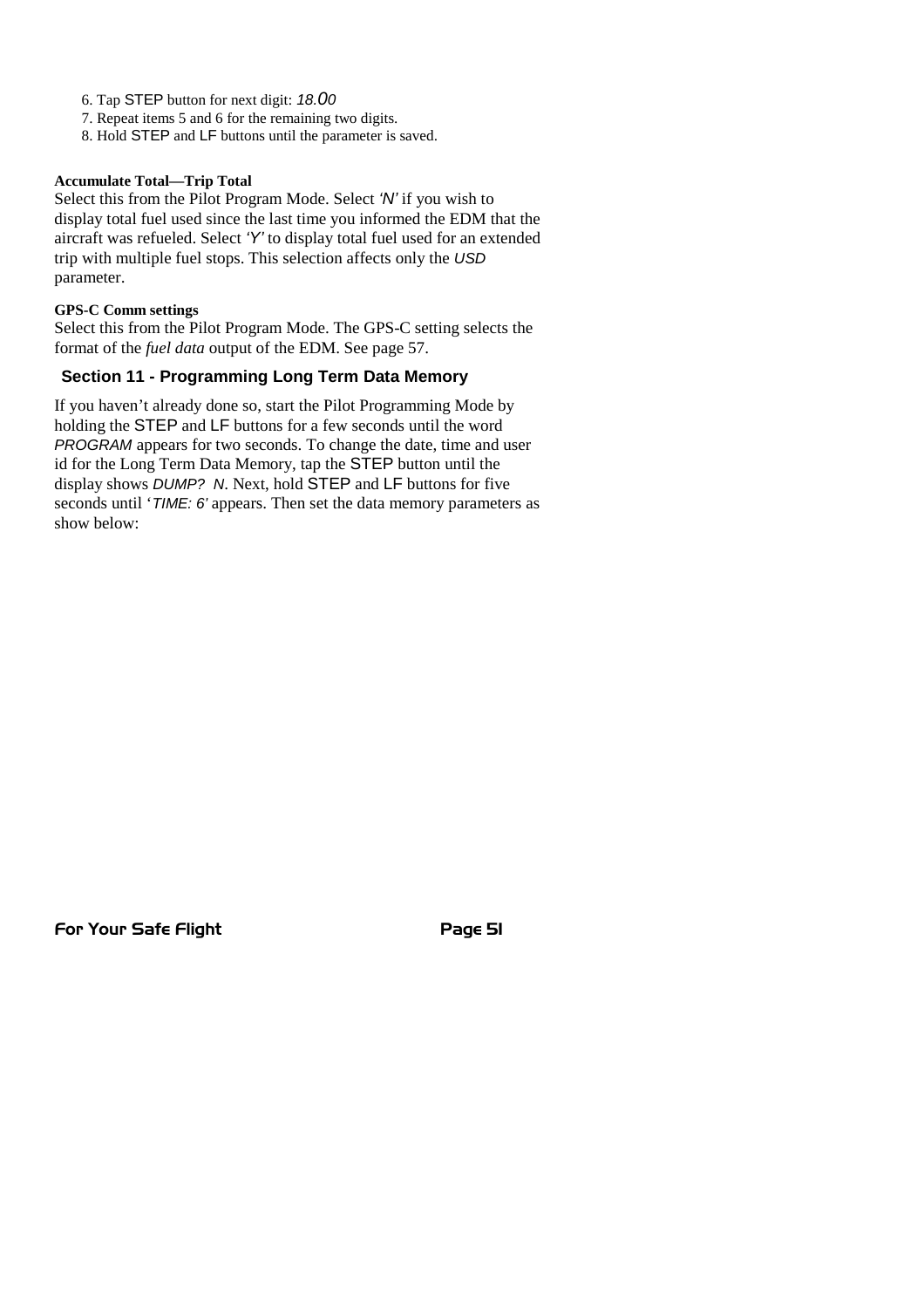| <b>STEP</b> | l F      | <b>Comments</b>                                                                                                                                                                                                                      |  |
|-------------|----------|--------------------------------------------------------------------------------------------------------------------------------------------------------------------------------------------------------------------------------------|--|
| TIME:       | 2500     | Record time interval, in seconds                                                                                                                                                                                                     |  |
| MNTH:       | 112      | Month                                                                                                                                                                                                                                |  |
| DAY:        | 131      | Day                                                                                                                                                                                                                                  |  |
| YEAR:       | 0099     | Year (note: represents 2000 through 2099)                                                                                                                                                                                            |  |
| HOUR:       | 0023     | 24 hour time. We suggest you use Zulu time                                                                                                                                                                                           |  |
| MIN:        | 0059     | This also zeros the seconds                                                                                                                                                                                                          |  |
| $N$ -----   | N 123456 | Current Aircraft ID. To change Aircraft ID, hold<br>both STEP and LF buttons until the first character<br>flashes. LF selects the first character. STEP<br>moves to the next character. To Save, hold both<br>STEP and LF for 5 sec. |  |
| FND? Y      |          | Tap STEP button to exit the procedure.                                                                                                                                                                                               |  |

#### **Section 12 - Factory Limits and GPS**

#### **Factory Set Default Limits—Non-Primary**

JPI conservatively sets the default alarm limits below Lycoming and Continental recommendations. This is an example of default limits. Your actual aircraft alarm limits may differ from these:

| <b>Parameter</b> | <b>Default Low Limit</b>         | Default High Limit                 | <b>Alarm Example</b> |
|------------------|----------------------------------|------------------------------------|----------------------|
| <b>CHT</b>       | (n/a)                            | 450°F*<br>$230^{\circ}$ C          | 465 CHT2             |
| <b>OIL</b>       | $32^{\circ}$ C<br>$90^{\circ}$ F | 230°F*<br>$110^{\circ}$ C          | 280 OIL              |
| TIT              | (n/a)                            | 1650°F*<br>$900^{\circ}$ C         | 1720 TIT             |
| <b>CLD</b>       | (n/a)                            | -33°C/min.<br>$-60^{\circ}$ F/min. | 65 CLD               |
| DIF.             | (n/a)                            | $280^{\circ}$ C<br>$500^{\circ}$ F | 525 DIF              |
| BAT, $24V$       | 24V                              | 32V                                | 22.4 BAT             |
| <b>BAT, 12 V</b> | 12V                              | 16 <sub>V</sub>                    | 17.6 <b>BAT</b>      |
| <b>MAP</b>       | (n/a)                            | 32 in. hg.                         | 46.3 MAP             |
| LO FUEL          | 45 min                           | (n/a)                              | 00.20 H.M            |
| LO TIME          | 10 gal, kg, ltr, lbs             | (n/a)                              | <b>REM</b><br>7.2    |

When an alarm is displayed, tapping the **STEP** button will temporarily delete that parameter from the sequence for the next ten minutes. When an alarm is displayed, holding the STEP button until the word OFF appears will delete that parameter from the sequence for the remainder of the flight.

#### **Changing the Alarm Limits/Tank Capacity**

You may prefer to set your own alarm limits or set up your usable fuel in the main and, optionally, aux tanks. Follow the procedure outlined below to change any of the factory default settings. To start the alarm limit procedure, after power up, wait until the EDM completes its self test and is in the Automatic or Manual mode. If in doubt, tap the STEP button a few times. Then follow the steps depicted below:

Page 52 **Engine Data Management**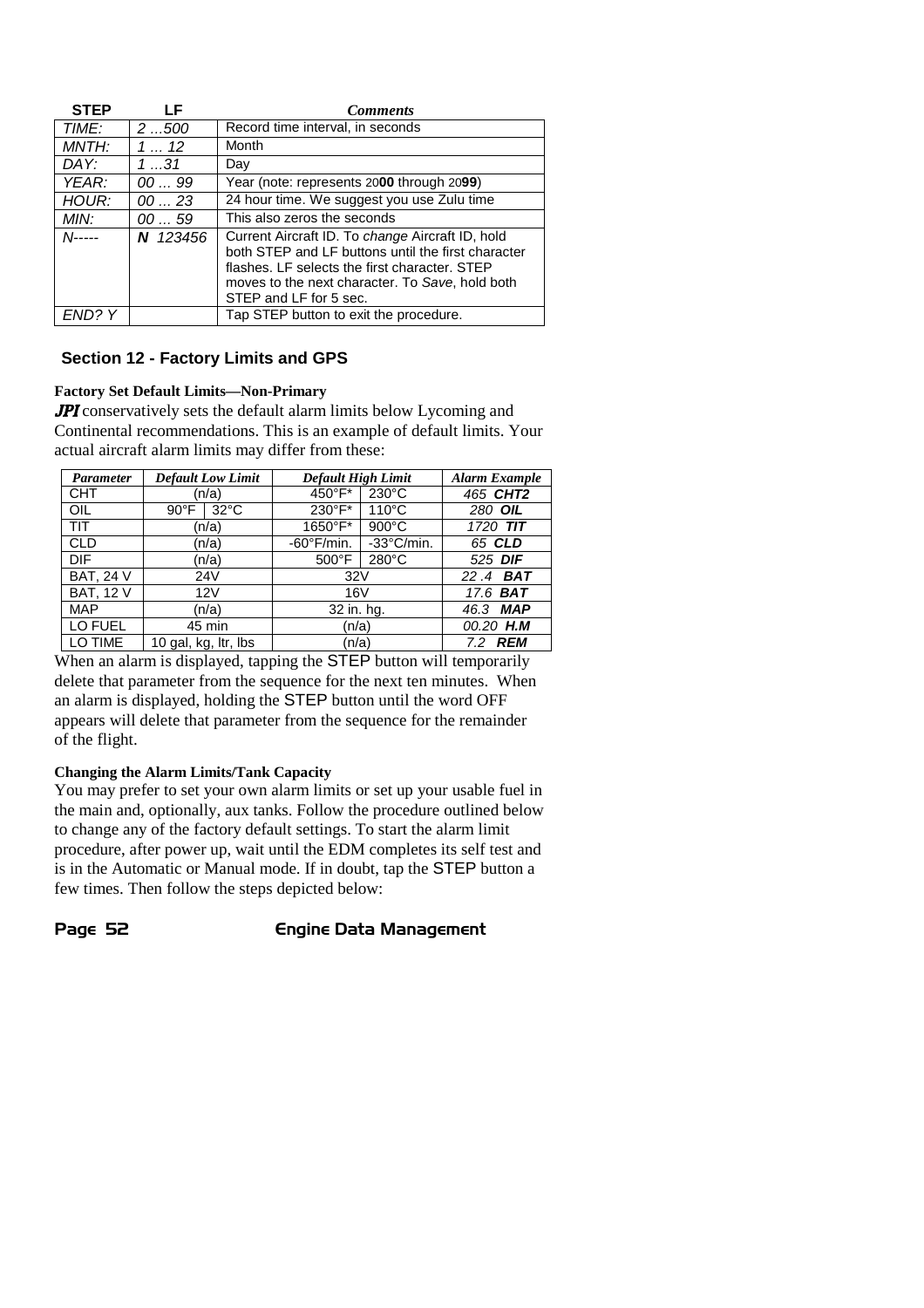

The display will then sequence similar to the example chart below. Tap the STEP button to advance to the next item in the list. Tap the LF button to select values for that item. *Hold* the LF button to increase a numerical value; *tap* the LF button to decrease a numerical value. The shaded areas in the chart below apply to EDM's equipped with the Fuel Flow Option. Example sequence and procedures for changing the alarm limits or main tank capacity shown below:

| Tap STEP for    | <b>LF</b> sequences through |                                                                                                         |
|-----------------|-----------------------------|---------------------------------------------------------------------------------------------------------|
| next item       | these value ranges          | <b>Description</b>                                                                                      |
| FAC? N          | $N \Leftrightarrow Y$       | Restore factory defaults?                                                                               |
| <b>ENG F</b>    | $F \Leftrightarrow C$       | Select F or C degrees for<br>all engine temps. You<br>must also change the<br>alarm limits to °F or °C. |
| 16.0 H BAT      | 10.035.0                    | Battery high voltage limit,<br>set in 0.5 volt increments.                                              |
| 12.0 L BAT      | 8.530.0                     | Battery low voltage limit.                                                                              |
| 500 DIF         | $30 - 990$                  | EGT difference limit, set in<br>10° increments.                                                         |
| 450 H CHT       | $90 - 500$                  | CHT high limit, set in 5°<br>increments.*                                                               |
| $-60$ CLD       | $-5 - -200$                 | Cooling limit, set in<br>5°/min. increments.                                                            |
| 1650 TIT        | 650  2000                   | Also sets the maximum<br>scale of the EGT and TIT<br>bar graph.*                                        |
| 230 H OIL       | $40 - 500$                  | Oil temperature high limit,<br>set in 5° increments.*                                                   |
| 90 L OIL        | $10 \ldots 250$             | Oil temperature low limit<br>set in 5° increments                                                       |
| 20 L O-P        | $0 \ldots 99$               | Oil pressure low limit set<br>in 1 pound increments                                                     |
| <b>2700 RPM</b> | 1000  3500                  | High RPM alarm (when<br>equipped with RPM)                                                              |
| 42.0 MAP        | $25 - 90$                   | MAP overboost alarm<br>when equipped with RPM                                                           |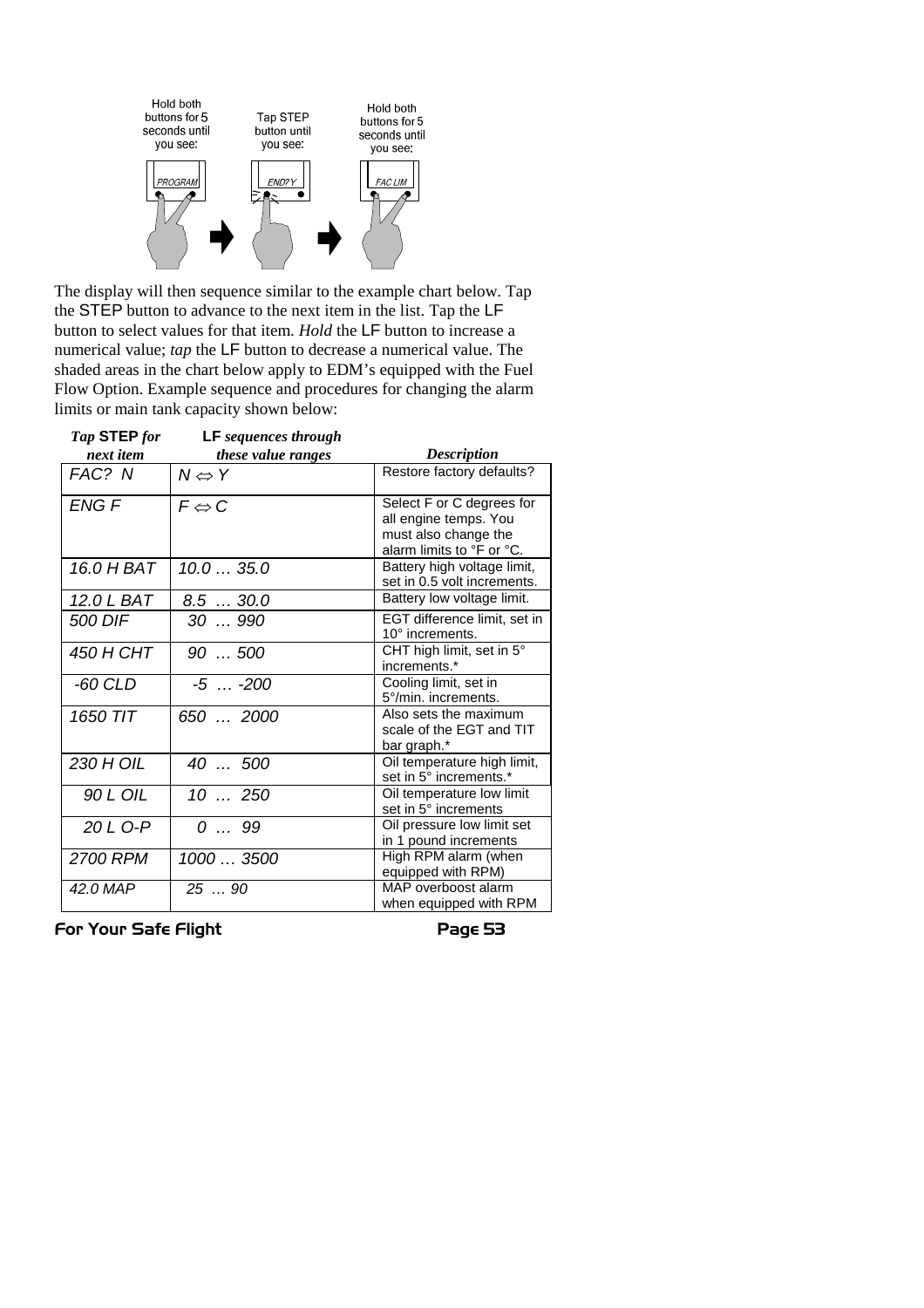| <b>FUEL GAL</b>                 | $GAL \Rightarrow$<br>$KGS \Rightarrow$<br>$LTR \Rightarrow$ | Selects the units in all<br>parameters where fuel<br>quantity or fuel rate is<br>displayed |
|---------------------------------|-------------------------------------------------------------|--------------------------------------------------------------------------------------------|
| $MAIN = 50$                     | $LBS \Rightarrow$<br>0999                                   | Main tank capacity, in<br>units selected                                                   |
| AUX? N                          | $N \Leftrightarrow Y$                                       | Y-Yes-aircraft has<br>auxiliary tanks                                                      |
| $AUX = 0$                       | 0250                                                        | Auxiliary tank capacity                                                                    |
| $MIN = 45$                      | 060                                                         | Alarm limit in minutes for<br>low time in tanks                                            |
| $REM = 10$                      | 0200                                                        | Alarm limit for low fuel<br>quantity in tanks, in units<br>selected                        |
| CARB?                           | $N \Leftrightarrow Y$                                       | Y-Yes-carbureted<br>engine. Setting 1-3, 3<br>being highest filter                         |
| <b>RECRD</b><br>ONLY? Y         | $Y \Leftrightarrow N$                                       | Long Term Memory.<br>Y-only data recording.<br>N-also real-time serial<br>data output.     |
| DATARATE=<br>9.6                | $9.6 \Leftrightarrow 19.2$                                  | Select serial data rate for<br>real-time serial data<br>output.                            |
| $CYL=6$                         | 412                                                         | Set the number of<br>cylinders. See page 56 for<br>exceptions.                             |
| $HP = 180$                      | 60500                                                       | Set the engine HP                                                                          |
| $\overline{EC} = 14.90$         | $\overline{12.00}$ 16.00                                    | Set the Engine Constant                                                                    |
| <b>DISPLAY?</b>                 | 1=0-T 9=0AT                                                 | Select linear gauge<br>preferences (choices vary<br>by options)                            |
| <b>BACKLIGHT</b><br>ADJUST = 30 | $-50$ 50                                                    | Sets user LCD backlight<br>intensity preference                                            |
| END? Y                          | $Y \Leftrightarrow N$                                       | Y-Yes to exit; N-No to<br>review list again                                                |

 $\mathbf{\hat{x}}$  The alarm limits may differ from those shown here, depending on your type of aircraft.

Page 54 Engine Data Management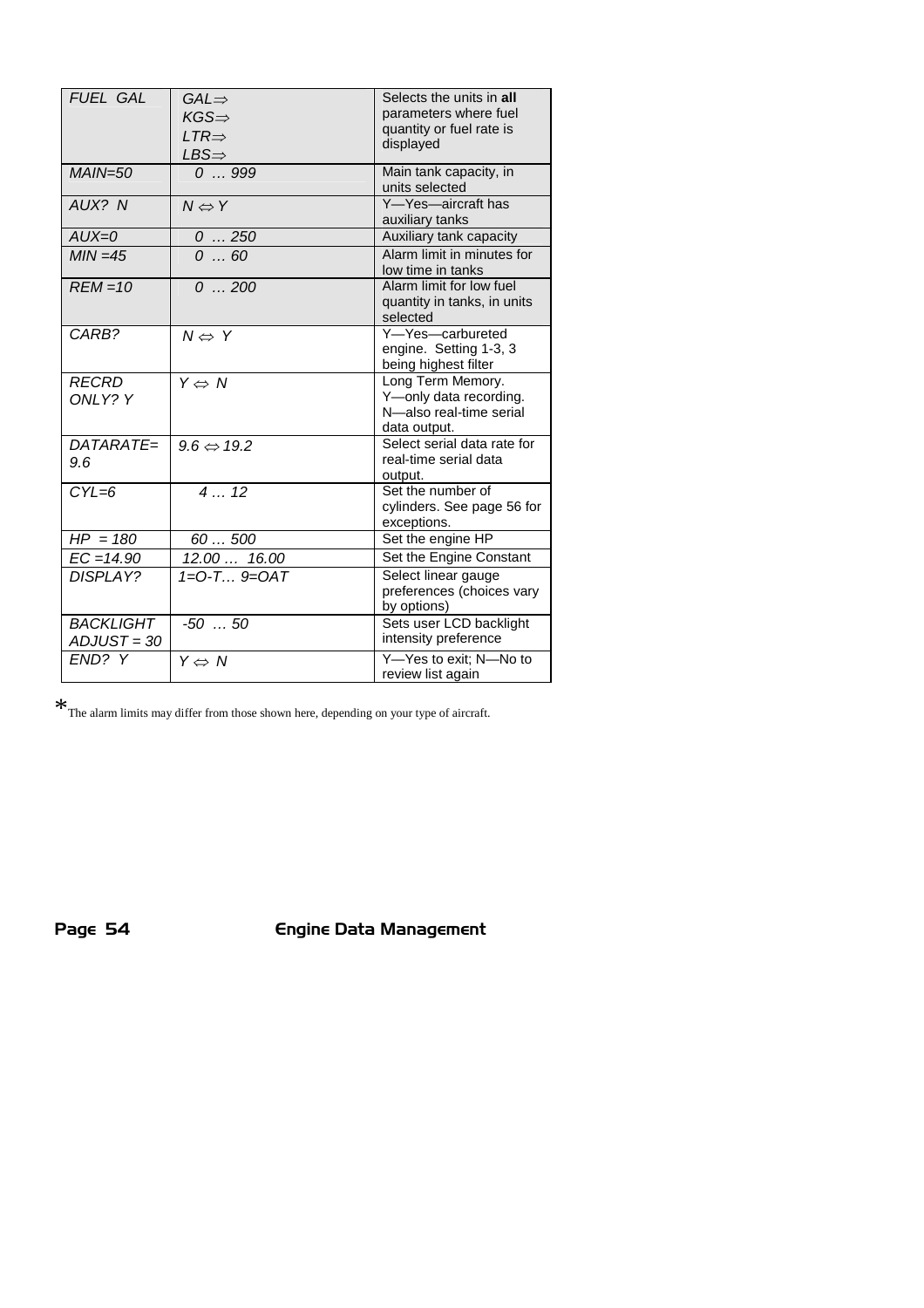#### **MAP, Fuel Flow Alarm Limits, Units, Fuel Capacity**

#### **MAP Overboost Alarm**

Enter the redline for overboost on turbocharged engines.

#### **Fuel Flow Units** *(shaded area above***)**

Selects the units in *all* measurements where fuel quantity or fuel rate is displayed. **If you change this parameter, it does** *not* **change the numerical value of the fuel tank capacity**. **You must do this manually**. For example if you change from Gal. to Lbs., the tank capacity will be interpreted as 50 Lbs. rather than 50 gallons; the EDM will not automatically convert 50 Gal to equivalent pounds.

#### **Main Tank Capacity**

Enter the total usable fuel capacity of the main tanks in the fuel flow units selected.

If you do not have auxiliary tanks or tank tabs, answer "No." If you answer "Yes," you will be asked to input the capacity of the auxiliary tanks in the fuel flow units selected. Another scenario is if you have tank tabs and sometimes fill only to the tabs. In this case you may set the auxiliary tank capacity to the difference between full tank capacity and tab capacity. Note: The EDM does not differentiate fuel flow between the main and auxiliary tanks; it tracks only *total* usable fuel in the aircraft.

#### **Low Time Alarm Limit**

Select the value of the time remaining, in minutes, that triggers the alarm. Time remaining is determined by dividing the current calculated fuel remaining by the current fuel flow rate.

#### **Low Fuel Alarm Limit**

Select the value of the fuel remaining, in the selected fuel flow units, that triggers the alarm. Fuel remaining is a calculated value and is dependent on what you've programmed into the EDM when refueling and the performance of the fuel flow transducer.

#### **Carburetor?**

Different **response filters** are used depending on whether your engine is carbureted or fuel injected. The filter for a carbureted engine has a slower response time to reduce sudden fluctuations in readings. The higher the number, the more filtering (the reading is smoother).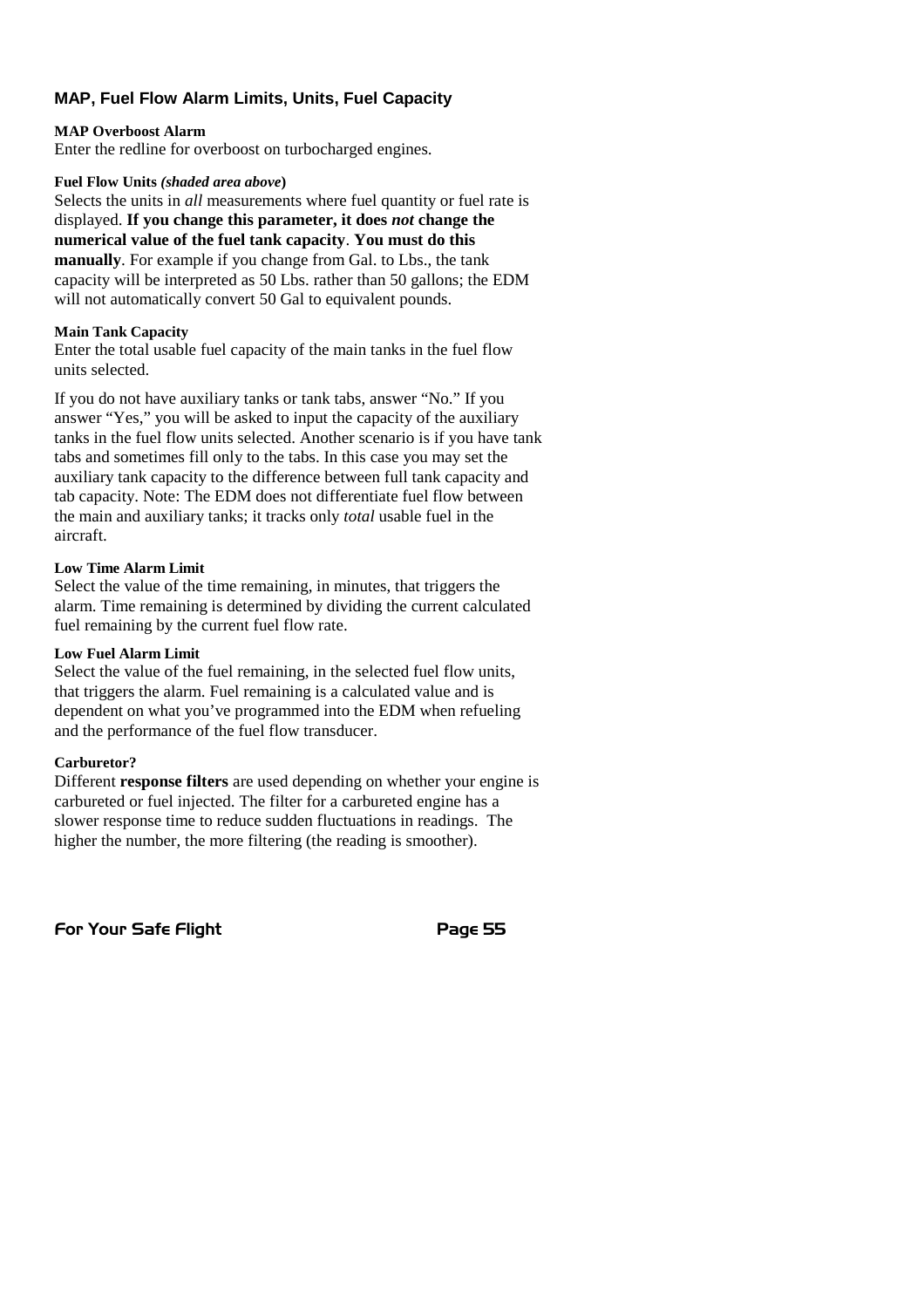#### **Number of Cylinders**

This affects only RPM capable EDMs. Set *CYL = 4* or *6* depending on your engine. Exceptions:

- 4 cylinder engine with dual (all-in-one) magnetos set to *CYL= 8*.
- 4 cylinder Lasar® ignition set to *CYL=8*.
- 6 cylinder Lasar® ignition set to *CYL=12*.

#### **HP and EC Constant settings**

These adjustments set the parameters for the HP calculations in the EDM. Set the Rated HP for your particular aircraft (for example, a 300 horsepower engine: *HP=300*). Set the Engine Constant for normally aspirated or turbo normalized: *EC=14.90* or for turbo boosted: *EC=13.75*. To change the *EC* field value, hold STEP and LF until the digit flashes. The flashing digit can now be edited using the LF button. Tap STEP to advance to the next digit. Hold STEP and LF until the change mode is exited, which will save the value.

#### **Entering the Tank Capacity**

To initialize or change the tank capacities, hold the STEP button while turning on the power to the EDM. (Note: these can also be accessed via Pilot Program Mode). The following program steps will be displayed:

| <b>Tap STEP</b> | Tap the <b>LF</b> button to sequence |                                          |
|-----------------|--------------------------------------|------------------------------------------|
| to advance      | through these values                 | <b>Comments</b>                          |
| $MAIN = 50$     | 0999                                 | Main tank capacity, in<br>units selected |
| AUX? N          | $N \Leftrightarrow Y$                | Y-Yes-aircraft has<br>auxiliary tanks    |
| $AUX = 0$       | 0250                                 | Auxiliary tank capacity                  |

Page 56 **Engine Data Management**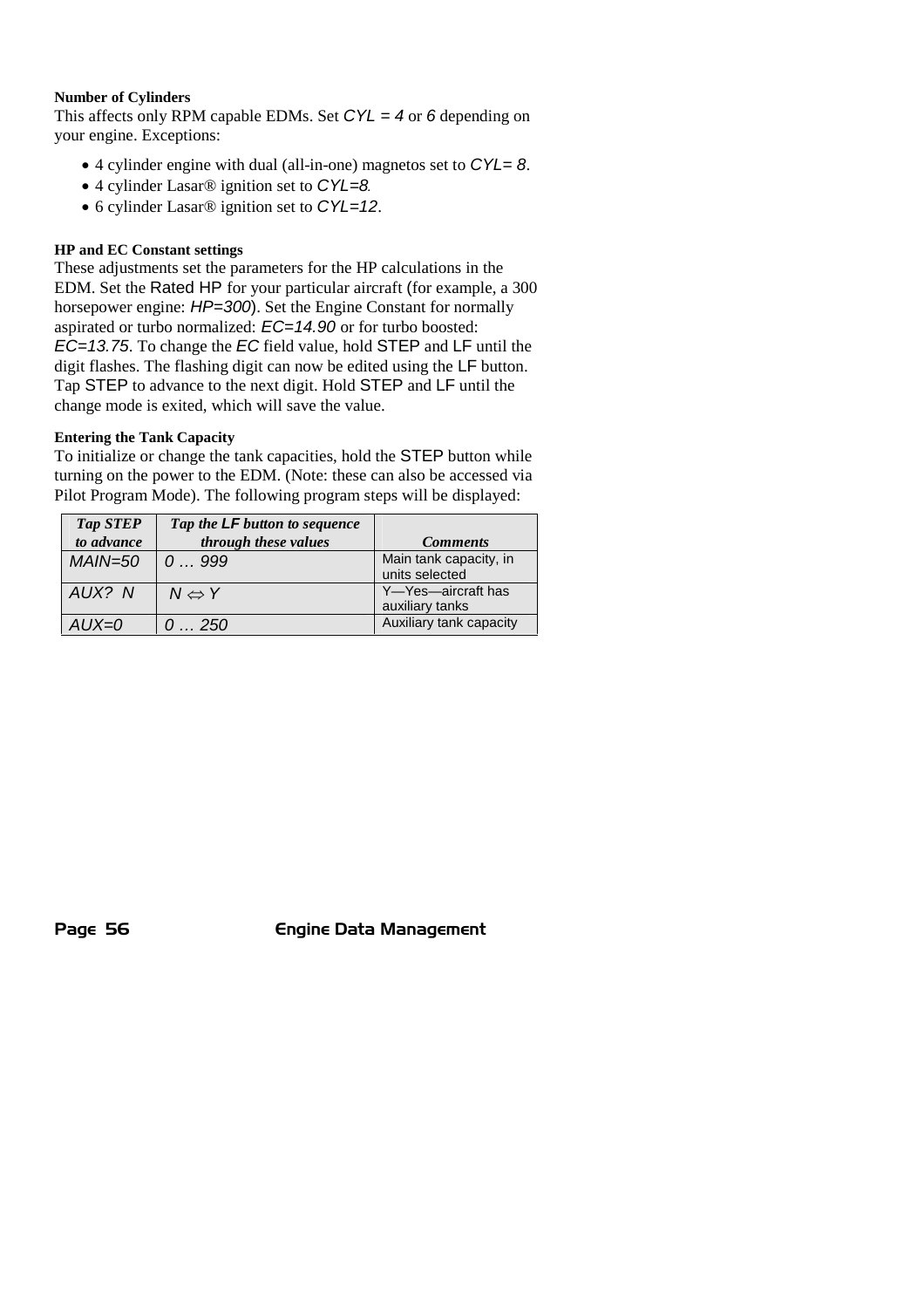#### **Navigation GPS Data Formats**

GPS radios communicate with other equipment in various formats to suite intended usage. You will need to determine what GPS mode is best suited for your installation and set up both your GPS and EDM for compatibility.

For incoming GPS data, the EDM automatically configures itself for one of three industry standard data formats, hence there is no EDM selection necessary for the EDM to receive the incoming data. The table below is for reference only:

| Data OUT OF $GPS \rightarrow \text{INTO} EDM$  |           |                                                                                                                                                                                         |  |  |
|------------------------------------------------|-----------|-----------------------------------------------------------------------------------------------------------------------------------------------------------------------------------------|--|--|
| Format                                         | Baud rate | Description                                                                                                                                                                             |  |  |
| <b>NMEA-183</b><br>(Marine Nav<br>Data Format) | 4.800     | This is the format for most handheld GPS receivers.<br>Loran must have sentences RMA & RMB, GPS must<br>have sentences RMB & RMC.                                                       |  |  |
| <b>Aviation Data</b><br>Format                 | 9.600     | "Output sentence type 1" Required sentences are: A, B,<br>C, D, E, I and L first character identifier byte. Sentence<br>terminator may be either <cr><lf> or <cr> alone.</cr></lf></cr> |  |  |
| Northstar<br>binary                            | 1.200     | M1 setup select "NO EXTENDED", "NAV ONLY"                                                                                                                                               |  |  |

Note: If you connect a handheld, set its to output 'NMEA-183'.

The EDM sends formatted data to the GPS relating to fuel flow. This format must be selected in Pilot Program Mode to match what the GPS expects to receive. The table below depicts the available EDM choices:

#### **GPS-C Fuel Flow Format for GPS Bi-directional Comm**

| Data OUT OF $EDM \rightarrow INTO$ GPS |                                                   |  |  |  |
|----------------------------------------|---------------------------------------------------|--|--|--|
| $GPS-C$                                | Description                                       |  |  |  |
| 0                                      | No fuel data output                               |  |  |  |
|                                        | Garmin (Shadin Miniflow format)                   |  |  |  |
| 2                                      | Allied Signal (format B) "To waypoint only"       |  |  |  |
| 3                                      | Arnav/El Signal Format                            |  |  |  |
| 4                                      | Allied Signal (format C) *                        |  |  |  |
| 5                                      | (Not used)                                        |  |  |  |
| 6                                      | Garmin 430/530 GNX-80/GX-60 "To waypoint only"    |  |  |  |
|                                        | Garmin 430/530 GNX-80/GX-60 "To Destination only" |  |  |  |
| 8                                      | Allied Signal (format B) "To Destination only"    |  |  |  |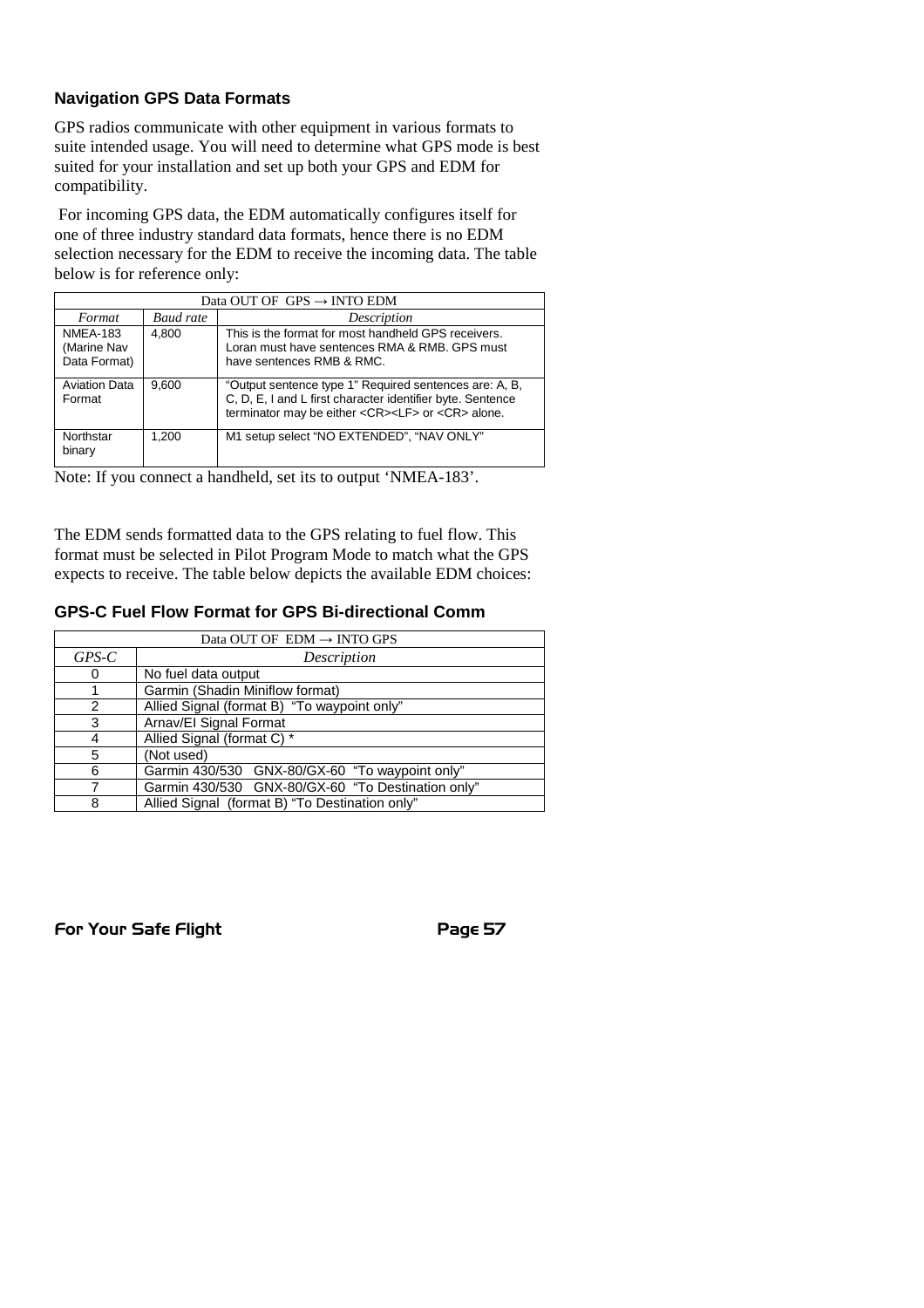#### **Diagnostic Messages for Fuel Flow and GPS**

The following tables depict various messages you may see when a malfunction or signal problem exists:

#### **Fuel Flow Transducer Diagnostics**

| $0.0$ GPH           | Zeros indicate fuel flow signal is too low to register. |
|---------------------|---------------------------------------------------------|
| $\overline{0.0}$ FF | 'FF' flashing indicates loss of fuel flow signal.       |
| --:-- H.M           | Dashes indicate no fuel flow signal.                    |

#### **GPS Interface Diagnostics**

| Parameters REQ, RES, MPG<br>are all missing from the scan.       | No communications from GPS receiver to<br>EDM. Possibly no connection or aircraft<br>GPS is off.                                                                  |
|------------------------------------------------------------------|-------------------------------------------------------------------------------------------------------------------------------------------------------------------|
| NO - COM message and<br>parameters REQ, RES, MPG<br>are missing. | Communications are received by EDM<br>and the Auto-Protocol setup is in process.<br>Verify correct output format setup in GPS<br>receiver; check GPS connections. |
| NO - SIG message and<br>parameters REQ, RES, MPG<br>are missing. | GPS receiver has insufficient signal for<br>valid data.                                                                                                           |
| $NO - WPT$ message and<br>parameters REQ, RES are<br>missing.    | No waypoints are programmed into the<br>aircraft GPS receiver.                                                                                                    |

#### **Navigation Data Ports for GPS Communication**

#### **Navigation Data input to the EDM (an output from the GPS)**

EDM can accept RS-232, TTL, RS-423, RS-422 SDA.

Serial data format: 8 bit data, 1 start bit, no parity. Baud rates: 1,200, 4,800, or 9,600 depending on the GPS data output format. The EDM automatically detects the GPS data output format (independent of the EDM's GPS-C setting).

Page 58 **Engine Data Management**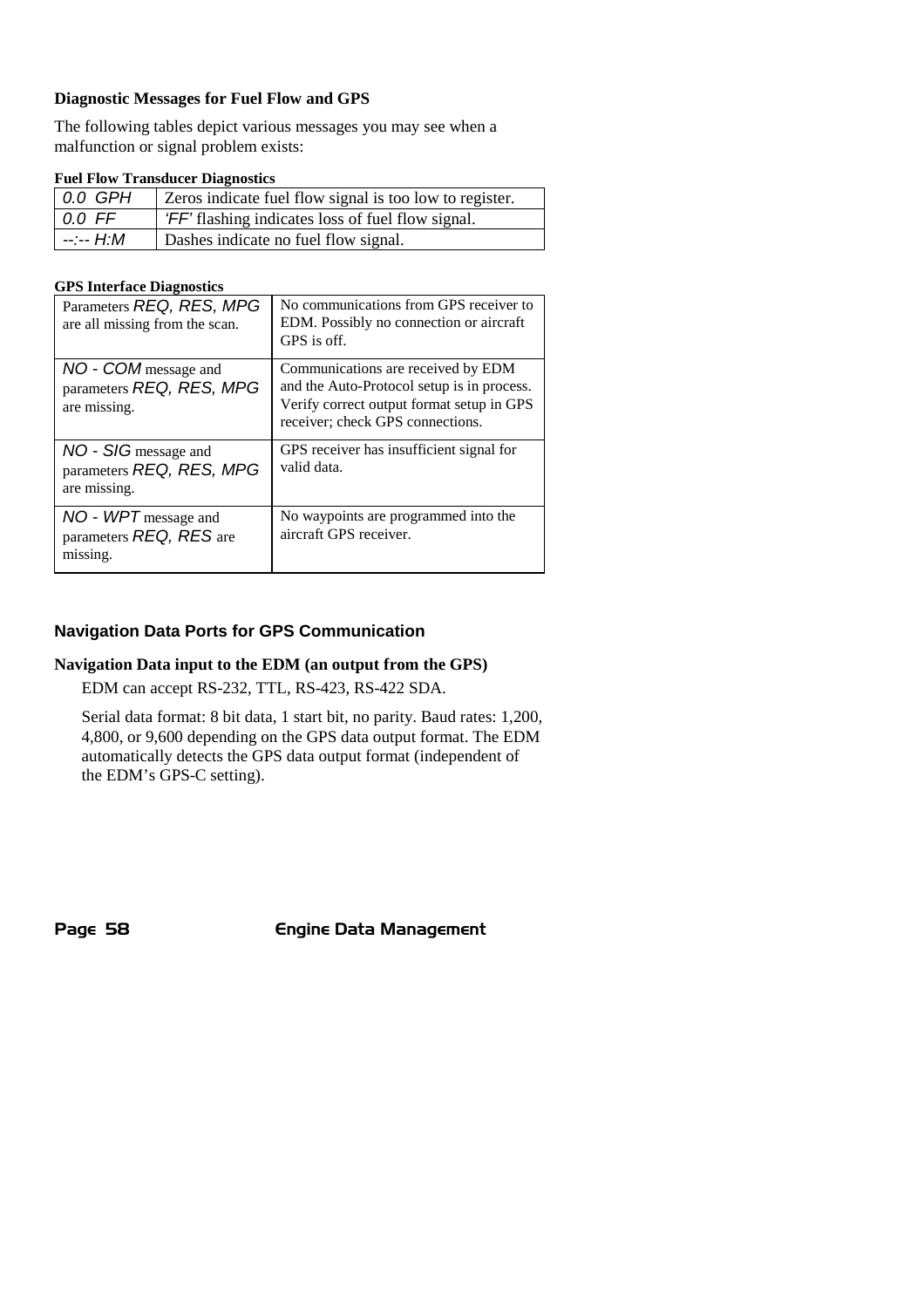#### **Fuel Data input to GPS (an output from the EDM)**

RS-232 Serial data format: 8 bit data, 1 start bit, no parity. Baud rate: 9,600.

EDM Output format is normally fixed by the GPS-C number you chose, but may be over-ridden when the EDM auto-senses certain incoming GPS navigation formats. For example, if the EDM senses Northstar or NMEA-183 navigation data formats coming in, the EDM will not send fuel data to the GPS.

| P1 25-pin connector for 4 or |                      |                                 | P3 MAP-RPM      |               |       | P4 Fuel Flow Option       |
|------------------------------|----------------------|---------------------------------|-----------------|---------------|-------|---------------------------|
| 6 cylinder engines. See      |                      |                                 | 9-pin connector |               |       | 15-pin connector          |
|                              |                      | installation manual for 7, 8, 9 |                 |               |       |                           |
|                              | cylinder instruments |                                 |                 |               |       |                           |
| Pin                          | Pin                  | Probe or                        | Pin             | Function/     | Pin   | <i>Function</i>           |
| no.                          | no.                  | function                        | no.             | sensor pin    | no.   |                           |
| yel 1                        | red 2                | Oil Temp                        | grn 1           | RPM sig /1    |       | <b>RS-232 out</b>         |
| yel 3                        | red 4                | <b>IAT</b>                      | blk 2           | RPM grd /2    | 2     | <b>RS-232 in</b>          |
| yel 5                        | red 6                | CRB/CDT                         | red 3           | RPM pwr/3     | wht 4 | FF signal                 |
| yel 14                       | red 15               | <b>OAT</b>                      | red 4           | MAP pwr/3     | red 5 | FF power                  |
| yel 16                       | red 17               | TIT                             | blk 5           | MAP grd /1    | blk 6 | FF return                 |
| yel 18                       | red 19               | TIT <sub>2</sub>                | wht 6           | Oil P term    | 7     | Switch com                |
|                              | gry 12               | Remote<br>alarm                 | blk 7           | Oil P term    | 8     | Switch EGT                |
|                              | red 13               | + Power<br>14/28 vdc            | wht 8           | MAP sig+ $/2$ | 9     | Switch FF                 |
|                              | wht 24               | <b>RS-232</b><br>data port      | grn 9           | MAP sig-/4    | 11    | <b>Remote FF</b><br>alarm |
|                              | <b>blk 25</b>        | Ground at<br>Enaine             |                 |               |       |                           |

#### **Section 13 - Options Connector Pin Assignments**

Interface connections to selected GPS models

| <b>EDM</b>         | Fuel flow conn Pin 1 | Fuel flow conn Pin 2      |  |
|--------------------|----------------------|---------------------------|--|
| Arnav 5000         | Pin 4                | Pin <sub>5</sub>          |  |
| Garmin 195         | (nc)                 | Pin 4                     |  |
| Garmin 430 / 530   | Pin 57               | Pin 56                    |  |
| Northstar M3P      | $rac{1}{2}$          | Pin 6 (leave pin 11 open) |  |
| <b>UPS GX50/60</b> | Pin 4                | Pin 5                     |  |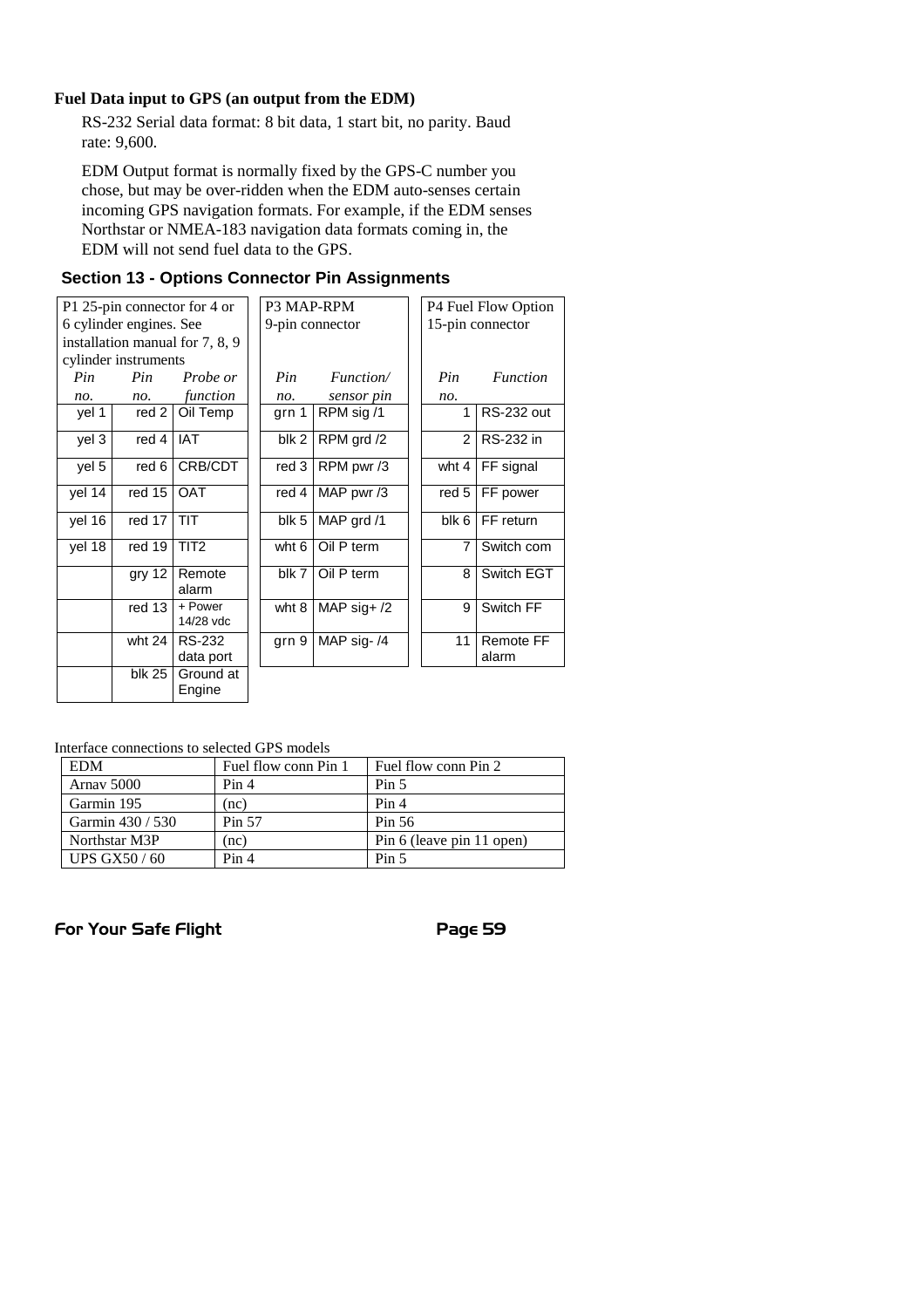#### **Section 14 - Display Customization**

You can customize the linear gauges to your preference. Enter Program Mode, then tap STEP until *'END? Y'* appears. Hold STEP and LF to enter '*FAC LIM'* mode. Tap STEP until you see '*CUSTOMIZE DISPLAY?'.* Hold STEP and LF until '*1=GPH'* appears (*GPH* may differ on your unit). Tap LF to choose a new function for this position. Tap STEP to accept and move to next position. Repeat until you are satisfied with the choices. Hold STEP and LF to save and exit. Now review your custom layout.

Examples of 'Position Numbers' for different layouts:







Page 60 **Engine Data Management**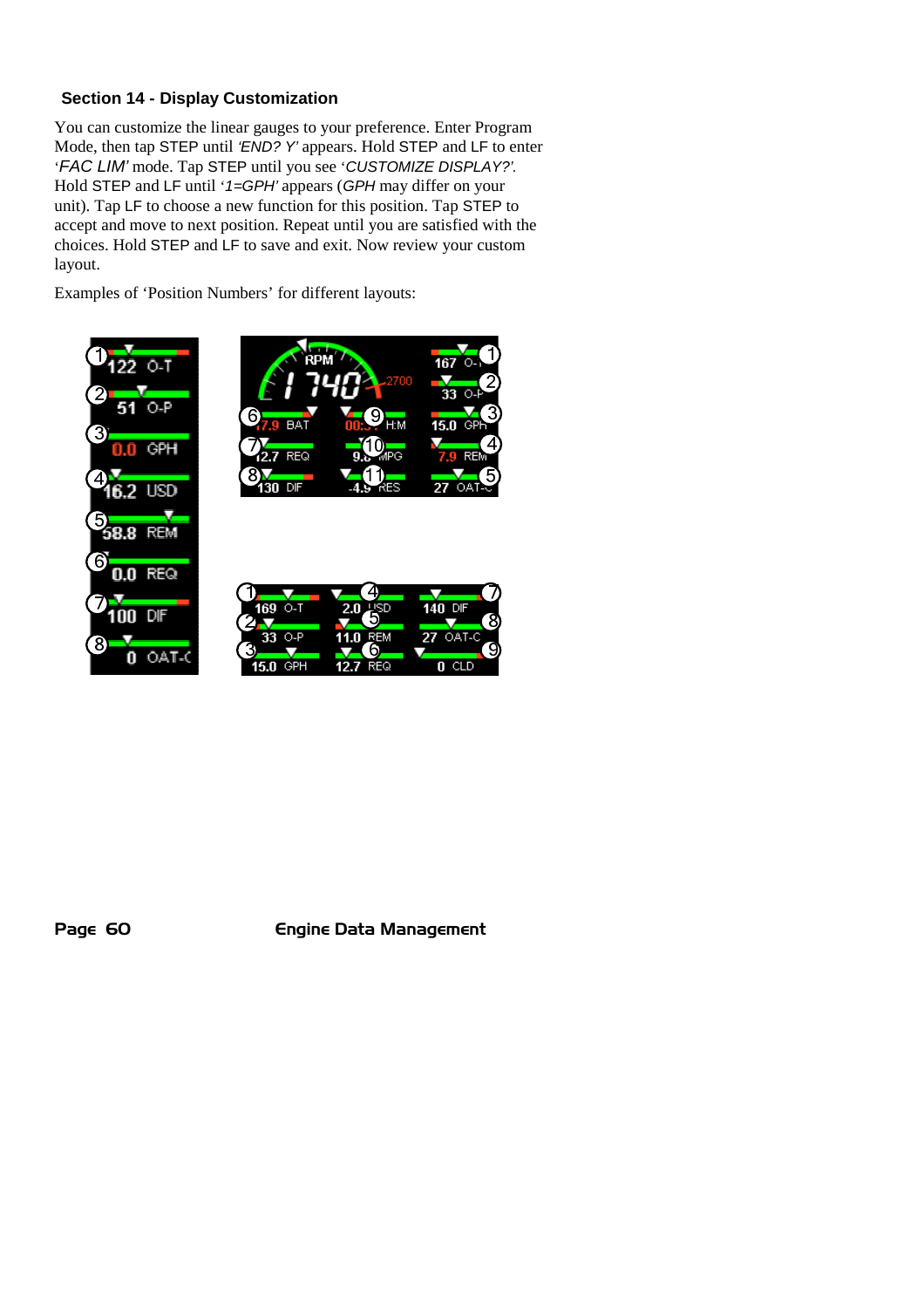#### **Section 15 - Reference Reading**

You may wish to know more about the effect of engine operations on EGT and CHT. The reading list below provides general overviews as well as original references on topics that may be of interest.

#### **General Overview**

These references are readily available to pilots and provide a readable source of general technical information.

- Teledyne Continental Motors, *Engine Operation for Pilots*, from the FAA Accident Prevention Program, FAA-P-8740-13.
- Editors of *Light Plane Maintenance* Magazine, *EGT Systems*, Belvoir Publications Inc., Greenwich, CT 06836. 1989.
- *Lycoming Flyer* Issue 53 dated January 93.

#### **Technical Reviews and Original References**

For those pilots who have engineering backgrounds, the references listed below present the original research on the combustion process and represent the source documents for those with technical interests.

- A. Hundere, "Autogas for Avgas," *AOPA Pilot*, October, 1969.
- A. Hundere and J. Bert, "Pre-ignition and Its Deleterious Effects in Aircraft Engines," *SAE Quarterly Transactions*, Vol. 2, No. 4, pages 547-562, October 1948.

#### **Section 16 - Technical Support**

**JPI** offers both e-mail (support@jpitech.com) and telephone technical support. Have your model and serial number ready when you call. Call **JPI** for a return authorization number **RMA** before returning any equipment.

#### J.P. INSTRUMENTS Inc.

3185 B Airway Costa Mesa, CA 92626

800 345-4574 714 557 3805 Fax 714-557-9840 www.jpinstruments.com and www.jpitech.com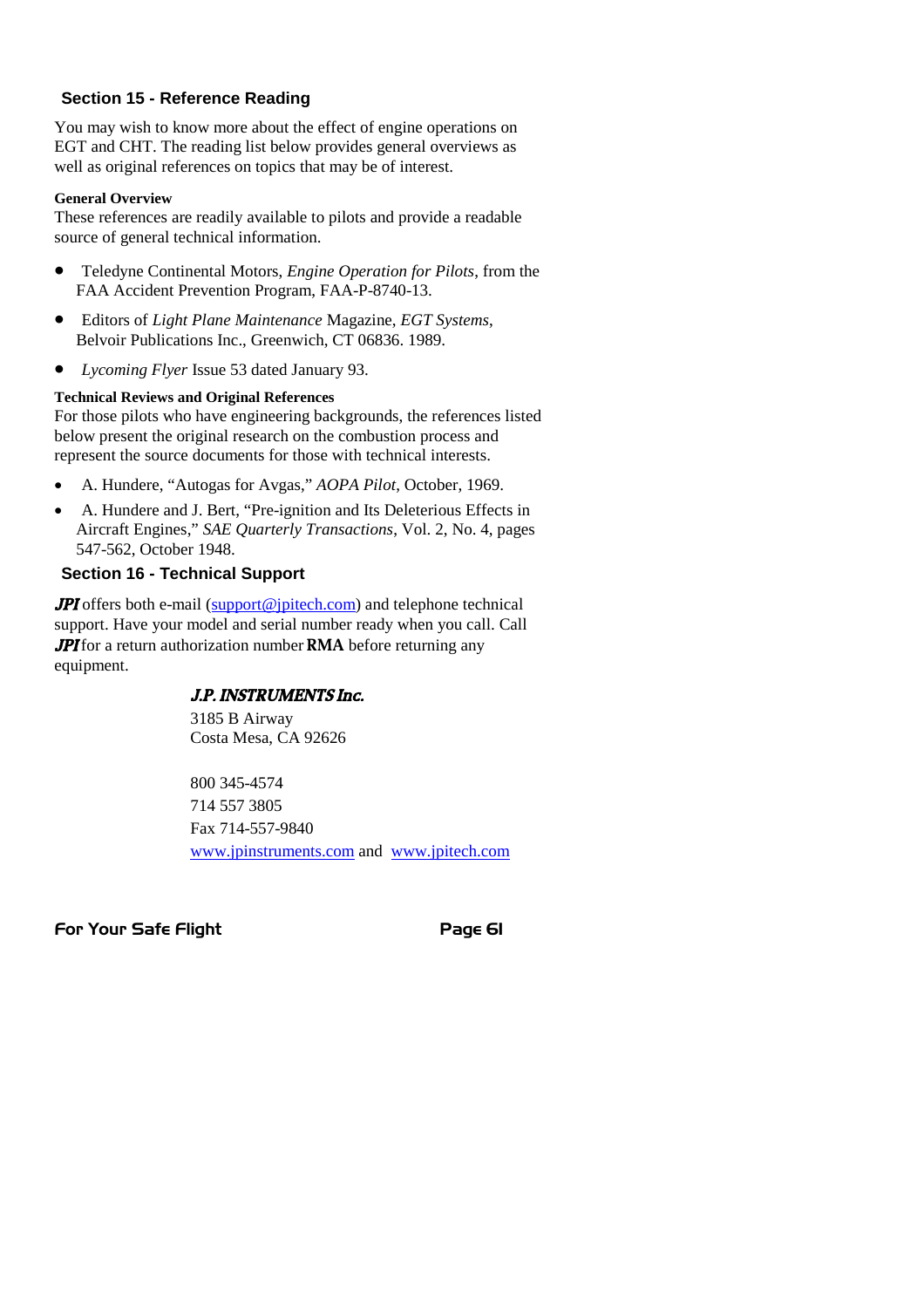#### **Section 17 - Limited Warranty**

J.P. Instruments Inc. (JPI) warrants all parts in your new EDM to be free from defects in material and workmanship under normal use. Our obligation under this warranty is limited to repair or exchange of any defective part of this unit if the part is returned, shipping prepaid, within three years for electronics and one year for probes from the date of original purchase**.** Installation labor is the responsibility of the aircraft owner. Homebuilt aircraft warranty starts when the aircraft is certified for flight. Replacement parts carry a warranty for the balance of the warranty period.

Under this warranty, JPI is not responsible for any service charges, including removal, installation, nor any other consequential damages. JPI incurs no obligation under this warranty unless a Warranty Registration Certificate describing the warranted product has been completed and mailed to JPI with all information requested.

This warranty is void on any product which has been subject to misuse, accident, damage caused by negligence, damage in transit, handling or modification which, in the opinion of JPI, has altered or repaired the product in any way that effects the reliability or detracts from the performance of the product, or any product whereon the serial number has been altered, defaced, effaced or destroyed.

This warranty is in lieu of all other warranties expressed or implied and other obligations of liability on JPI's part, and it neither assumes nor authorizes any other person to assume for JPI any other liability in connection with the sale of JPI products.

To initiate this warranty, the aircraft owner must submit a completed Data Logging Worksheet to JPI. Upon receiving a completed worksheet, JPI will initiate the warranty from the date of original purchase. Any replacement parts carry a warranty that extends for the balance of the period of the original warranty. For homebuilt aircraft the warranty starts when the aircraft is certificated for flight and noted on the warranty card.

Page 62 **Engine Data Management**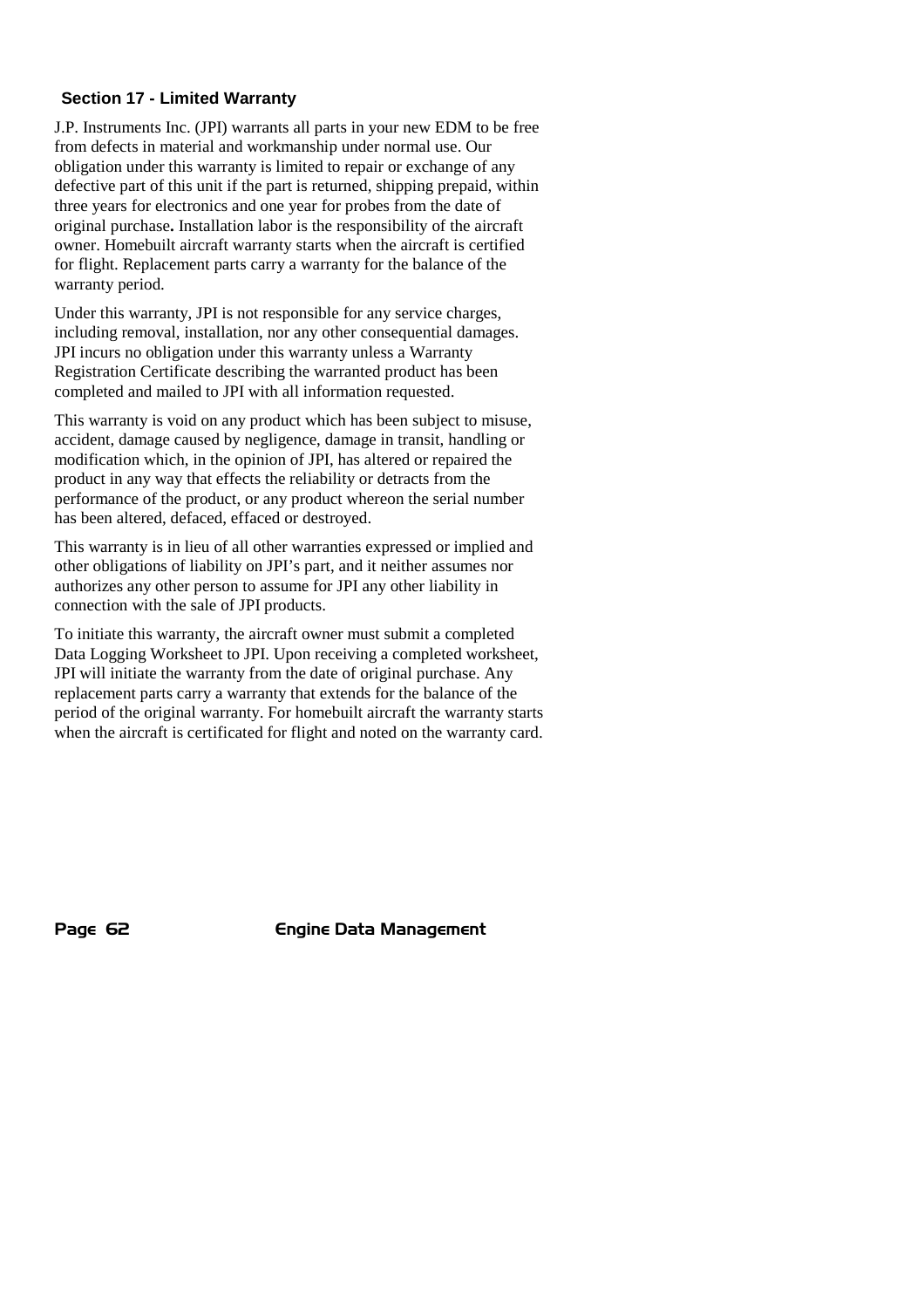#### **Section 18 - EDM-851 TWIN ENGINE ADDENDUM**

The following provides instructions for install / operation of the EDM-851 Twin Engine configuration. Each EDM-830 instrument is installed to its respective engine as if it were a single. One EDM operates as a 'Master', and the other operates as a 'Slave'. This allows each instruments fuel computer values, such as total fuel remaining, total fuel used, hours of endurance and so on, to be combined and displayed on the Master.

#### **The main differences for the twin installation (versus a single) are:**

- 1. An interconnect cable (JPI PN 700725) is installed between the two instruments, allowing them to cross-communicate. See 'Illustration A' below.
- 2. The right engine EDM acts as a 'Slave' unit and certain connections must be made as follows:
	- a. If you do have the fuel flow option, install the supplied P4 harness (JPI PN 700709-4) to the 'Slave' EDM. Install the *other* P4 harness (JPI PN 700709 no dash number) to the 'Master' EDM. Note: EDM <-> GPS connections are only made between the GPS radio and the 'Master' EDM. None are made to the 'Slave' EDM.
	- b. If you do not have the fuel flow option, install the supplied P4 plug (JPI PN 700709-5) to the 'Slave' EDM.

#### **The following are reminders regarding installation requirements that must be followed:**

- Each EDM unit shall be powered by a dedicated circuit breaker.
- Each EDM unit shall be grounded directly to the engine that it is monitoring (not the aircraft ground bus).
- Pilot Programming Mode and Factory Limits Mode should be performed on each EDM unit to match them to the installation requirements. NOTE: these parameters are intentionally not synchronized between the units. You must program BOTH EDM's.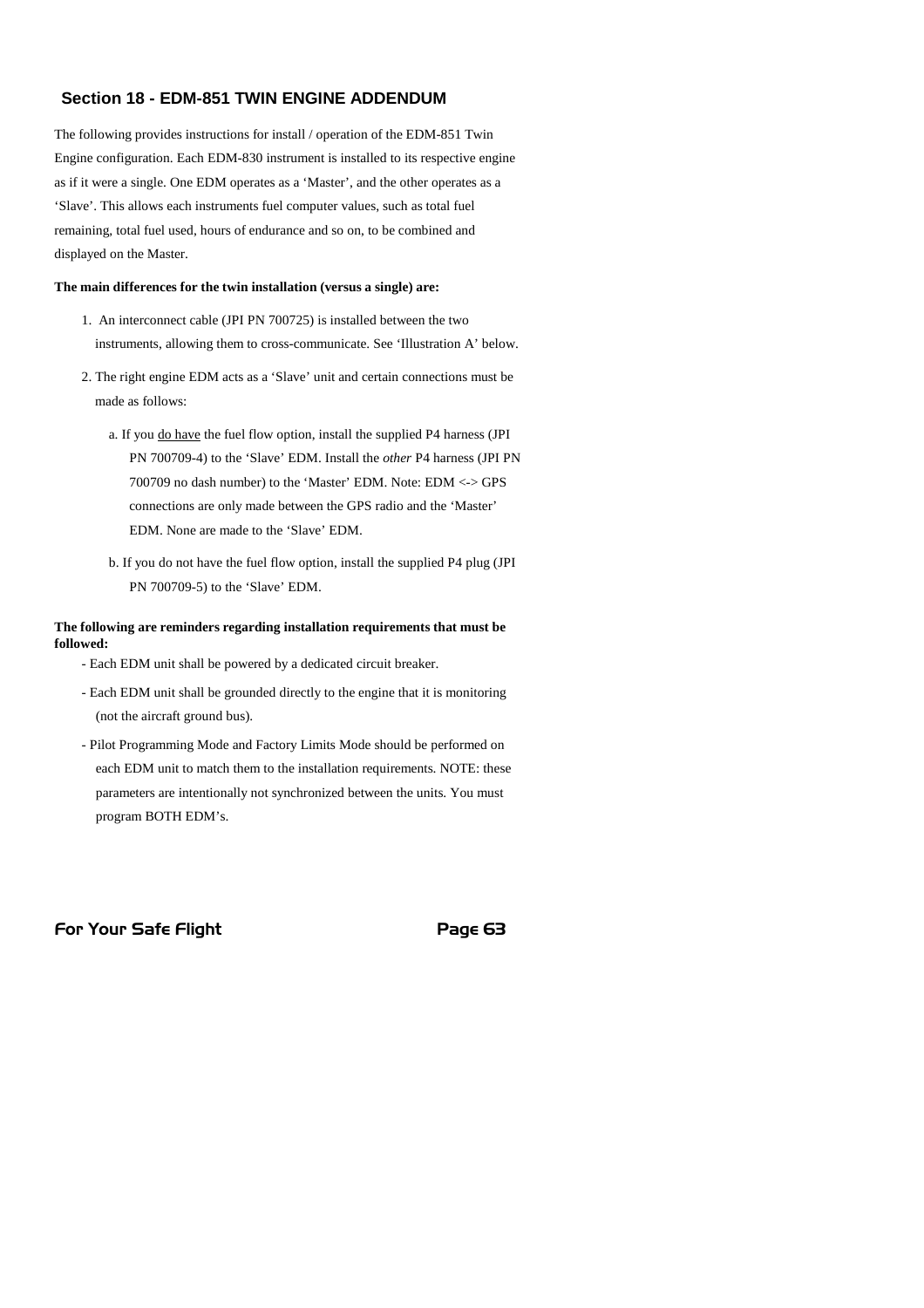#### **Section 19 - Index**

*\* Pre-leaning procedure:*, 25

#### **A**

Accumulate, 46, 51 total, 42 Adapter probe, CHT, 32 Adjusting K-factor, 49 OAT, 46 TIT, factory original, 48 Alarm Display Lights, 60 Alarm limits changing, 52 factory defaults, 52 **fuel flow**, 55 **Alarms**, 35 low fuel, 55 priority, 36 resetting, 36 ALL, 47 select switch, 42 Allied Signal, 57 Automatic indexing mode, 15 **Automatic mode**, 20 *AUX*, 54, 56 **Auxiliary tanks**, 55 Avgas, 36 Aviation data format, 57

#### **B**

Baud rate, 58 Blinking display, 23, 24, 28, 35, 37 Brightness, display, 8 Buttons front panel, 16

#### **C**

Calibration horsepower, 47 internal self test, 20 K-factor, 49 manifold pressure (MAP), 47 OAT, 46 TIT, factory original, 48 *CARB?*, 54 Carburetor, 55, 56

ice, 34 temperature, 43 Celsius *engine temperatures*, 53 OAT, 46 Changing alarm limits, 52 CHT display, 14 probe, 6, 32 too high or too low, 32, 35 Climb, 29 Combustion, 6, 36, 61 Compression, 6, 34 high, 36 low, 33 Compressor discharge temperature, CDT, 43 Connector option pins, 59 Cowling, obstruction, 34 **Custom programming**, 45 alarm limits, 52 fuel flow option, 49 Long Term Memory Option, 51 Cylinder numbers, 10

#### **D**

**Data GPS formats**, 57 **ports, GPS**, 58 Default alarm limits, 52 Descent, 30 Detonation, 35, 36 Diagnosing engine problems, 32, 36, 48, 49, 52 **Diagnostic fuel flow messages**, 58 GPS interface messages, 58 **self test**, 20 DIF, 35, 43, 53 Dimming, display, 8 Display CHT, 14 digital, 10, 11 EGT, 14 flashing, 23, 24, 28, 35, 37 TIT, 15 Dot index, 10

#### Page 64 **Engine Data Management**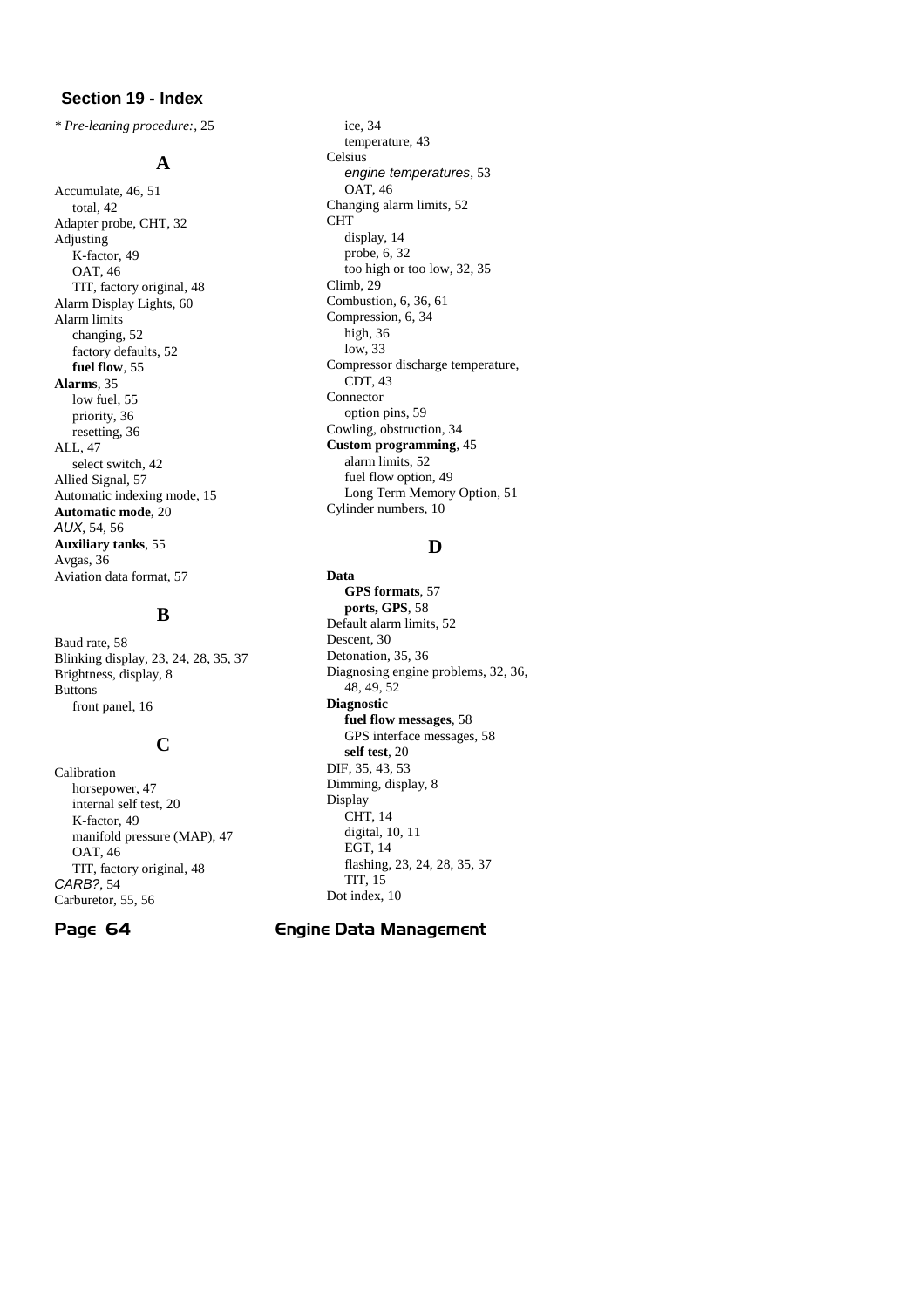Download, 44

#### **E**

Economy, best, 7 EDM-711, 60 EGT alarms, 35 display, 14 loss, 33 probe, 6 *resolution, display*, 46 select switch, 42 **too high**, 31, 33 **too low**, 31, 34 Engine diagnosis chart, 33 run-up, 29 Enunciator, alarm, 35 Exclude parameters, 21 Exhaust leak, 29, 35 EzPlot, 44

## **F**

Factory default alarm limits, 52 Factory original TIT probe, 48 Fahrenheit *engine temperatures*, 53 OAT, 46 Failure to pre-lean, 31 FF, select switch, 42 First cylinder to peak, 25 Flashing display, 23, 24, 28, 35, 37 Flat EGT response, 35 Fouled spark plugs, 9 Fuel accumulate, 42 **auxiliary tank capacity**, 55 capacity, 55 injectors, 35 injectors, clogged, 6, 29, 34 Octane, 35 pump, 35 remaining, 43 required, 43 reserve, 43 start up, 38 tabs, tank, 55 tank capacity, 55 used, 43

**Fuel flow alarm limits**, 55 connector, 59 **diagnostics messages**, 58 units, 55 Full throttle, 29

#### **G**

Gallons per hour, 43 GAMI, 22, 28 Gasket probe, 32 Gasket, manifold, 29, 35 GPH, 43 GPS comm settings, 51 constant, 46 **data formats**, 57 **data ports**, 58 GPS-C, 46 interface diagnostics, 58

#### **H**

H.S, 43 **Hastaloy**, 28 *HBAT*, 53 *HCHT*, 53 *HOIL*, 53 **Holding a button**, 17 Horsepower constant setting, 47

#### **I**

Ice, carburetor or induction, 34 Ignition, 35 timing, 33 Include parameters, 21 Index dot, 10 *Indexing* rate, 49 *sequence*, 43 Induction, 34 air temperature, IAT, 43 Informing the EDM-700 startup fuel, 38 Initial tank capacity, 56 Injectors. *See* Fuel, injectors Intake valve, 33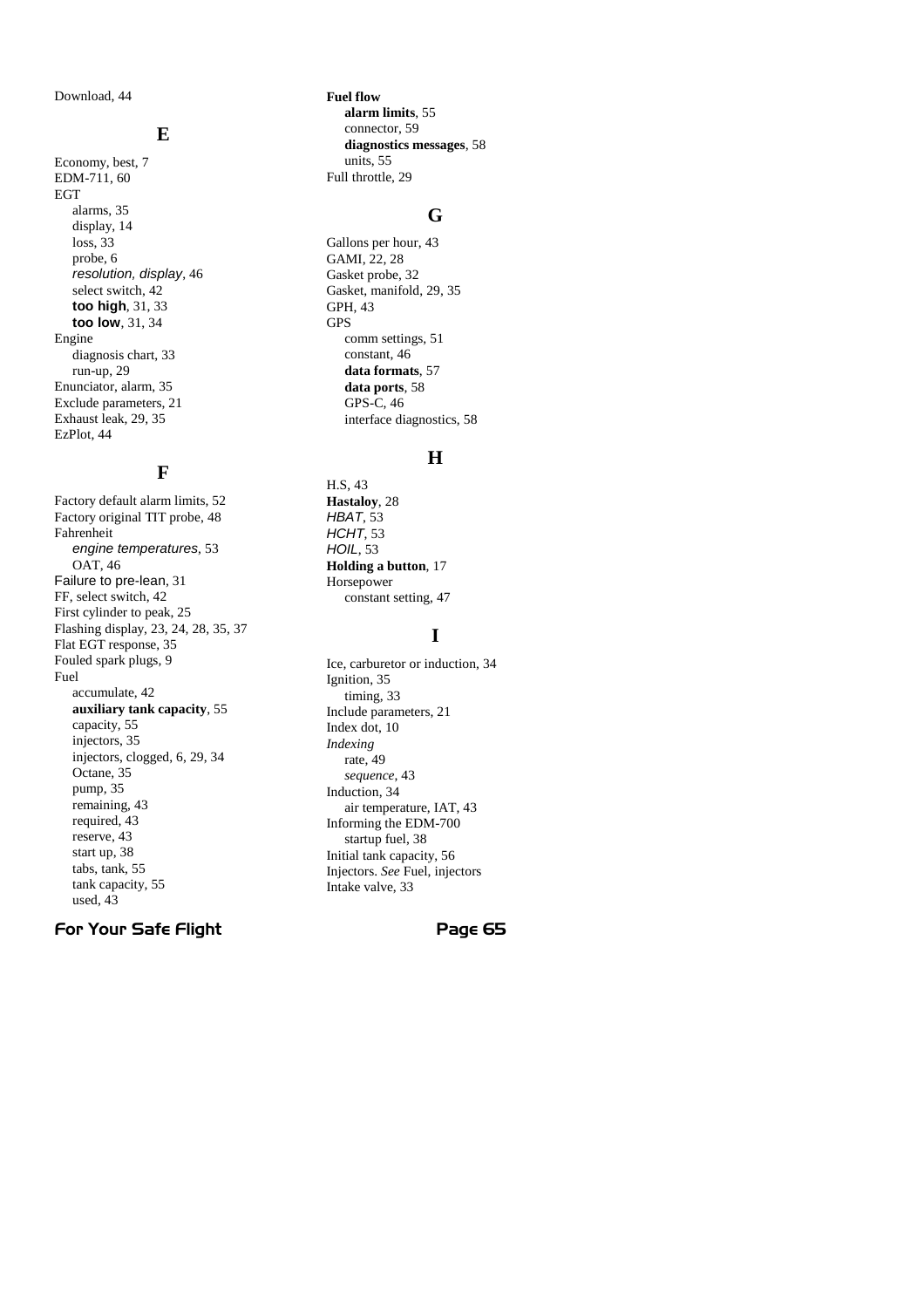#### **K**

K-factor changing, 46, 51 determing, 50 KPH, 43

#### **L**

*LBAT*, 53 Leak manifold, 35 Leak, manifold, 29 Leanest cylinder, 23, 24 LeanFind *button*, 17, 18 description, 15 mode, 22 Leaning, 6, *See also*, LeanFind by TIT, 28 too quickly, 31 *LF*. *See LeanFind*, *See LeanFind* Lights Alarm Display, 60 *LOIL*, 53 Long Term Memory Option operation, 44 Low fuel alarm, 55 *LPH*, 43

#### **M**

Magneto check, 29 *MAIN*, 54, 56 **Manifold Air Pressure (MAP) calibration**, 47 Manual indexing mode, 15 Manual mode, 21 MAP display, 13 Methods leaning, 22 Miles per gallon, 43 Misapplications, 31 Missing column, 33 Mixture, 6, 25 best economy, 7 best power, 7 Modes, 15, 20 MPG, MPK, MPL, MPP, 43

#### **N**

Nautical miles per gallon, 43 **Navigation data formats**, 57 NEW, 47 NMEA-183, 57 NO COM, 58 NO SIG, 58 NO WPT, 58 Normalize view, 9 Northstar binary format, 57 NRM, 9

#### **O**

**OAT** calibration, 46 F or C, 46 Octane, 35 OFF, 17, 36, 52 **Off-scale EGT bars**, 31 OIL, 43 Oil temperature, 43 **Operation** fuel flow option, 37 **temperature scanner**, 8 Option connector, 59

#### **P**

Panel Alarm Display, 60 **Parameter indexing**, 19, 42 Peak EGT, 25 PEAK EGT, 23, 24, 26 Percentage view, 9 **Pilot programming**, 45 alarm limits, 52 data recording, 51 fuel flow option, 49 Pin assignments, option connector, 59 Power, best, 7 PPH, 43 Pre-ignition, 34, 36 Primary Alarm Display, 60 Priority, alarm, 36 Product support, 61 **Programming**, 45 alarm limits, 52 data recording, 51

#### Page 66 Engine Data Management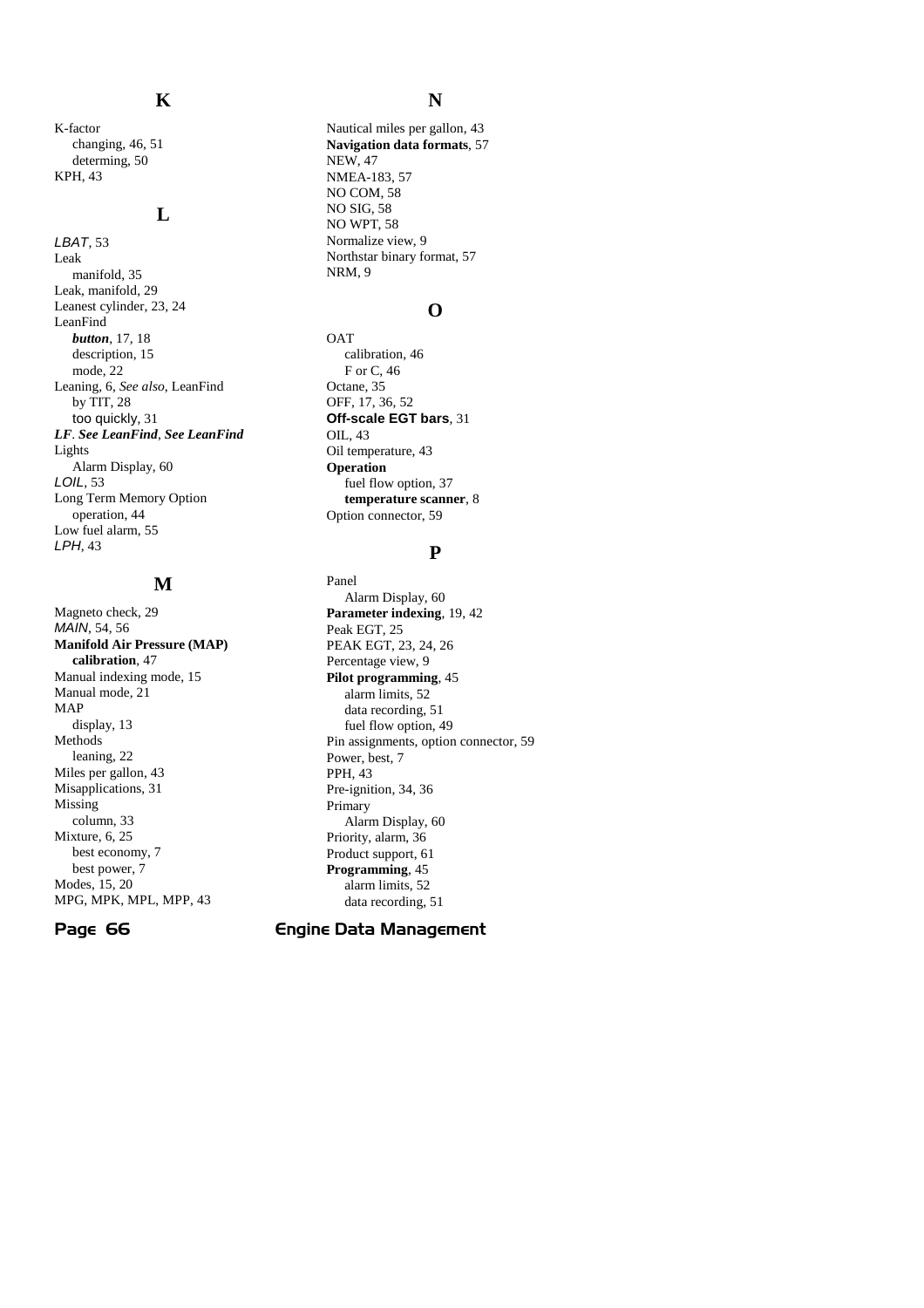fuel flow option, 49

#### **R**

Rate baud, 58 fuel flow, 37, 43 indexing, 49 shock cooling, 30 *Real-time*, 54 *Record, on, off*, 54 Recording. *See* Long Term Memory Option *RECRD?*, 54 Reference reading, 61 REM, 43 REQ, 43 RES, 43 Reset alarm limits, 52 alarms, 36 *Resolution, EGT display*, 46 **Rich of Peak**, 22 Rough engine, 33 RPM display, 13 RS-232, 58 Run-up, 29

#### **S**

Scanner®, 14 Scanning. *See* Indexing Select switch, 42 Setting the K factor. See Fuel Flow **Setup**, 45 alarm limits, 52 fuel flow option, 49 Long Term Memory Option, 51 Shadin Miniflow, 57 Shock cooling, 21, 30, 32 Spark plug fouling, 9, 29, 33 **Startup diagnostics**, 20 fuel, 38 *STEP button*, 17

Stuck valve, 33 Switch, select, 42

#### **T**

**Tabs, tank**, 55 Tachometer. See RPM Take-off, 29 Tank capacity entering at power up, 56 Tanks, fuel capacity, 55 **tabs**, 55 **Tapping a button**, 17 Technical support, 61 Test, self, 20 Time to empty, 43 Timing, ignition, 33 TIT, 28 display, 15 factory original probe, 48 Toggle, N, P, 9 Total fuel, 42 used, 43 Transducer, fuel flow, 37 Turbocharged Engines, 28

#### **U**

Uniform, CHT, EGT not, 34 Units, fuel flow, 55 USD, 43

#### **V**

Valve lifter, 33 stuck, 33 Vapor, 35 View change diagram, 17 normalize, percentage, 9 Voltage, 43

#### **W**

Warranty, 62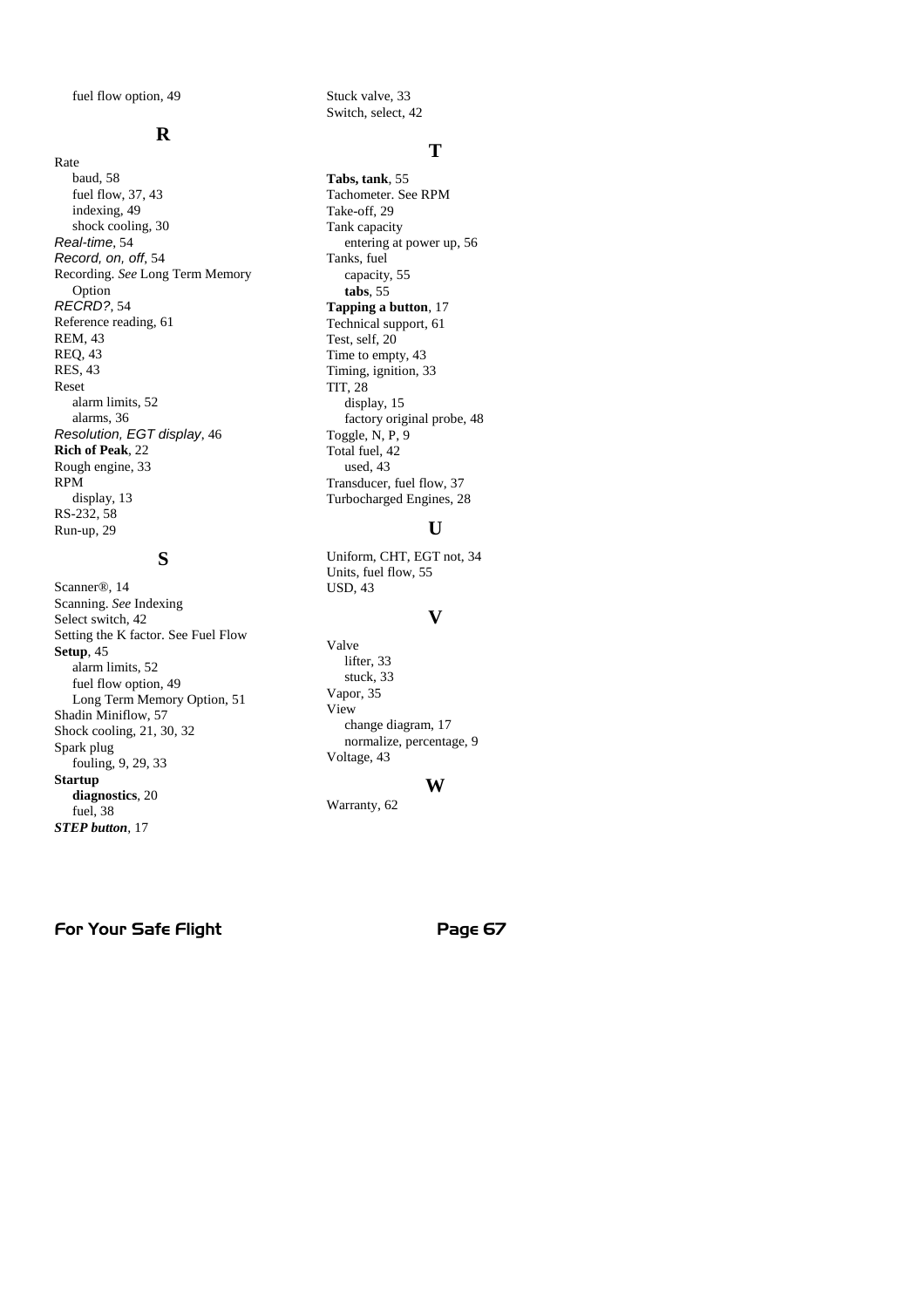#### **QUICK REFERENCE GUIDE**

#### **Normalize View**

- 1. Hold LF for three seconds.
- 2. 'NRM' should appear and EGT column heights will center.

#### **Percentage View**

- 1. Hold LF for three seconds.
- 2. 'NRM' should disappear and EGT columns will return to absolute temp heights.

#### **Automatic Scan**

- 1. Tap LF.
- 2. Tap STEP.

#### **Exclude a Parameter in Auto-Scan**

- 1. Tap STEP to select the parameter to exclude.
- 2. Tap both STEP and LF.
- 3. Decimal point appears before parameter name, indicating it is now excluded.

#### **Change Auto-Scan Indexing Rate**

- 1. Hold both STEP and LF until the display shows *PROGRAM*, followed by *FUEL? N*.
- 2. Tap STEP to find *RATE 4\**.
- 3. Tap LF to change from 1 to 9 (this is the time, in seconds, between parameters during auto-scanning). Set to 0 to disable auto-scanning.
- 4. Tap STEP to find *END? Y*, then tap STEP to exit

#### **Reset Fuel Used to zero in flight**

- 1. Tap STEP to find *USD*.
- 2. Hold both STEP and LF until the display shows *.0 USD*

#### **Transfer Data in Memory**

- 1. Tap STEP to clear any alarms.
- 2. Insert USB Drive into the EDM data port.
- 3. *DUMP NEW* should appear.
- 4. Tap STEP to select the download choice (*NEW, ALL* or *EXIT*).
- 5. Tap STEP to initiate transfer.
- 6. Wait for the normal engine monitor display to re-appear.
- 7. Remove USB Drive.

#### **Initializing Tank Capacity**

1. With power off, hold the STEP button in, then turn power on. Hold button in until the first item in table below appears:

| reni in table below appears. |                     |  |
|------------------------------|---------------------|--|
| <b>MAIN=50</b>               | Main tank capacity, |  |
|                              | in units selected   |  |
| AUX? N                       | Y-Yes-aircraft      |  |
|                              | has auxiliary tanks |  |
| $AUX=0$                      | Auxiliary tank      |  |
|                              | capacity            |  |

- 2. Tap STEP to select the desired item. Tap or hold LF to change its value. Then tap STEP to save.
- 3. After this initialization, you should now add/subtract fuel in the EDM to make REM equal what is actually in your tanks.

#### Page 68 **Engine Data Management**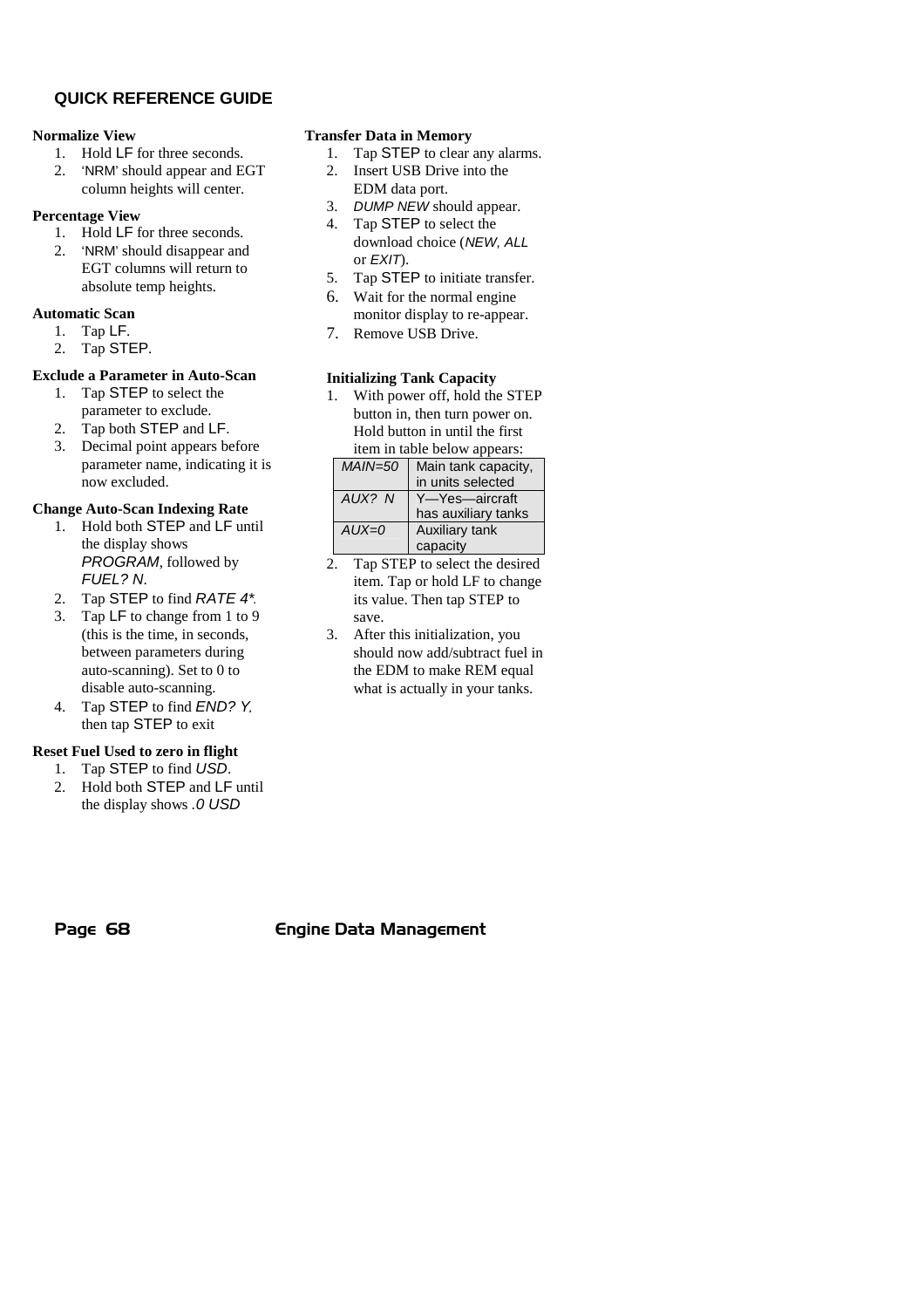#### **Filled Tanks**

Note: if '*FILL? N'* is visible, start at '4.':

- 1. Hold both STEP and LF until the display shows *PROGRAM*, followed by *FUEL? N*.
- 2. Tap LF to see *FUEL? Y*.
- 3. Tap STEP.
- 4. See *FILL? N*. Tap LF to see *FILL 75*\*
- 5. With aux tanks or tabs, tap LF again to see *FILL 120\**
- 6. Tap STEP to accept.

#### **Added or Removed Fuel**

Note: if '*FILL? N'* is visible, start at '4.':

- 1. Hold both STEP and LF until the display shows *PROGRAM,* followed by *FUEL? N.*
- 2. Tap LF to see *FUEL? Y*.
- 3. Tap STEP.
- 4. See *FILL? N*.Tap LF 2 or 3 times to see *FILL+*.
- 5. Tap STEP and see *.0 GAL*.
- 6. Hold LF to increase or tap LF to decrease the amount of fuel displayed.
- 7. Tap STEP to accept.

#### **Reset an Alarm**

- **Temporary reset** (next 10 minutes): tap STEP.
- **Reset for remainder of flight**: hold STEP until the word *OFF* appears.

#### **Leaning Rich of Peak**

- 1. Pre-lean mixture and wait one minute.
- 2. Tap LF (if you see *LOP,* hold both STEP and LF until you see *ROP)*.
- 3. Lean mixture until you see a column flash and the words *LEANEST* followed by *1545 SET*\*
- 4. To see the peak EGT of the first cylinder to peak and fuel flow :*1560 PK*\*or *1560 13.5*\*, hold LF.
- 5. Enrich mixture to set desired temperature.

#### **Leaning Lean of Peak**

- 1. Pre-lean mixture and wait one minute.
- 2. Tap LF (if you see *ROP,* hold both STEP and LF until you see *LOP).*
- 3. Lean mixture until you see inverted columns.
- 4. Continue leaning until column flashes and the word *RICHEST* appears. Temp dif below peak of the last cylinder to peak and the fuel flow now appear.
- 5. To see the peak EGT of the first cylinder to peak and the delta fuel flow (GAMI spread), hold LF and see *1560 1.0*\*.
- 6. Lean mixture to set desired temperature.

*\* Values may vary depending on your installation.*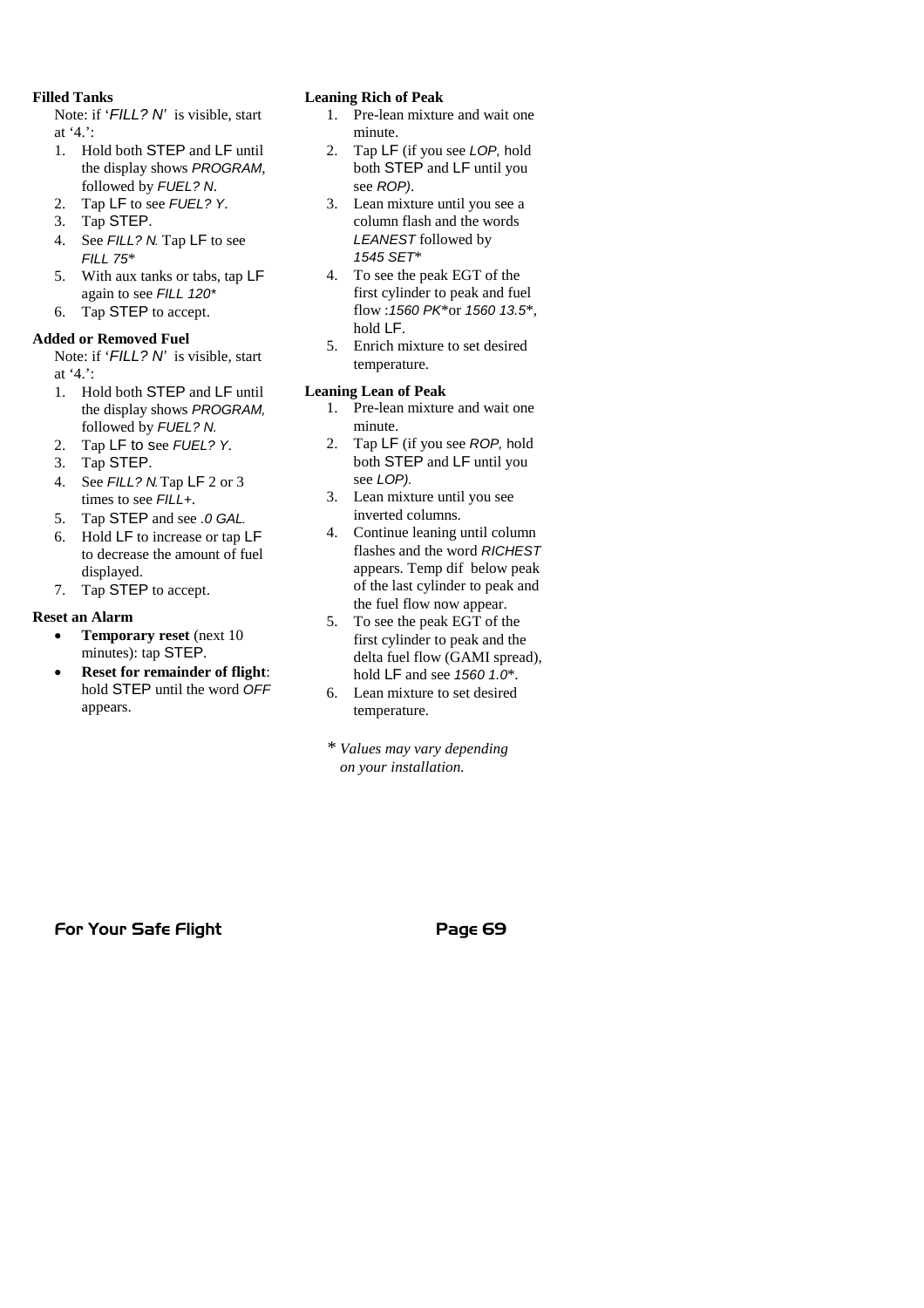# **Pilot's Guide Supplement**

Engine Data Management

# **EDM-740 Experimental**

# **Model**

Copyright  $\odot$  2009 J.P. Instruments, Inc.

All Rights Reserved

## J.P. INSTRUMENTS INC.

**Information**: P. O. Box 7033 Huntington Beach, CA 92646 **Factory**: 3185 B Airway Costa Mesa, CA 92626

PH: (714) 557-5434 PH: (800) 345-4574 FX: (714) 557-9840

**www.jpinstruments.com**

**www.jpitech.com**

www.BuyJPI.com **Support@jpitech.com**

Printed in the United States of America Rev NC 11/17/2009 **Last printed 3/11/2011 8:44:00 AM**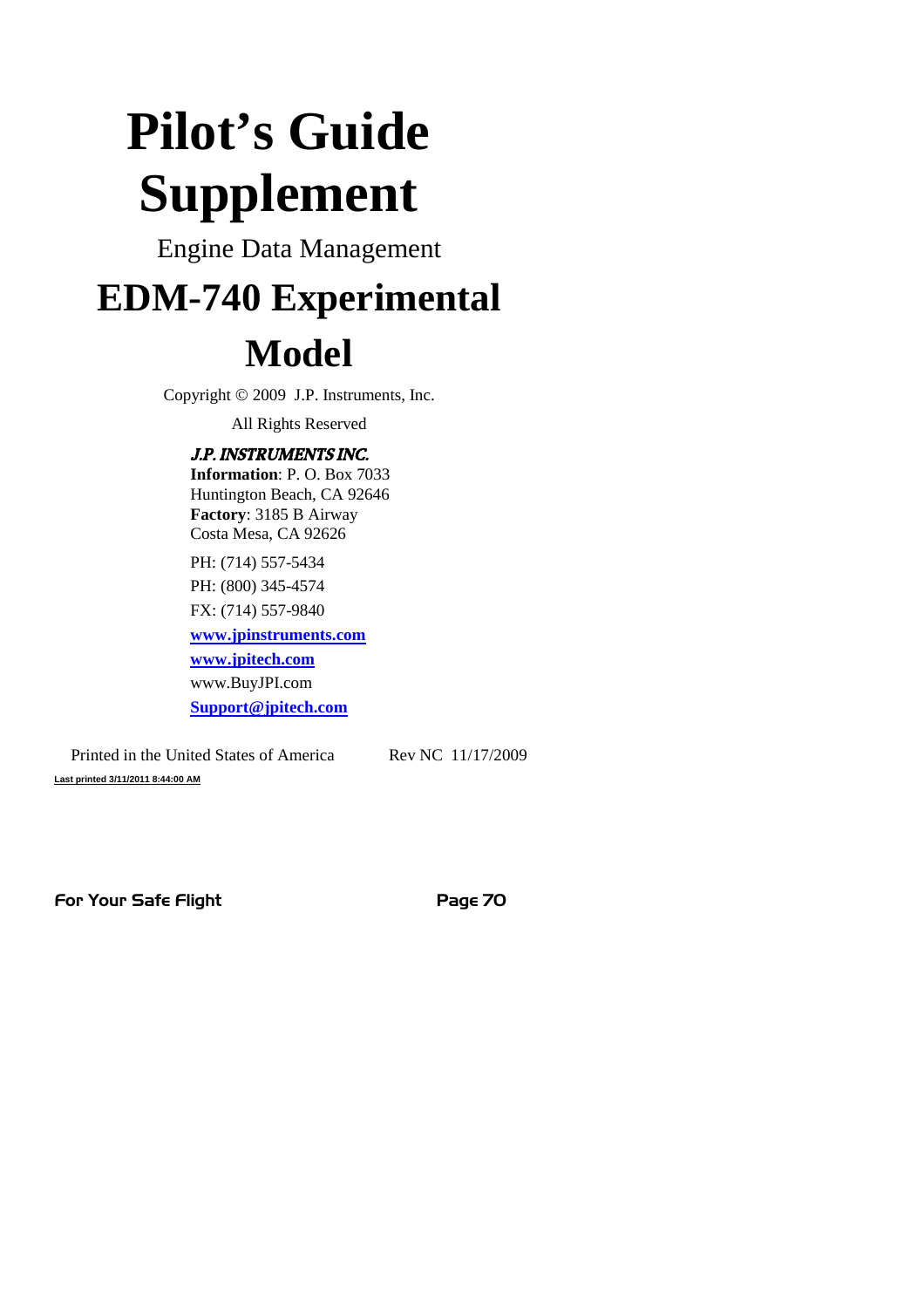#### **EDM-740 Pilots Guide Supplemental Information**

This section describes the added capabilities and operation of the EDM-740 model. The added capabilities are:

**Fuel Pressure:** Monitors fuel pressure ranges for either carbureted or injected engines. Fuel pressure is displayed in the '*Scanner*' area and optionally as a linear gauge via 'Display Customization'. Sensor type and low and high fuel pressure alarm limits are programmable in the Factory Limits setup area.

**Amps**: Monitors positive or negative amperage flow at the location of your choice - typically either a bus 'loadmeter' or battery 'charge/discharge' configuration. Amps is displayed in the '*Scanner*' area and optionally as a linear gauge via 'Display Customization'. Low and high amps limits are programmable in the Factory Limits setup area.

**Fuel Level**: Addendum f Monitors fuel tank levels (maximum of two). Fuel level is displayed in the '*Scanner*' area and optionally as a linear gauge via 'Display Customization'. Calibration is performed in the aircraft and saved inside the instrument. The most popular resistive, voltage or frequency output level sensors are compatible (not supplied). The calibration data entry and low fuel level alarm values are programmable in the Factory Limits setup area. See 'Factory Limit Program Mode additions' section below. Detailed calibration instructions can be found in the Installation Instructions or the EDM-740.

**HOBBS**: The hobbs function displays total engine running time. This is visible for several seconds when the instrument is first turned on, after the engine is stopped or via the Pilot Program Mode.

**Clock**: The clock function is displayed in the Scanner area in 24 hour format (00:00:00 to 23:59:59). This is initially set via the Pilot Program Mode.

**Timer:** The timer function is displayed in the Scanner area and provides Hours:Minute:Seconds resolution. While displayed, the timer count can be started and stopped, by tapping the LF button. Holding LF resets the timer.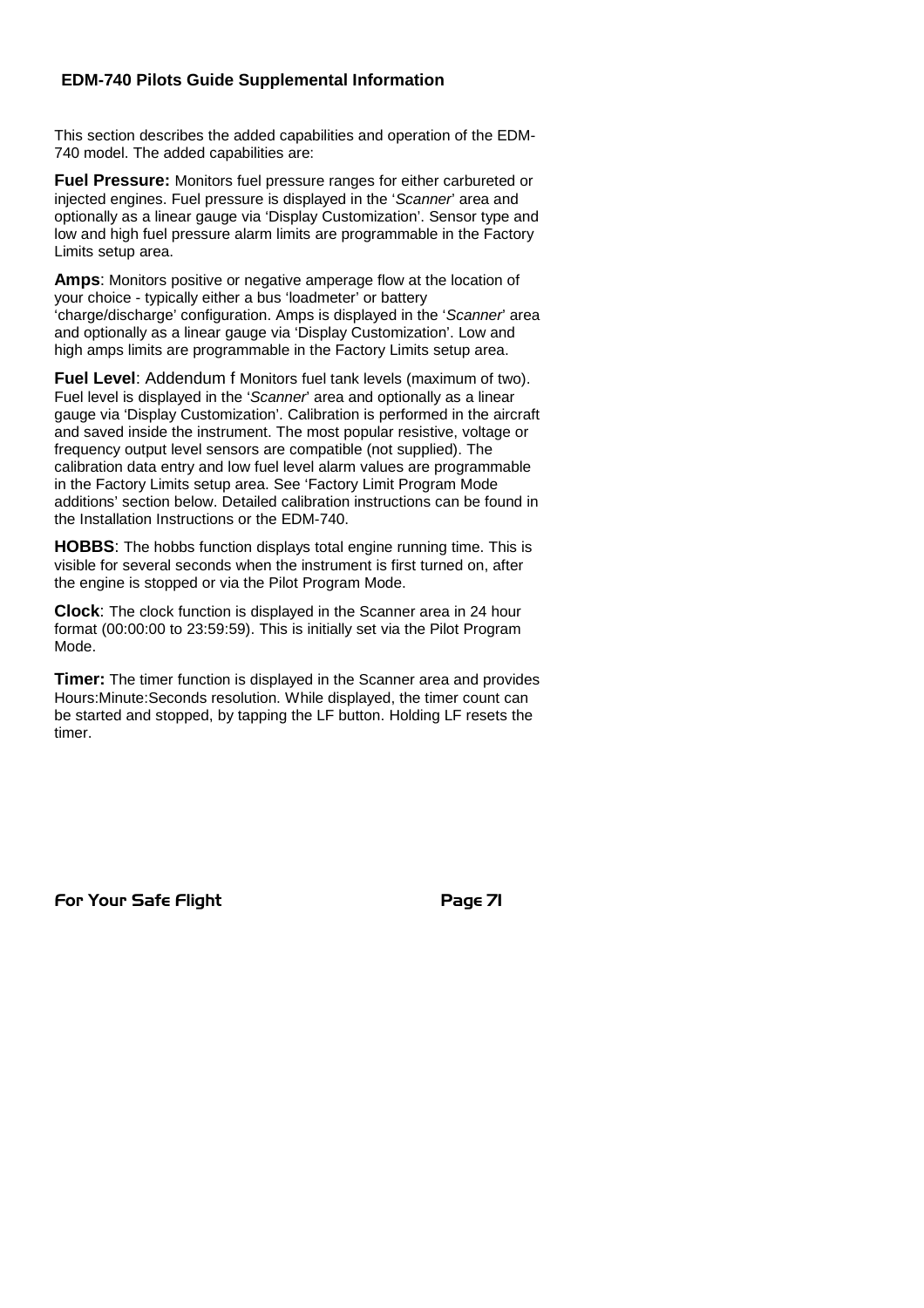## **EDM-740 Program Mode additional choices**

Pilot Program Mode additions

| HOBBS: 1234.9 | Displays engine total running hours. |
|---------------|--------------------------------------|

Factory Limit Program Mode additions

| LO AMPS=0                                    | Tap/hold LF to change value. Tap STEP to<br>save. Hold both STEP and LF buttons for a<br>few seconds to access AMP calibration choice<br>helow. |
|----------------------------------------------|-------------------------------------------------------------------------------------------------------------------------------------------------|
| AMPS $ADJ + O$                               | Hold both STEP and LF buttons to enable<br>adjustment. Tap/hold LF to change value.<br>Hold both STEP and LF buttons again to save.             |
| $HI$ AMPS=100                                | Tap/hold LF to change value. Tap STEP to<br>save.                                                                                               |
| <b>FUEL PRESSURE</b>                         | Hold STEP and LF for a few seconds to<br>access sensor selection.                                                                               |
| $FP=30$ PSI 2W<br>$FP=150$ PSI 2W<br>FP=NONE | Tap/hold LF to change selection. Tap STEP to<br>save.                                                                                           |
| $10F-P=1.0$                                  | Tap/hold LF to change value. Tap STEP to<br>save.                                                                                               |
| $HI F-P = 25.0$                              | Tap/hold LF to change value. Tap STEP to<br>save.                                                                                               |
| FDIT FUFL LEVELS?                            | Hold STFP and I F for a few seconds to<br>access Fuel Level Calibration (see section on<br>fuel level calibration).                             |
| $101-TANK=0$                                 | Tap/hold STEP to adjust left tank low alarm.<br>Tap STEP to save.                                                                               |
| $10$ R-TANK=0                                | Tap/hold STEP to adjust right tank low alarm.<br>Tap STEP to save.                                                                              |